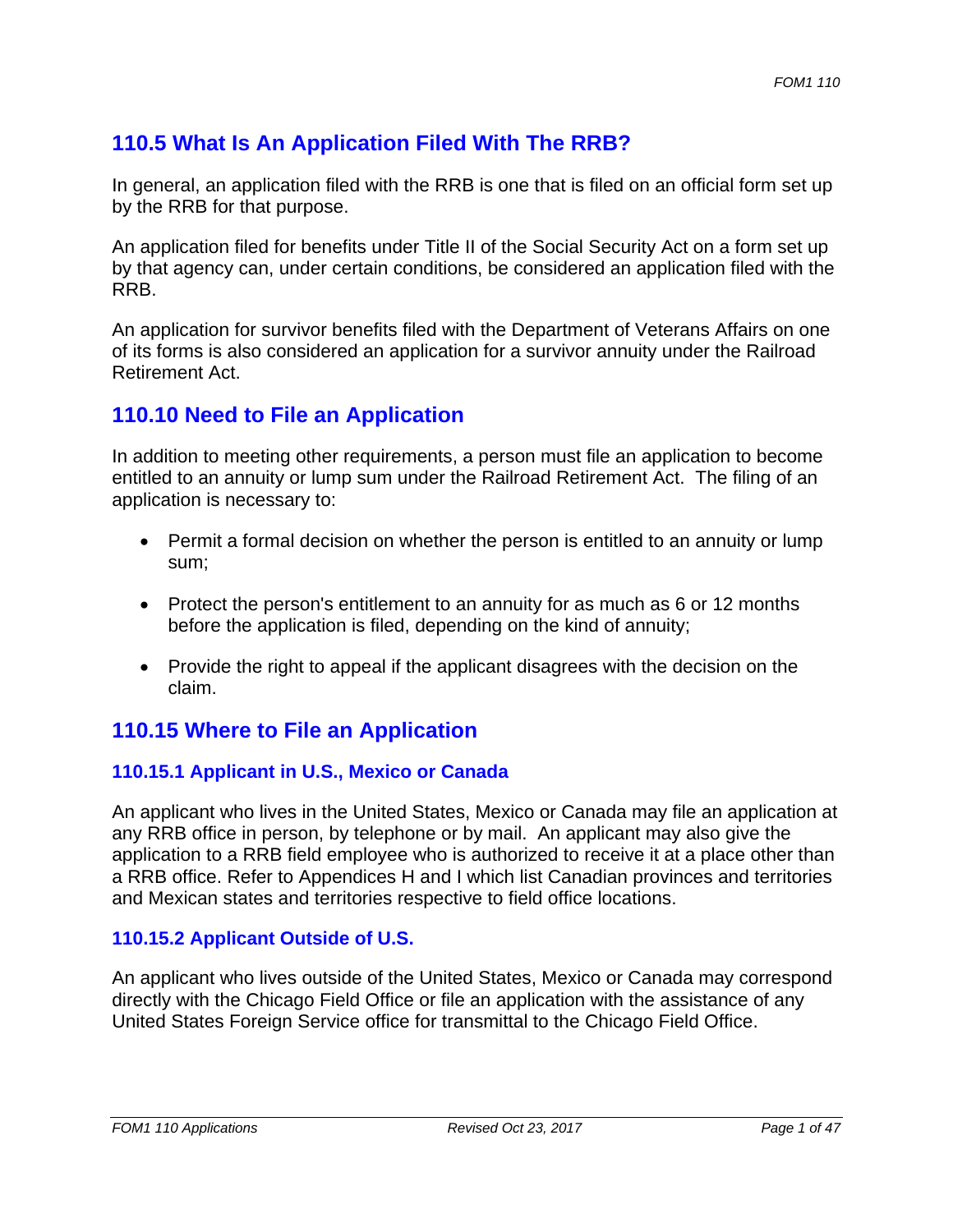## **110.20 Life of an Application/Limitations On Filing**

## **110.20.1 Monthly Insurance Annuities**

An application for an insurance annuity, other than a disability annuity, is not acceptable if it is filed more than 3 months before the first of the month in which the annuity could begin to accrue. The three months should be counted as the month of filing, plus 3 months or the month of the ABD minus 3 months.

Example 1: The applicant calls and wants an ABD of July 17, 2015. He may file any day in April 2015, 3 months prior to the ABD month.

Example 2: The applicant calls and his DLW RR is July 31, 2015. The earliest ABD is August 1, 2015. The earlies filing date is any day in May 2015

Example 3: The age reduced applicant files in April 2015. The DLW RR is July 28, 2015. The earlies ABD is July 29, but age reduced annuitants cannot have an ABD on the 29<sup>th</sup> or 30<sup>th</sup> of the month in RASI. RASI will change the ABD to the first day of the following month. Therefore, the ABD would be August 1, 2015, which is more than 3 months after the filing date. RASI will dump the case and refer to the examiner for the denial letter. If the applicant insists on an ABD on the  $29<sup>th</sup>$  or  $30<sup>th</sup>$  of the month, enter a manual review code on the application with an explanation in Remarks, and the examiner will pay the case on ROC.

A. Disability application filed more than 3 months before the ABD - An application for a disability annuity may be filed more than 3 months before the first of the month in which the annuity could begin to accrue. Disability applications for employee, widow(er)s and children are specifically exempted from the 3-month rule. If the waiting period of a disability annuitant causes the annuity to begin more than 3 months after the filing date, the application is filed timely.

In theory, a disability applicant could file any time before a future annuity beginning date (ABD). However, it is RRB policy that an application for a disabled employee should not be filed until the date last worked or the date the applicant is off the payroll (see **FOM-1-110.65.1** for an exception to this rule). The RASI (Retirement Adjudication System Initial) system will reject an application if the last day worked or on the payroll is a future date. In addition, we cannot verify lag service and compensation until the last day worked or on the payroll.

A disabled employee who is off the payroll may wish to designate a future ABD, e.g., because he is receiving other employer benefits. Such an employee may file more than 3 months before the ABD. However, RASI will process the application only if it is filed within 6 months of the ABD.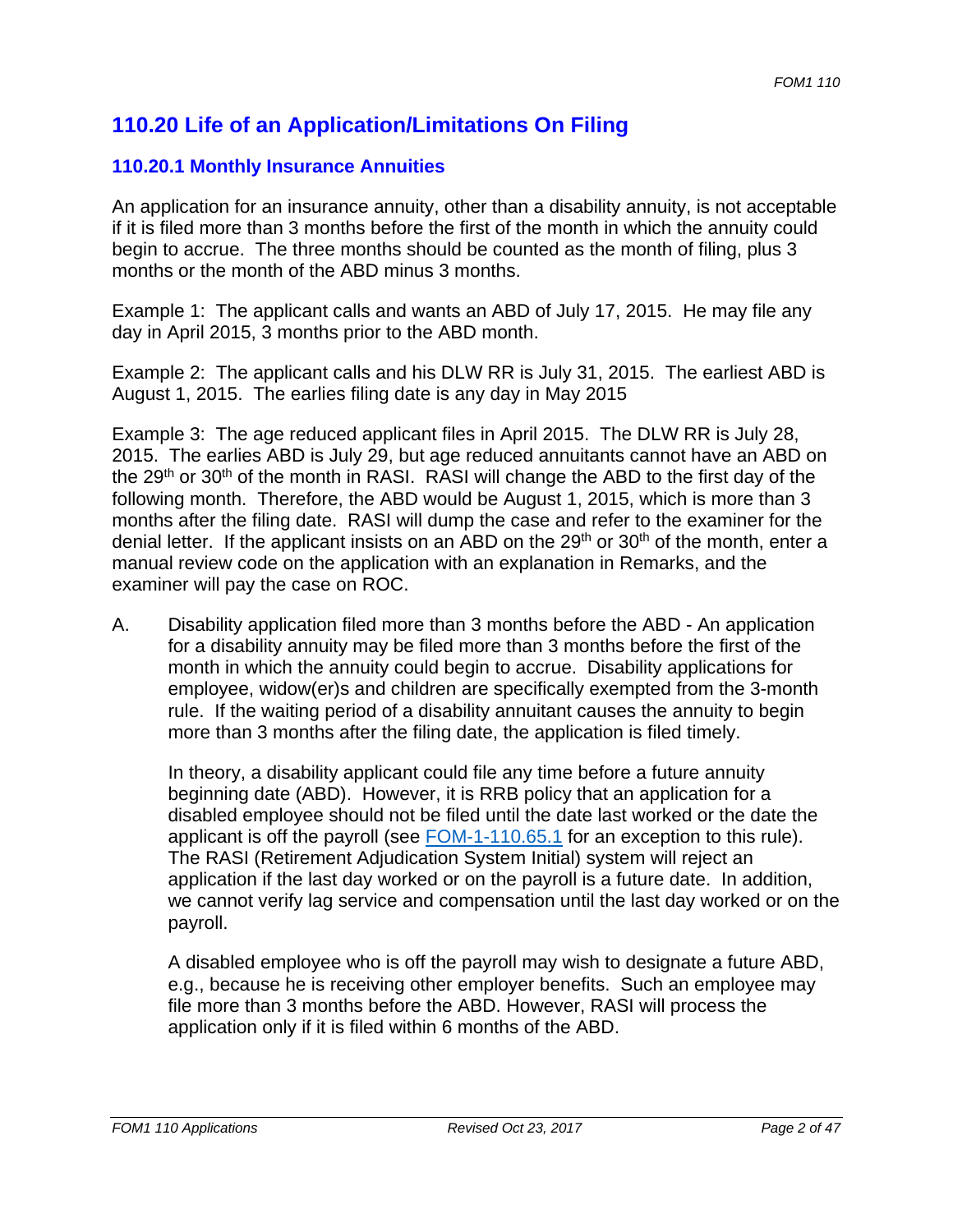The spouse of a disabled employee may file an application more than three months before the date on which the spouse's annuity can begin if the application is filed on the same day that the employee's disability application is filed.

The normal filing limitations apply to the spouse who does not file on the same day as the employee. Protected filing date procedures do not apply in this type of case. In cases where the employee's disability rating is not yet complete, make an estimate of the earliest possible spouse ABD based on the employee's DLW and claimed onset date as well as spouse age and eligibility factors.

- If the estimated ABD is within 3 months, take the application.
- If the estimated ABD is not within 3 months, advise the spouse to come back and file within 3 months of that estimated ABD. Make a record of the contact. If the spouse insists on filing anyway, submit the spouse application for denial. Send an email message explaining the situation to the RBD mailbox.
- B. When a new disability application is required Because a disability application may be filed more than 3 months before the ABD, a new application is not required if the disability onset date is after the application filing date, and the disability onset date is before the date of the final decision (e.g., date of the denial letter or the reconsideration determination). In that case, the disability onset date is deemed to be the application filing date.

EXAMPLE 1: The employee filed an AA-1 and AA-1d on 7-19-84, claiming a disability onset date of 5-13-84. He was found to be disabled as of 3-20-85. A new application is not required, because the disability onset date is before the date of the final decision. RASI will drop the application, and the annuity will be paid manually, because the ABD is more than six months after the filing date.

EXAMPLE 2: The employee filed an AA-1 and AA-1d on 2-18-84, claiming a disability onset date of 9-2-82. His application was denied on 10-12-84. He requested reconsideration within 60 days; upon reconsideration, he was found to be disabled as of 12-7-84. His annuity will begin 6-1-85, after the expirations of the waiting period. A new application is not required because his disability onset date is before the date of the final decision - in this case, the reconsideration determination.

If the denied applicant does not request reconsideration or submit new evidence within 60 days of the denial notice, a new application must be filed. A new application is also required when reconsideration is not requested within 60 days, and the disability onset date is after the date of the original denial notice.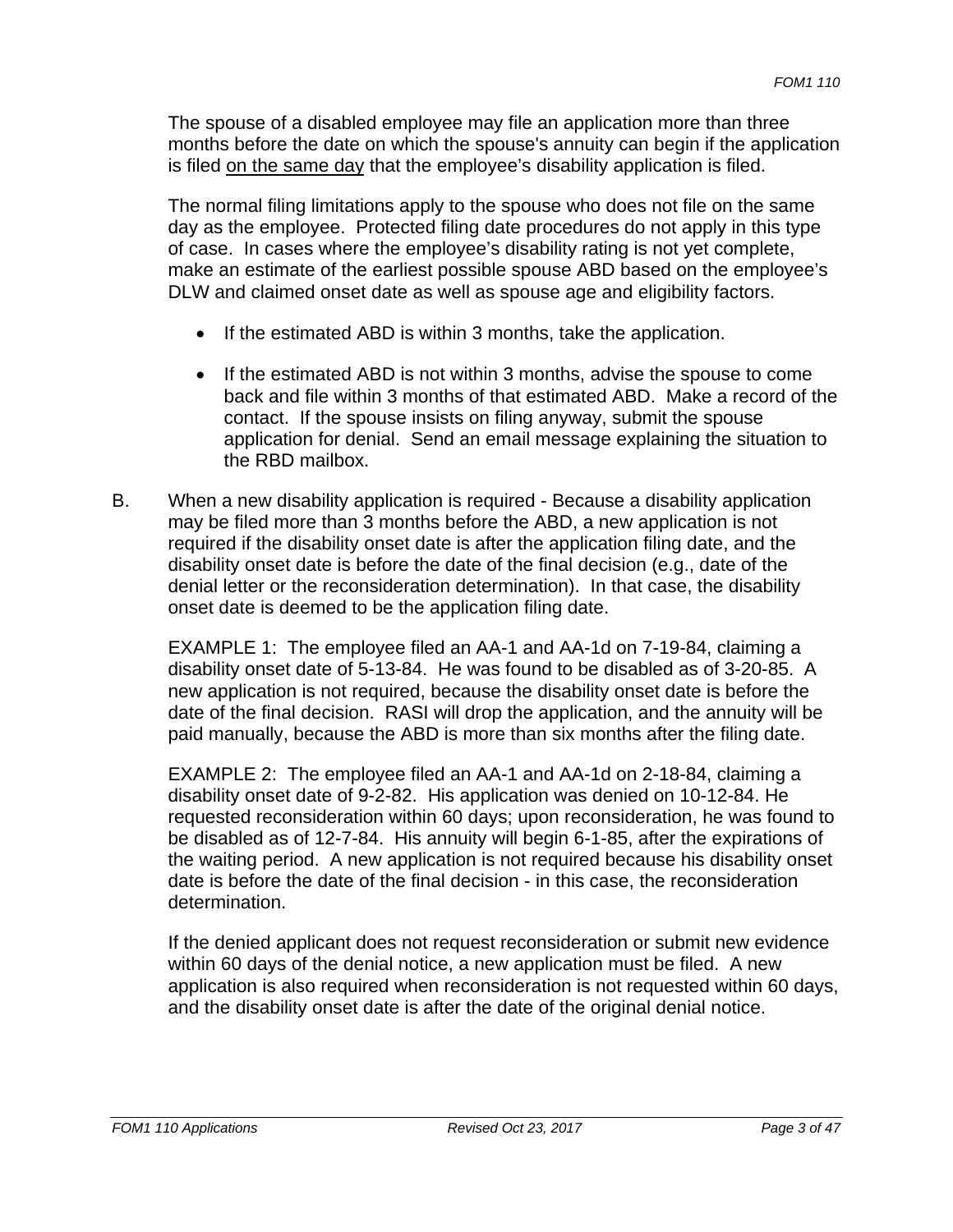## **110.20.2 Lump-Sum Death Payments (LSDP)**

An acceptable application for an LSDP must be filed with the RRB on or before the second anniversary of the death of the employee.

### **110.20.3 Annuities Unpaid at Death**

An application for annuities unpaid at death must be filed with the RRB on or before the second anniversary of the death of the person to whom such annuities were originally due. An exception is made for RESCUE cases. Because an accrued annuity may not be detected by RESCUE until more than two years after the employee dies, an application for the RESCUE accrued annuity is valid if filed within two years of the date of the RESCUE run. In addition, the Board waived the two-year filing limit for accrued annuities computed by RESCUE in a special backlog run performed in March 2007.

#### **110.20.4 Residual Lump sum (RLS)**

There is no time limitation on the filing of an acceptable application for an RLS.

#### **110.20.5 Suspension of 2-Year Filing Limitation**

A. The 2-year limitation on filing for an annuity unpaid at death or an LSDP can be waived if certain statutory provisions set forth in the Act of March 7, 1942, and in the Soldiers' and Sailors' Civil Relief Act are met.

The Act of 3-7-42 applies to any person who was reported "missing" or "missing in action" while on active duty as: an officer or enlisted person of the Army, Navy, Marine Corps, and Coast Guard, (including retired reserve personnel thereof), the Coast and Geodetic Survey and the Public Health Service. The Act may also encompass civilian employees of the executive departments, independent establishments and agencies during such time as the person may be assigned to duty outside the U.S.

The Soldiers' and Sailors' Civil Relief Act applies to all persons in the Armed Forces of the U.S.

If an otherwise valid application is filed after the two-year filing limitation has expired and it appears that the provisions of these statutes may apply, Headquarters will determine if the application is acceptable.

- B. The 2-year limitation on filing for an annuity unpaid at death or an LSDP can be waived if the applicant has "good cause" for a delay in the filing of an application, if the delay was due to:
	- Circumstances beyond the applicant's control, such as extended illness, mental or physical incapacity or communication difficulties; or
	- Incorrect or incomplete information furnished by the RRB; or,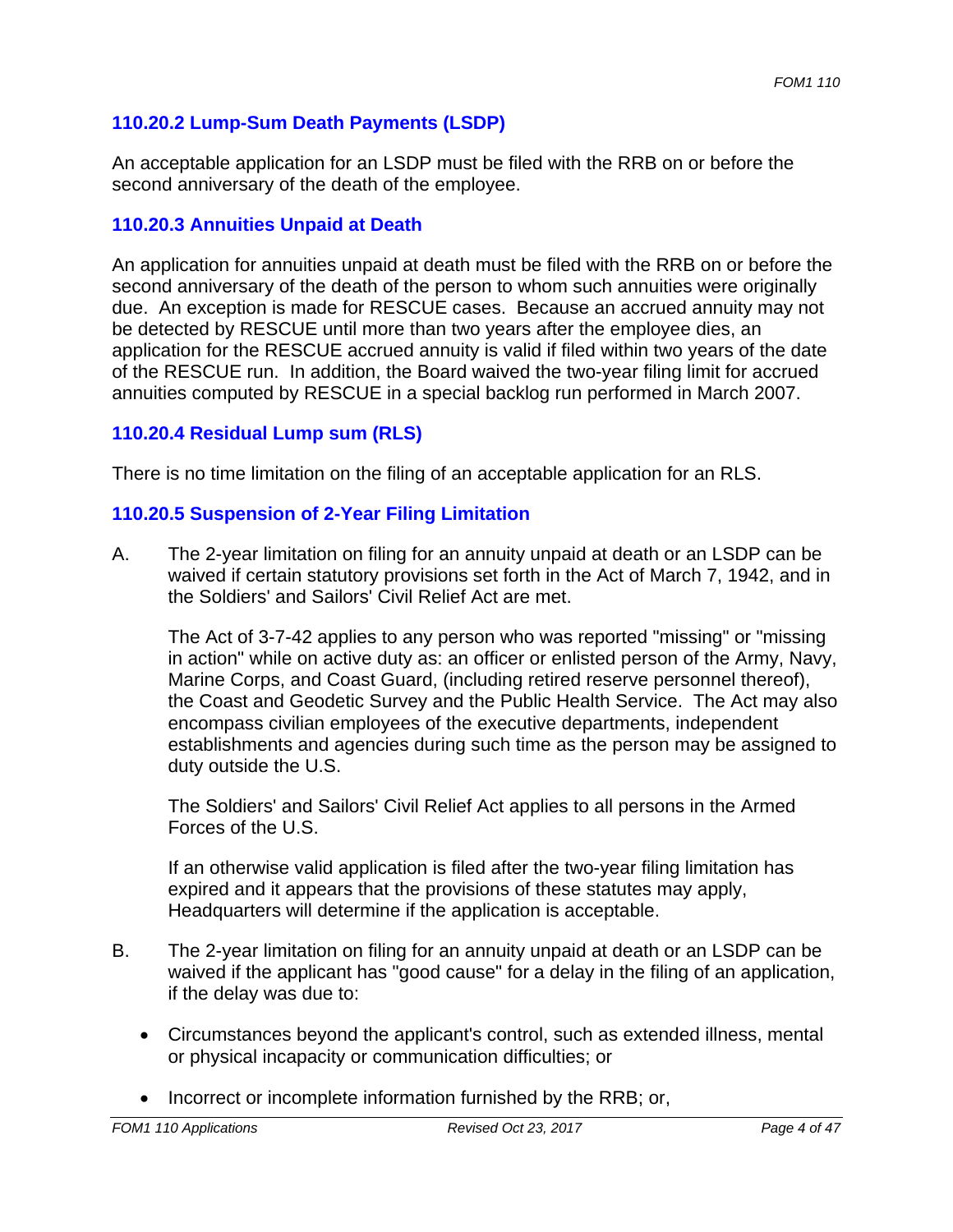- Efforts by the applicant to secure evidence without realizing that evidence could be submitted after filing an application; or,
- Unusual or unavoidable circumstances which show that the applicant could not reasonably be expected to have been aware of the need to file an application within the set time limit. Headquarters will determine if "good cause" condition is met.

An applicant does not have "good cause" for a delay in filing if he or she was informed of the need to file within the set time limit but neglected to do so or decided not to file.

## **110.20.6 Application Filed After Death**

Usually, an applicant must be alive when an application is filed. The following are exceptions to this rule.

- A survivor eligible for an annuity or lump sum may file an application to establish a period of disability for an employee who died before filing an application for a disability annuity. The application must be filed within 3 months after the month the employee died.
- A widow(er) may file an application for a spouse annuity after the death of the employee if the widow(er) was eligible for a spouse annuity in the month before the month the employee died.
- A person who could receive payment for the estate of someone who paid burial expenses of the deceased employee may file an application if the person who paid burial expenses dies before applying for the LSDP. The application must be filed within two years of the employee's death in such cases.

## **110.20.7 Retroactivity of Application**

The retroactivity of an application is explained in FOM-1-112.

# **110.25 Filing Date of an Application**

An RRB application is officially filed on the date the completed, signed, application form is delivered into the custody of an authorized RRB or U.S. Foreign Service office representative. An application signed by Attestation is officially filed when the field representative annotates the completed application that the applicant:

- Intends to file the application;
- Understands the Penalty Clause; and
- Agrees to sign the application.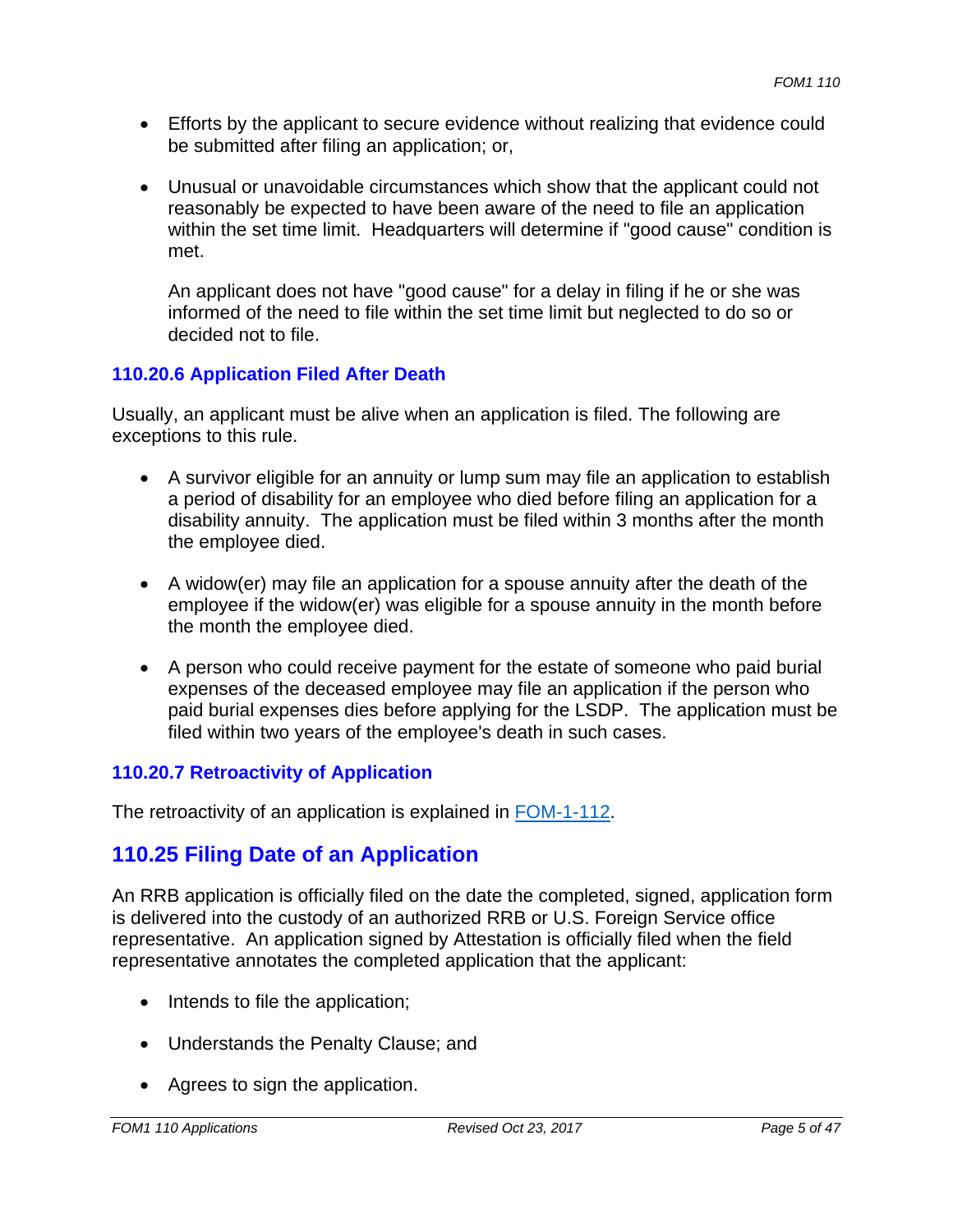Under special circumstances an earlier date may be established as the official filing date, but consider another date ONLY if using the completed application receipt date will result in a loss or reduction of benefit to the applicant. The alternative official filing dates (postmark date, SSA filing date, VA filing date, intent to file, or protected filing date) are described below. You must determine that the application receipt date will not allow the applicant the greatest benefit before establishing an earlier official filing date based on these special provisions. See benefit retroactivity in FOM1 110.20.7.

Once an application is filed, the filing date cannot be changed to a later date based on the applicant's request. The application must be cancelled and a new application must be filed if an applicant wishes to have a later filing date than the original date on record. Refer to FOM1 110.110, Cancellation of Application for further information.

## **EXAMPLE:**

An employee and spouse previously filed for a full 60/30 annuity with a date of filing of 8/12/2013 and an ABD of 11/1/2013. The employee and spouse then requested that their date of filing be changed to 11/27/2013 due to it affecting their retirement health insurance from the railroad. Despite the fact that this will not change the ABD, the filing date cannot be moved to a later date. The application must be cancelled and a new application must be filed in order to move the filing date to a later date.

NOTE: For an employee disability retirement benefit, Form AA-1d is one part of the application. If the Form AA-1d bears an earlier receipt date than the AA-1, use the receipt date of the Form AA-1d for the official file date only if that date is necessary to provide the greatest benefit permitted by law. See **FOM-I-110.55** for protected file date details. Both applications should be date stamped upon receipt. If the AA-1 is cancelled and a new AA-1 is filed to change the date of filing to a later date, a new AA-1d and G-251 are not required. The original AA-1d and G-251 are still valid and the new AA-1 date of filing should be used as the official file date since that will continue to be the date that provides the greatest benefit to the annuitant per the annuitant's request. In any other situation, a new AA-1d and any other forms required should be secured.

## **110.25.1 Postmark Date**

Applications made through the mail are considered filed when deposited in the U.S. mail, if this is more advantageous to the applicant than using the date of receipt at RRB. Enter the date and hour of the postmark in the upper right margin of the application form. Enter the postmark date as the filing date on APPLE when that is more advantageous than using the actual date received. Explain in remarks.

If an applicant died on a day observed by RRB as a non-work day, his or her application could be received by mail on the first business day following the non-work day. The application maybe considered officially filed on the non-work day if the postmark established that the application was mailed in time to have been received on the nonwork day had it been a business day.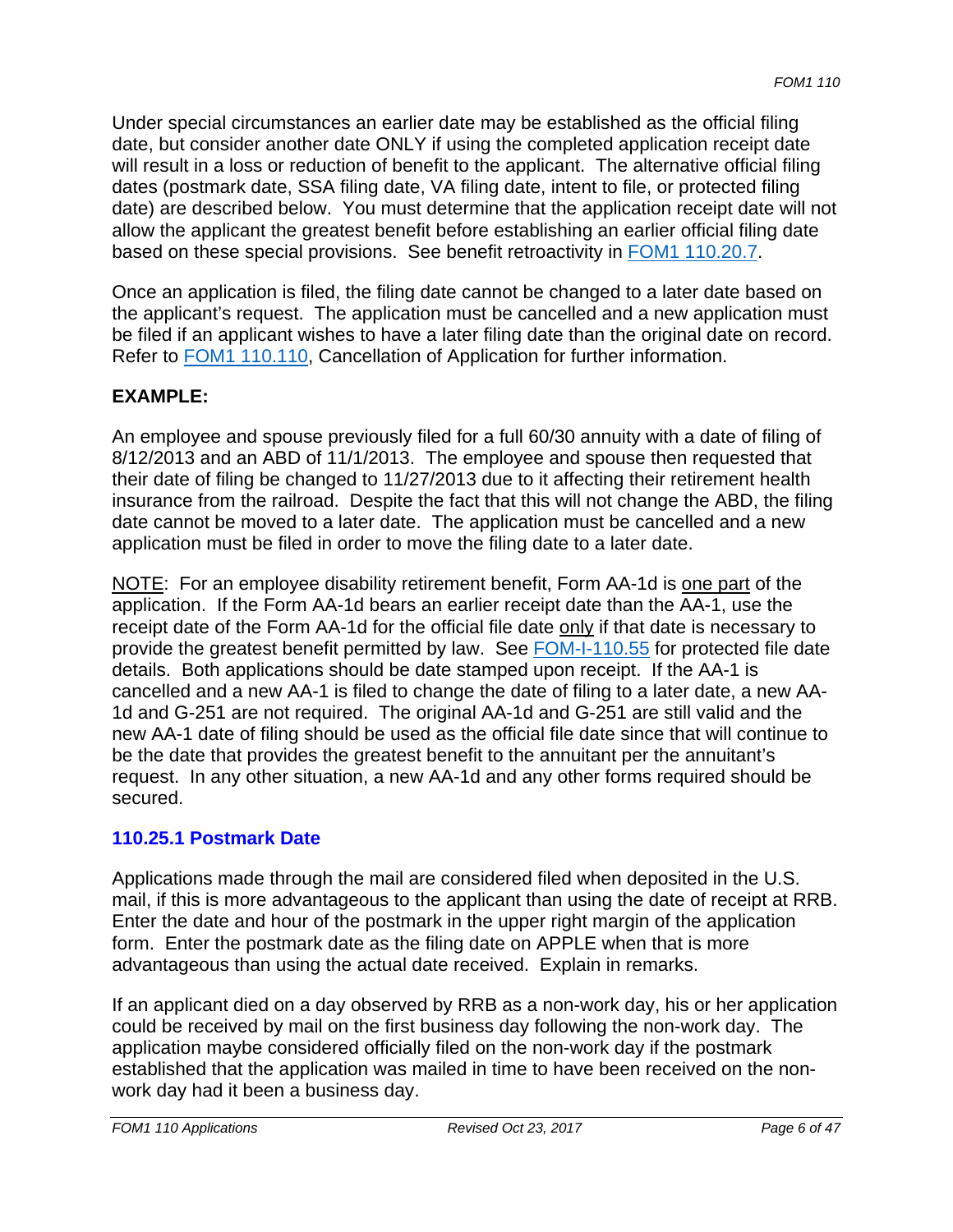#### **110.25.2 SSA File Date**

The date the Social Security Administration considers their Title II benefits application officially filed may be used to establish the RRB official filing date if the conditions described in FOM-I-110.30 are met, and the applicant requests the Board use that date.

#### **110.25.3 VA File Date**

In certain RRB survivor benefit claims, a Department of Veterans Affairs application filing date may be used for the RRB application official filing date. See details in FOM-I-110.45.

#### **110.25.4 Intent to File Date**

The date the applicant first advised an RRB office that filing for benefits was intended may be considered for the official filing date if a loss of retroactive benefits can occur by using the completed application receipt date. Follow the requirements of this provision detailed in FOM-I-110.55.

#### **110.25.5 Attestation File Date**

The application filing date for an application filed by Attestation is the date the Field Representative confirms and annotates on the APPLE Document Printing screen, the applicant's:

- Intent to file an application;
- Agreement that the information provided is correct;
- Agreement to sign the application.

## **110.26 Recording the Filing Date**

As soon as an application or form requiring an official filing date is received, enter the current date and your field office number on the face of the application or form in the pre-printed spaces provided. If a pre-printed space is not provided on a form, note the form as follows:

"Officially Filed (Field Office Number)

(Date)

(Signature and Title of RRB Employee)

(Location of Field Office)"

Stamp "Officially Filed" on an application, and enter the date of its receipt, even if the application may be unacceptable for some reason. See FOM-I-110.95.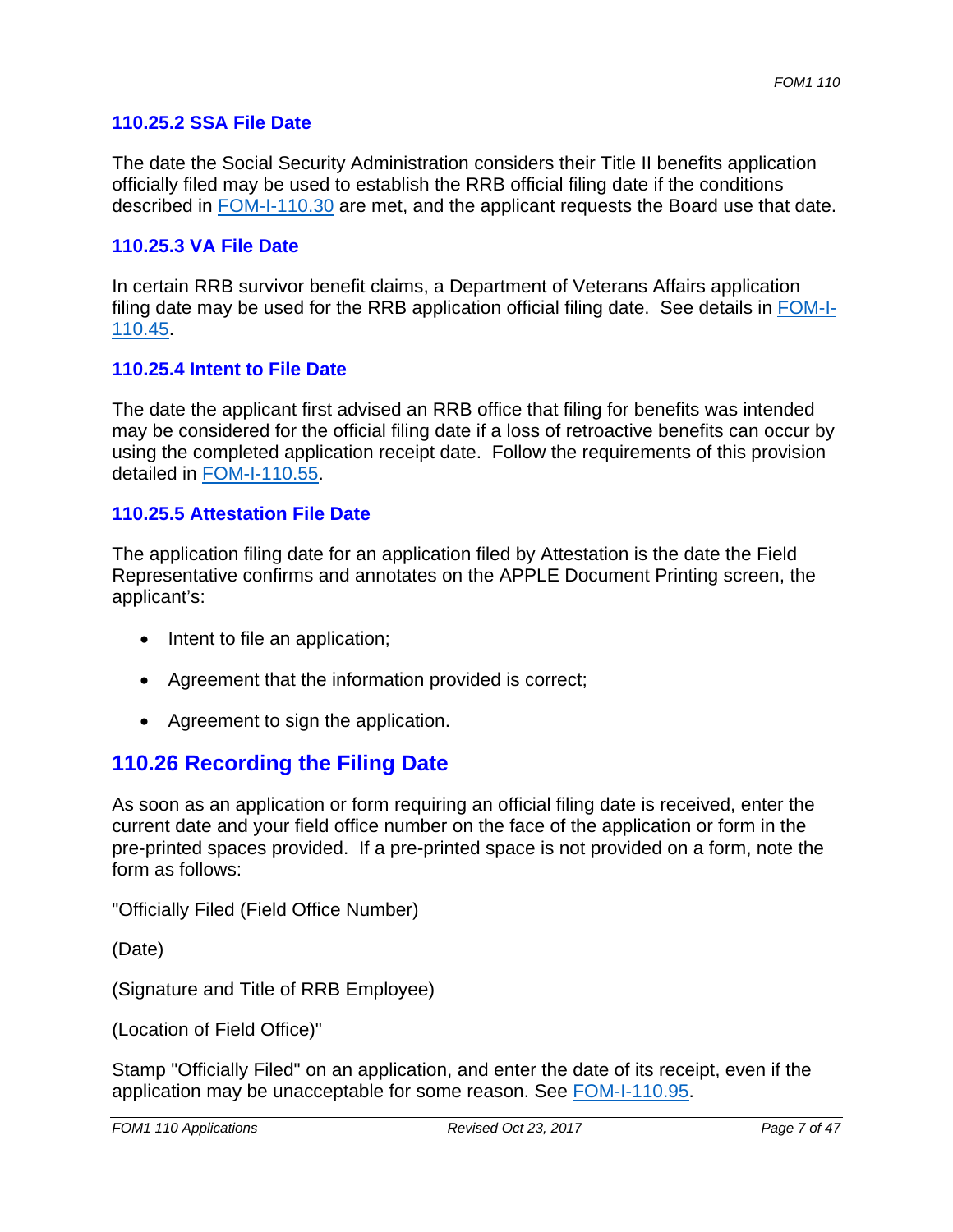NOTE: For employee disability retirement applications, the Form AA-1 and Form AA-1d may have different receipt dates. The date of the signed Form AA-1 is the official filing date to be entered on the application package and on mechanical claims systems.

## **110.30 When An Application Filed At SSA Can Be Considered An Application Filed At RRB**

### **110.30.1 Life Cases**

A. General - An application filed for benefits under Title II of the Social Security Act based in whole or in part on creditable RR service, can be considered an application filed with the RRB if entitlement exists or is subsequently acquired under the RR Act.

EXCEPTION: When an SSA DIB was terminated before the 120th month of RR Act service was performed, the SSA DIB application is not considered an application filed at RRB.

The acceptability of such applications is contingent upon one of the following conditions:

1. The application was filed because the applicant was unaware of RR Act eligibility, and there is evidence in file showing that there was a basis for the applicant's belief that there was no eligibility for an annuity under the RR Act; and,

The applicant would have been entitled to an annuity if an RR application had been filed on the date the Social Security application was filed; and

The applicant submits a written statement requesting that the Social Security application be used at RRB.

- 2. The SSA application was filed because the employee had less than 10 years of creditable railroad service, and having continued working in railroad service, subsequently acquired 10 years of railroad service. The acceptability of such application applies whether or not we had previously transferred compensation to SSA and whether or not credits previously thought to be under the SS Act were determined to be under the RR Act.
- B. SSA Application Field on or Before 12-31-74 Special consideration is given to cases in which an application filing date for SS Title II benefits before 1-1-75 can be used to "vest" an individual for payment of a windfall under the 1974 Railroad Retirement Act.

If the individual filed for such benefits at SSA on or before 12-31-74, that application can be considered a valid RRB application if the following conditions are met: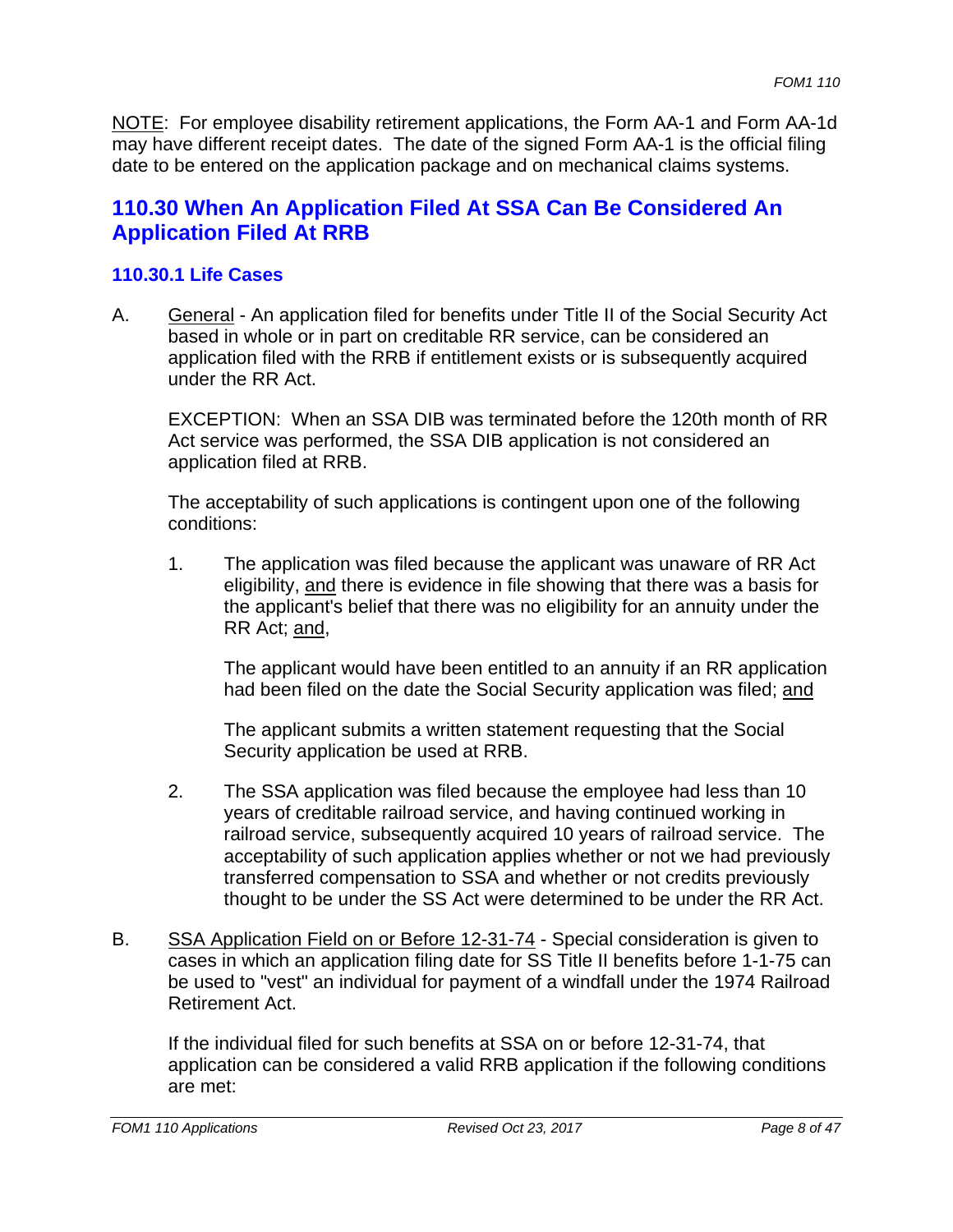- The individual would have been entitled to an RR annuity and SS benefit when the SS application was filed; and
- The individual requests in writing that the SS application be considered an application for the RR annuity.

In these cases, the application filed at SSA need not have been based on any service covered under the Railroad Retirement Act. If the individual is vested under the 1974 RR Act without regard to the SSA filing date, this provision cannot be invoked solely to permit an earlier RR ABD. If an individual who meets these criteria inquires about this non-vested status, or an examiner notices that this provision can apply in a particular case, you will be asked to secure a statement electing use of the SSA application to protect the filing date for the RRB application. Information regarding the financial advantage for the beneficiary will be included in the assignment.

## **110.30.2 Death Cases**

An application filed at SSA on or after 10-1-46 for monthly benefits or a lump sum death payment, due to the death of a person who performed service under the RR Act, can be considered an application for the corresponding survivor benefit under the RR Act.

If SSA transfers an appropriate and fully completed application to RRB, an annuity or LSDP can usually be awarded without obtaining an RRB application, as long as all other RR Act requirements are met.

EXCEPTION: A residual lump sum may not be awarded based on the SSA application.

All required information must be provided on the SSA application or on another SSA form, signed by the applicant, before an award can be made. Before an LSDP can be paid, sufficient information must be in the Headquarters file to ensure that no survivor is currently entitled to a monthly annuity.

If an LSDP will be paid based solely on a social security application, Headquarters personnel have been instructed to notify the appropriate RRB district office in order to prevent duplicate development. If a supplemental application or other development is necessary before payment can be made, an assignment will be sent to the servicing district office. When a social security application is used to pay a monthly survivor annuity at RRB, it is necessary to secure a signed certification form from the applicant. This can be obtained after the annuity is awarded. The assignment received to secure the certification form should include a summary of the case and state that payments are in force based on an application transferred from SSA.

To obtain the annuity certification form, detach the "Certification" page and the "Receipt for Your Claim" from the appropriate annuity application. Discard the rest of the application. Complete the certification form, and make all the entries on the "Receipt for Your Claim." Ask the annuitant for excess earnings information. The annuitant should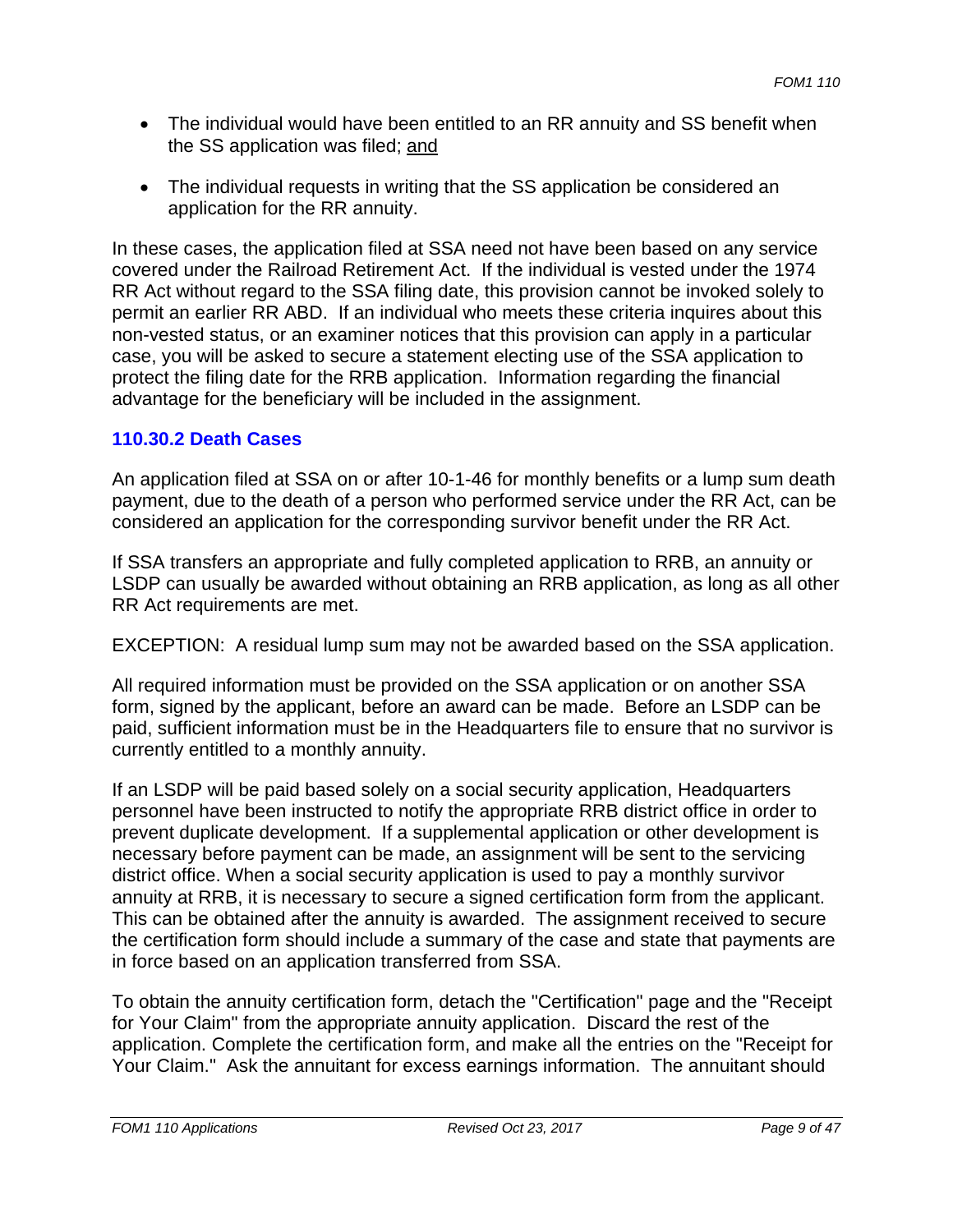sign the certification and enter the date signed. Give the receipt and the appropriate informational booklet to the annuitant.

## **110.35 When an Application Filed At RRB Can Be Considered an Application Filed At SSA**

Section 5(b) of the 1974 Railroad Retirement Act (RRA) provides that "an application filed with the RRB for an annuity under this act shall, unless the applicant specifies otherwise, be deemed to be an application for any benefit to which such applicant may be entitled under this act or the Social Security Act."

The intent of this section of the RRA is to protect the filing date of an application for any monthly benefit the applicant is entitled to under Title II or Title XVIII (Medicare) of the Social Security Act on any person's wage record. However, it is still necessary for the applicant to complete a separate SSA application to receive benefits from SSA.

If the applicant has less than 120 months of service but more than 60 months of service after 1995, complete the application so as to protect the filing date at SSA. Release an RR-8 to the appropriate SSA office and advise the applicant that he/she must file at SSA if he/she wants to receive SSA benefits. The applicant is not required to actually file with SSA.

NOTE: The RR annuity application cannot be used to protect the filing date of an application for SSI payments (Title XVI) from SSA.

# **110.40 Notifying Applicant Of Dual Filing Rights**

The retirement and survivor application forms ask the applicants if they want the application filed at RRB used to protect the filing date for social security benefits. This provision applies only if the applicant has not yet filed for SS benefits, and is eligible or is within 3 months of being eligible for SS benefits.

When an applicant answers "Yes", (requesting protection of SSA filing date) complete form RR-8. Send the original to the SSA district office servicing the applicant's home address, and image a copy with the application.

# **110.45 Use of VA Application in Death Cases**

A Department of Veterans Affairs application filed 1-1-57 or later by a widow(er), child, or parent who is a survivor of a former member of the uniformed services is recognized by the Social Security Administration as an application for a corresponding benefit under its Act.

The Department of Veterans Affairs uses a VA Form 21-4180 when transmitting notification of receipt of an application for benefits. If this form is transferred to RRB by SSA or is received directly at RRB, it will be considered to protect the filing date of a widow(er), child or parent for an RR insurance annuity.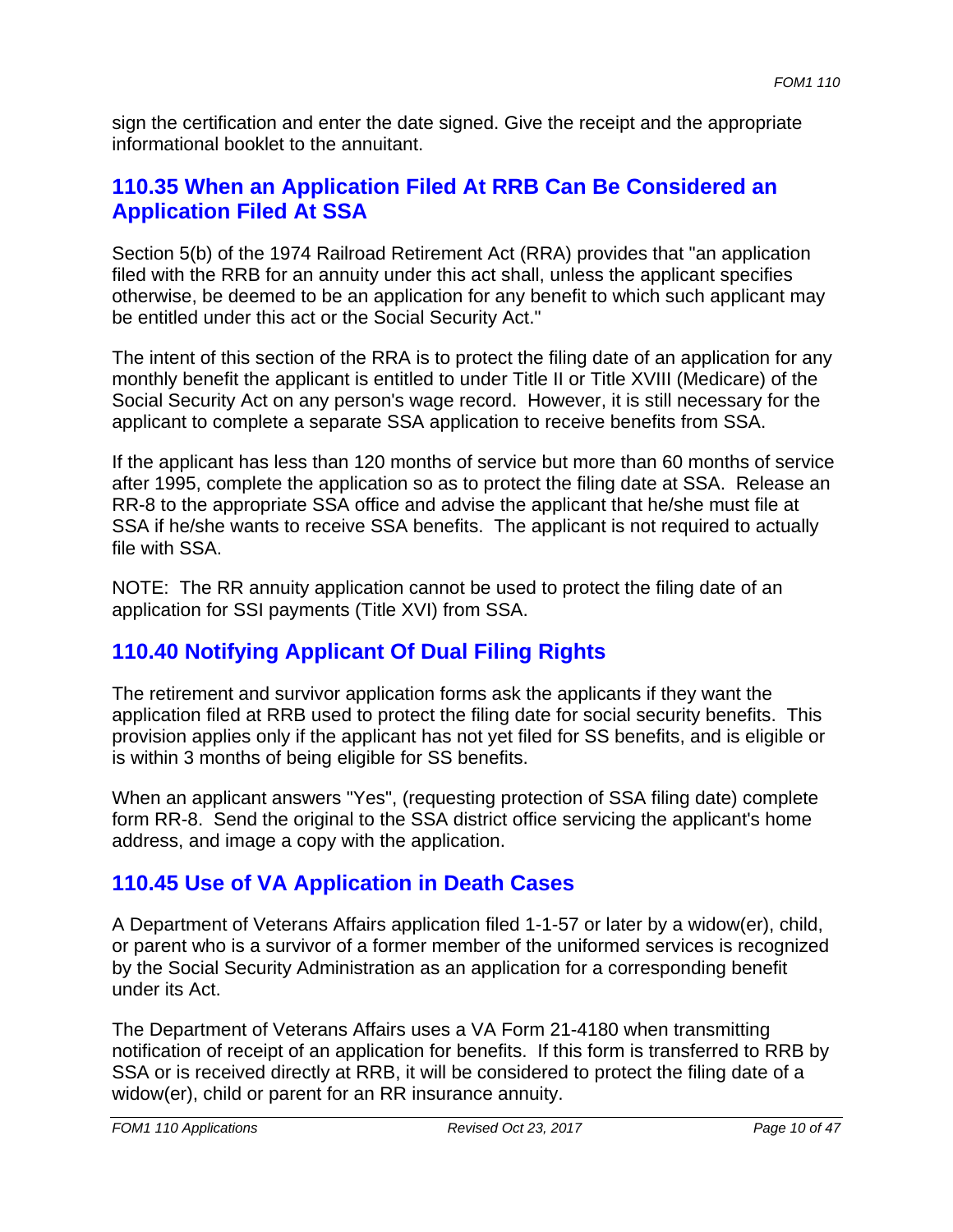The RRB considers VA Form 21-4180 to be a "lead" form of notification to secure an RRB application. If headquarters receives this notification, the appropriate field office will receive an assignment to develop an application when this happens.

NOTE: An VA Form 21-4180 is not considered an application for an LSDP. It does not protect the filing date for such a payment.

## **110.50 When One Application Satisfies Filing Requirement for Other Benefits**

The filing of an application for one type of benefit can, under certain circumstances, eliminate the need to file for another benefit to which the applicant may be entitled. An applicant need not file another application to be entitled to any of the following benefits (even though supplemental forms or applications may be requested before payment can be made):

- A. An employee annuity based on age if:
	- The employee's application for a disability annuity is denied and the employee is eligible for the age annuity on the date the application was filed or on the date of the denial;
	- The employee is entitled to a disability annuity in the month before attainment of full retirement age (FRA). Upon attainment of FRA, a disability annuity is automatically converted to an age-and-service annuity.
- B. An employee annuity based on disability, if an application for an age annuity is denied and the employee is eligible for the disability annuity on the date the age annuity application is filed.
- C. An accrued employee or supplemental annuity, or a residual lump-sum, if the applicant is eligible for any of these payments when filing an application for a survivor annuity or a lump-sum death payment.
- D. A widow(er)'s annuity, if he or she is entitled to a spouse annuity in the month before the employee died.
- E. An aged widow(er)'s annuity, if he or she was entitled to a disabled widow(er)'s annuity in the month before attainment of age 60.
- F. A widow(er)'s annuity based on age or disability if the widow(er) (who was receiving an annuity, based on having the employee's child in care) is eligible for an age or disability annuity when the child is no longer in his/her care.
- G. A widow(er)'s annuity based on child of deceased employee in care if he or she is entitled to a disabled widow(er)'s annuity.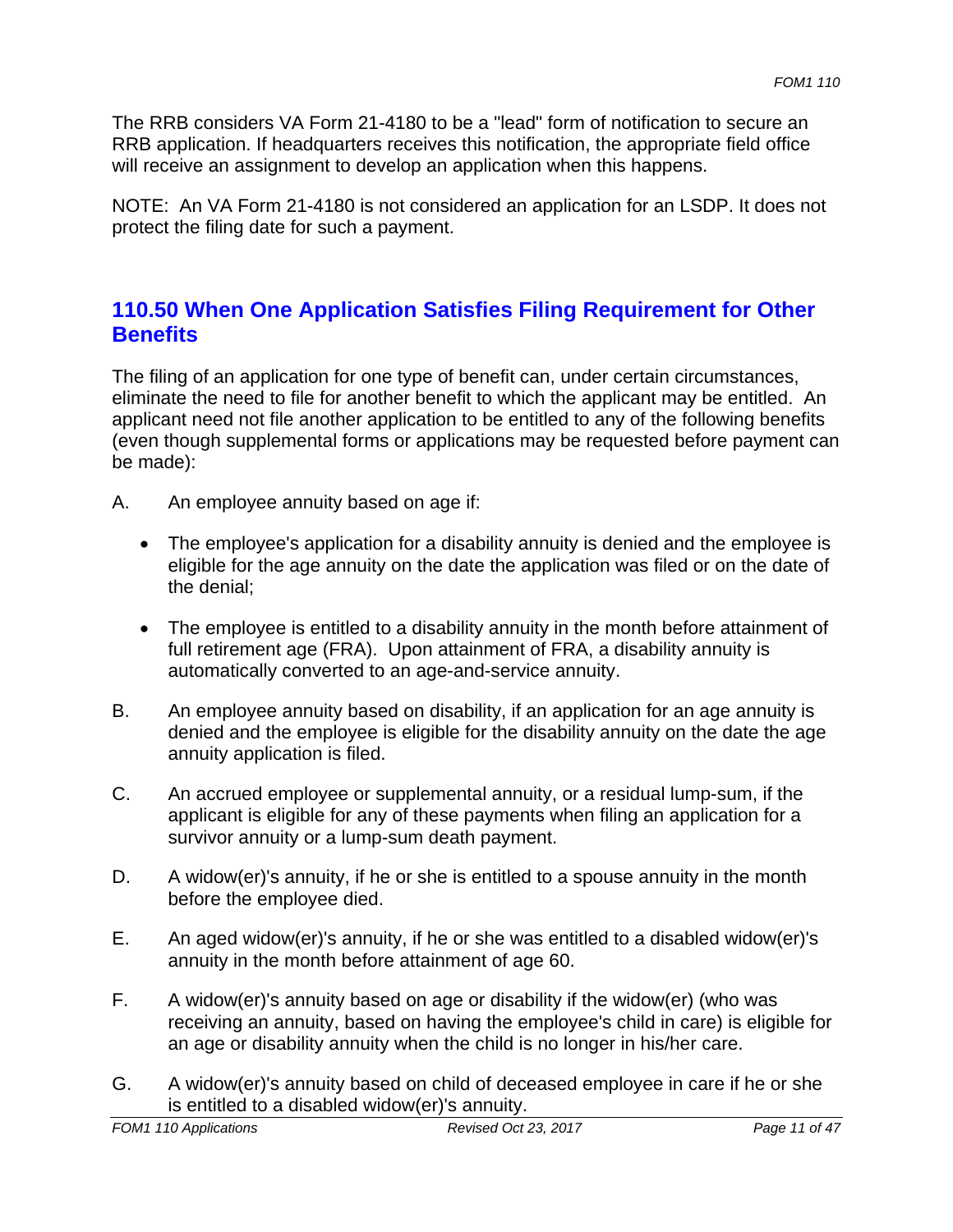- H. A spouse annuity based on age for a wife or husband who is receiving an annuity for having the EE's child in care, if he or she is eligible for an unreduced age annuity when the child is no longer in care.
- I. A child's annuity if, in the month before the employee died, a spouse was entitled to an annuity for having the child in care.
- J. A benefit under Title II of the Social Security Act unless the applicant restricts the application only to a railroad annuity.
- K. A lump-sum death payment, if the applicant is an eligible widow(er), who will be entitled to an insurance annuity within three months. The monthly annuity application can be used to award both the lump-sum death benefit and the monthly annuity.

## **110.55 Protected filing date**

An individual may demonstrate intent to file an application for a RRB annuity or lump sum, but circumstances prevent the completion of the application process by the end of the same month. In such cases, using the completed, signed, application receipt date for the official filing date in a later month may cause the applicant a loss of retroactive benefits.

Refer to **FOM1 110.20.7** for rules on the retroactivity of each type of benefit. If a written or oral communication with the applicant specifically expresses the intent to file a benefit application, and a later official filing date would result in a lesser total benefit to the applicant, the date of that earlier contact may be established as the official filing date. It is very important for RRB representatives to document such contacts whenever it appears that benefits may be lost by waiting for the completed application form to be received.

Refer to FOM-I-110.25 for additional information.

## **EXAMPLE 1**

An age 62 employee sends a letter to the RRB for an estimate of annuity with age reduction, asking how much more he could receive at full retirement age, and what he would need to do if he decided to "take retirement". With no additional details provided, this is only an information request; the inquiry does not show that the person wants to file now.

## **EXAMPLE 2**

An age 62 employee sends a letter to the RRB stating that he has been ill and doesn't think his doctor will let him go back to work. He asks for his papers about "getting retirement" and what extra records would he need to "get disability". This communication shows that the employee intends to file an application, possibly resulting in a retroactive disability annuity, and that the field may need the letter for protection of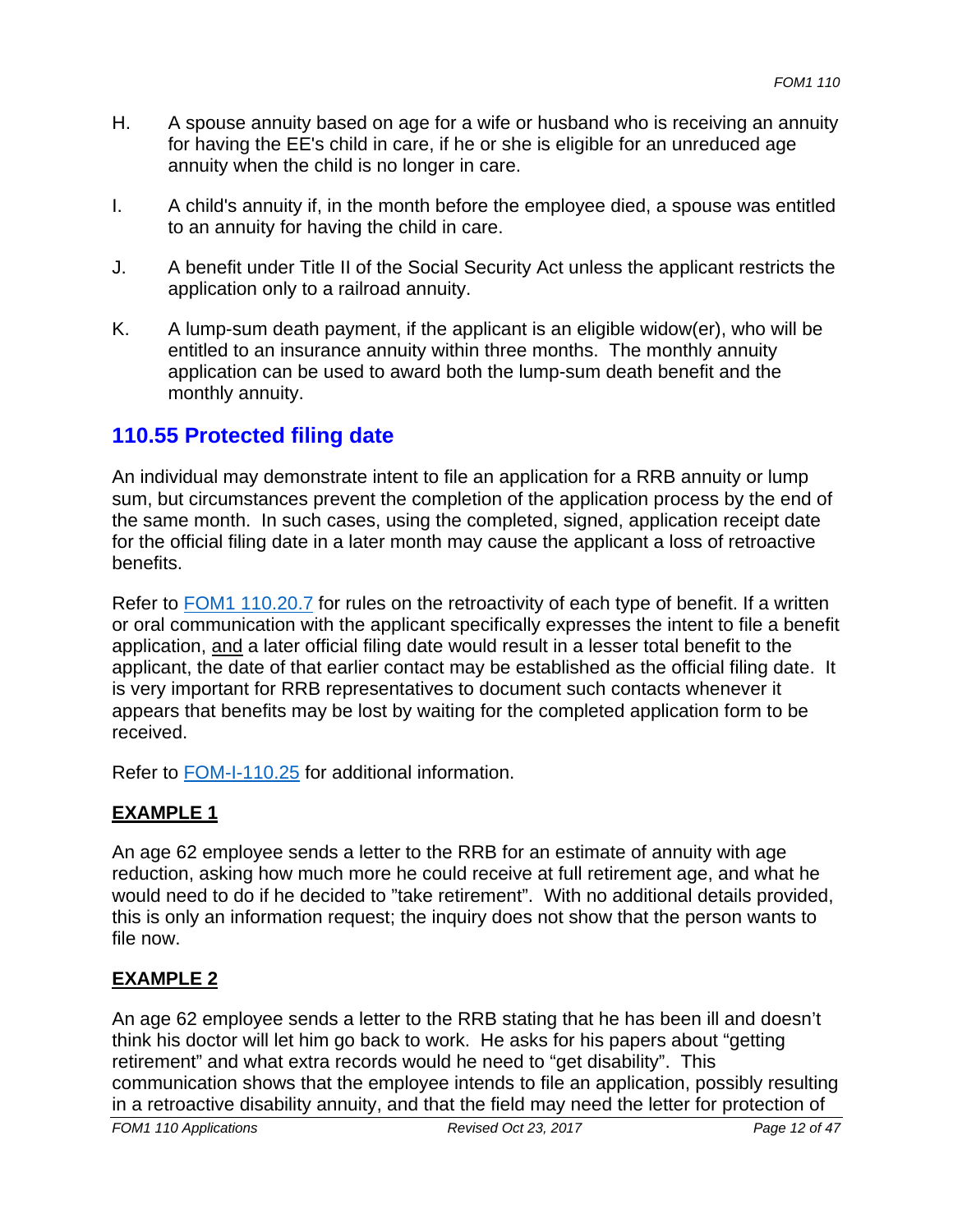the filing date if the person has been ill for a long time. This conclusion may be confirmed by a phone conversation with the prospective applicant.

Upon receipt of the communication expressing intent to file, the field office will respond with a notice stating that while the declaration of intent has been recorded, an official application will also be required to establish entitlement to benefits.

NOTE: The spouse of a disabled employee may file an application more than three months before the date on which the spouse's annuity can begin if the application is filed on the same day that the employee's disability application is filed. However, normal 3-month filing limitations apply to spouses who do not file on the same day as the employee. Do not protect filing date in these cases. See FOM1 110.20.1 and RCM 5.1.41B for more information on this type of case.

## **110.55.1 Written Statement Filed with the RRB**

A written statement meeting the following requirements can be used to establish the official filing date of an application for an annuity or lump sum at the RRB. The written statement may be a letter or RRB form submitted by the prospective applicant. It may be delivered by hand or sent by mail, electronic mail (e-mail) or facsimile transmission (fax).

NOTE: If sent by mail, the postmark date may be used in the same manner as an application sent by mail. (See FOM 110.25.1)

A form set up by the RRB to solicit information about persons who may be eligible for an annuity or lump sum (e.g., RL-94-F) is not, by itself, considered a written statement for this purpose. When an individual transmits a RRB form to an authorized RRB representative, however, information may be included that indicates a claim is intended. Consider this to be so if all of the following conditions are met:

- The statement must express intent to claim benefits under the Railroad Retirement Act.
- The statement must be signed by the prospective applicant or by the person who will file as representative payee.
- The statement must be received by the RRB, not more than 3 months before eligibility exists, under the same requirements as described in FOM 110.25 for the actual official application.
- A completed application form must be filed with the RRB within 3 months of the date of your notice advising the prospective applicant that a formal application is required.
- The claimant must be alive when the application is filed.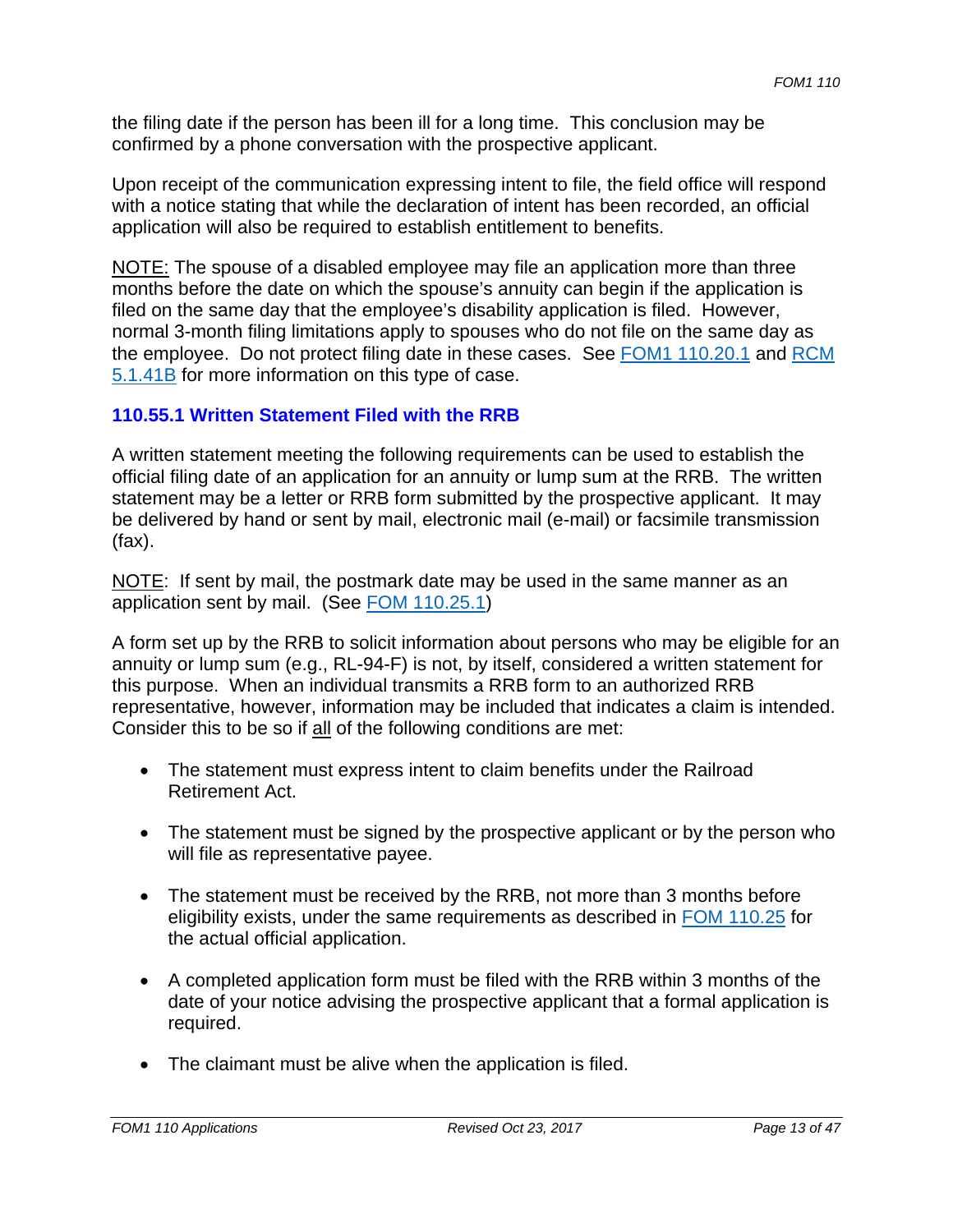## **110.55.2 Documented Telephone Contact**

A declaration of intent to file an application is easier to determine when the inquirer can be interrogated during a telephone contact than when a judgment is based on information in a letter. It is appropriate to secure additional detail by telephone to supplement a written statement, or the telephone conversation may be the only contact.

When all of the following conditions exist, record the details of a telephone contact with a potential applicant, or the prospective representative payee, for purposes of protecting an application filing date.

- The inquirer expresses intent to claim benefits, and
- The inquirer appears to qualify for benefits or insists on filing, and
- A later filing date would cause loss of benefits.

When the earliest benefit beginning date is the month of filing, and the telephone contact is made during the last eight working days of the month, the completed application may not be received back by the field office before the end of the month. In such cases, use the telephone contact date for the official filing date.

Documentation of this type of telephone contact must be made immediately. The RRB representative's record of the telephone conversation becomes the written statement of an intent to file which can, later, be used as the official application filing date provided that:

- The telephone contact is not more than 3 months before eligibility exists; and
- The application form is filed within 3 months of the date an RRB reply to the applicant advises that an official application is required; and
- The claimant is alive when the application is filed. (See survivor benefit applicant exceptions in FOM 110.20.6.)

To record these telephone contacts, include the following information in the General File Notes section of the Contact Log Scratch Pad or complete a Form G-94, *Record of Retirement or Survivor Claim Inquiry*, with the following information:

- RRB Claim number and Employee's name;
- Prospective applicant's name and social security number;
- Name, address and telephone number of inquirer;
- Date of contact;
- RRB representative and office contacted; and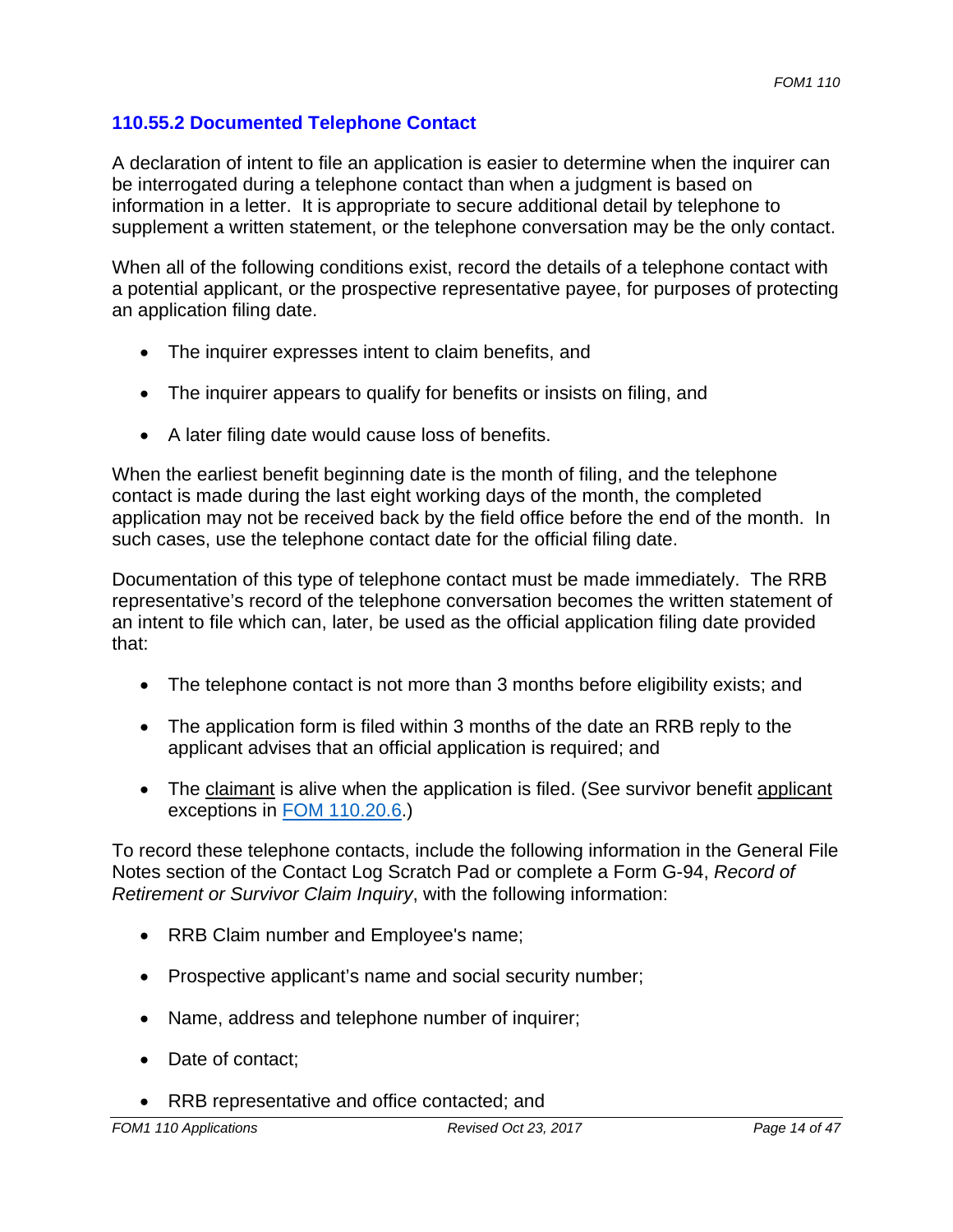• Include the following statement: "This person expressed an intent to claim benefits under the RRA."

### **110.55.3 Field Office Handling of Written Statements & Documented Telephone Calls**

All written statements and documented telephone contacts indicating intent to claim benefits must be disposed of by:

- Securing an application as soon as possible; or
- Advising a claimant in writing that an application must be submitted within 90 days to protect that filing date; or
- Obtaining a signed statement that the inquirer does not wish to file for benefits.

Within 30 days of the receipt of a written statement or telephone contact expressing the intent to file for benefits, complete an application in person or over the telephone or schedule a date to meet with the inquirer to secure an application.

If you cannot develop an application within the 30 days after your receipt of the written statement or telephone contact, send the RL-346 letter (Protected filing date letter) to the inquirer but do not pend for reply. This letter informs the inquirer that we may be able to protect a filing date if an application is filed within 90 days of this letter. Keep the protective statement in the closed retirement file and image a copy of the RL-346 letter.

If you have a written statement and eligibility is doubtful, explain to the inquirer why he/she is not eligible for benefit. Also explain that the inquirer has the right to file an application to receive an official denial. Take the application if the inquirer insists on filing.

When mailing an application for completion, advise the applicant that the application must be filed within 90 days to protect the filing date. Various transmittal letters used by the field to send an application will include this notice. If the transmittal letter does not include the notice include the following information:

- The date of the applicant's initial contact.
- The enclosed application must be completed and returned within 90 days in order to protect the filing date of the application.
- If you do not file this application within 90 days, loss of benefits may occur.

When an application is transmitted with a protected date entered as the official filing date, enter the justification information from the G-94 or written statement in remarks section on APPLE. Enter the date for protected filing on the Summary Screen on APPLE. Image a copy of the G-94.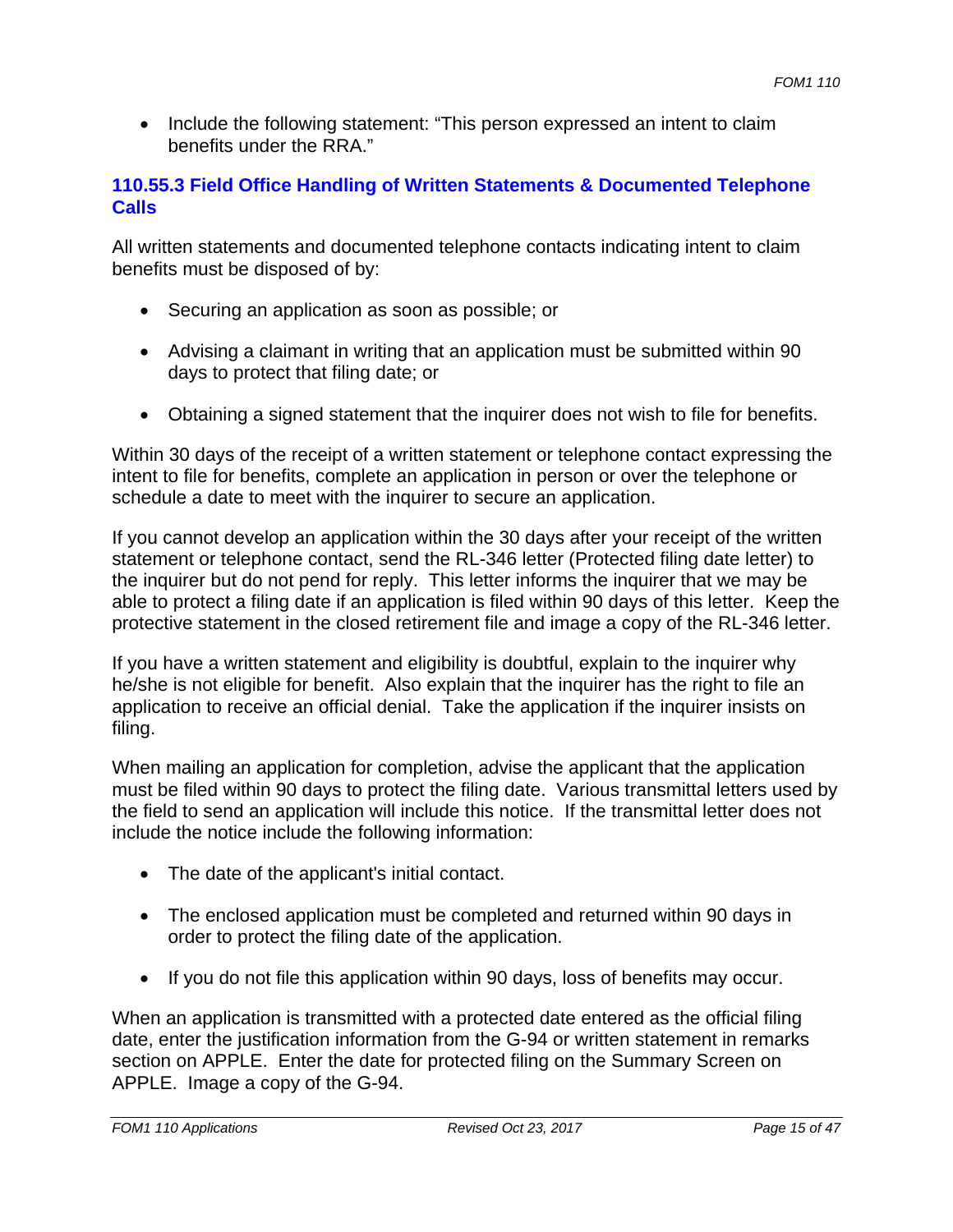If no timely application is filed, image a copy of the telephone contact record (G-94) and the RL-346 letter. Retain the written statement closed retirement files.

### **110.55.4 Headquarters Handling of Written Statement Filed with the Social Security Administration**

A written statement filed with the SSA, and sent to the RRB by the SSA, can be used to establish the RRB official application filing date in the same way as a written statement received directly from the prospective applicant. Such a statement must meet both the conditions for use of a SSA application at RRB and the conditions in FOM1 110.55.1.

# **110.60 Deterred From Filing Determinations**

When a person (employee, spouse, or survivor) contacts an RRB office by telephone or in writing (this includes electronic mail (e-mail) and facsimile transmission (fax), stating a desire to file for an annuity or lump sum but does not file because of the action or inaction of a RRB employee, that person is entitled to have a filing date established based on such a contact if the following conditions are satisfied:

- A. The RRB employee failed to:
	- Inform the person that it was necessary to file an appropriate application; or
	- Tell the person that a written statement could protect the filing date even though such a statement would not serve as an application; or
	- Give the person the proper application form; or
	- Correctly inform the individual of his or her eligibility.
- B. The person files an application on the prescribed form within 3 months after the date a notice is sent advising of the need to file an application.
- C. The claimant is alive when the application is filed except as provided in FOM1 110.20.6.

Prepare a memorandum, giving the allegations and/or facts in the case. The memo should be written by the contact representative who handled the original inquiry, if that individual is still working in your office. If the individual is no longer working in your office, the memo should be written by the district manager. The memo should include the dates and results of any previous inquiries made by the individual. If no record of a previous inquiry exists, the memo should state that fact. Also submit any evidence available in your file regarding the application inquiry and the RRB's action or inaction. Send the memorandum and any available evidence to the appropriate adjudication unit. The memorandum should be submitted through the district or branch manager, who should review the statement and add any pertinent information.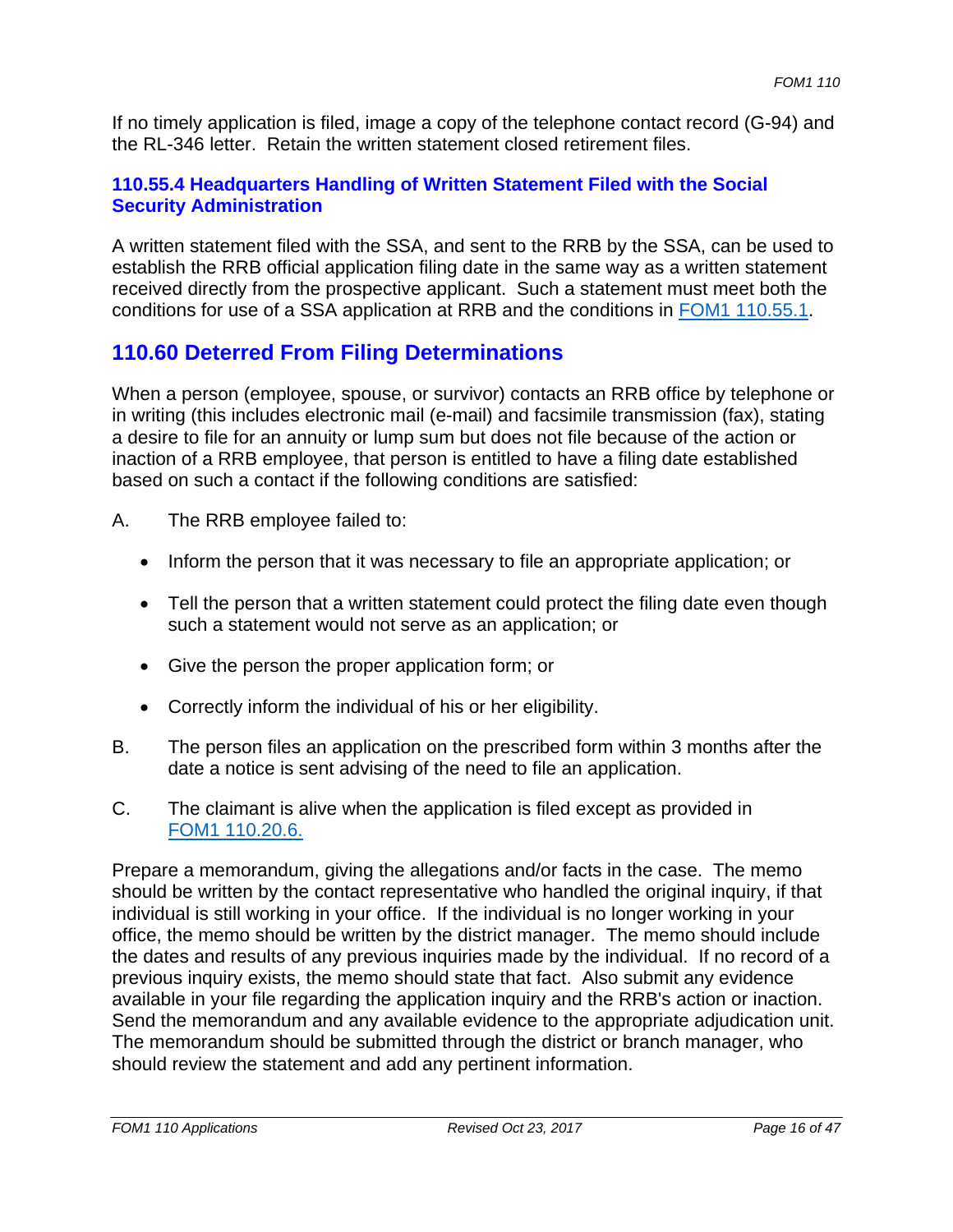A decision on the merits of a deterred from filing claim is made at headquarters by a claims specialist or supervisor. If additional evidence or statements are required in order to make a decision, an assignment will be received.

## **110.65 Advance Filing of Employee And Spouse Applications**

 the ABD minus 3 months. NOTE: The system does not count the days from the date RRB regulations dictate that an application for an annuity must be denied if it is filed more than 3 months before the date an annuity can begin. Previously, the disadvantages outweighed the advantages and the practice of "advance filing" was discouraged. However, using Application Express (APPLE), the application now can be submitted to begin processing before the applicant actually stops railroad employment. The system will accept applications with railroad ending dates up to 3 months. The three months should be counted as the month of filing, plus 3 months or the month of the application is filed to determine the annuity beginning date (ABD). It only counts the months.

Example 1: The applicant calls and wants an ABD of July 17, 2017. Based on the requested ABD, the applicant is not restricted to filing his application April 17, 2017 or later. He may file any day in April 2017. The claims representative would advise the applicant accordingly.

Example 2: The applicant calls and reports his date last worked for the railroad will be July 31, 2017. Based on this information, the earliest allowed ABD would be August 1, 2017. The applicant indicates that he plans to file an application in April 2017. The claims representative would advise the applicant the earliest he or she would be allowed to file an application would be any day in May 2017.. If an application is filed before May 1, 2017, it will be denied.

Encourage applicants to schedule appointments when they wish to file an initial retirement application in advance. Prepare potential applicants during your preretirement counseling.

You must emphasize to the applicant his/her responsibility to advise you as soon as possible if any of the application data changes, or if (s)he changes his/her mind about filing for an annuity, because the application will begin processing immediately after the APPLE data has been released.

#### Advise the applicant that any non-railroad work that they begin before the annuity beginning date is considered LPE and MUST BE REPORTED.

If the annuity beginning date will be affected by any change or the applicant reports he is starting work, send an E-mail message to RIS immediately, notifying them of the change, so that action can be taken to prevent an incorrect payment.

Partial rates can be entered in APPLE (Summary screen) because payment will not be paid until the month after the first full month of retirement.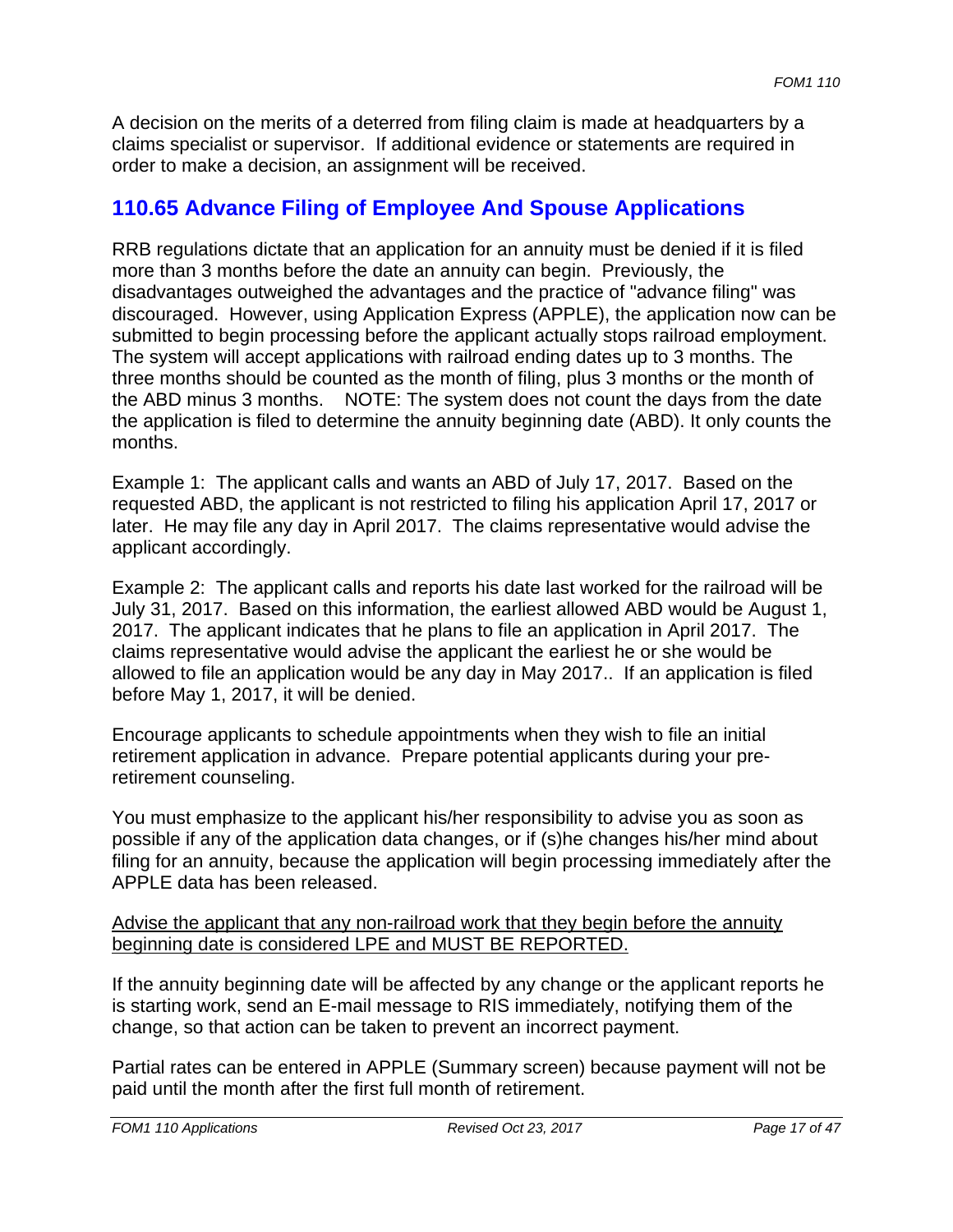No G-88 will be required to confirm the DLW claimed unless the DLW entered on the application changes. The certification made by the applicant at the time of filing as to the anticipated date last worked is acceptable. However, if the DLW changes after filing, and the new date falls outside of the three month rule, the application will be denied.

See FOM 1720 for the special handling procedures of Forms G-88 and G-88A.2 in advance file cases.

EXCEPTION: Because survivor applications are not handled mechanically and last person service is not a consideration for entitlement to a survivor annuity, advance filing for this class of beneficiaries can be advantageous. However, it is important to stress the effect of earnings on such applicants if they are working.

Do not trace payment based on an advance-filed application until at least 45 days after a check could have been received. For example, if an individual files February 1, 2001 and has an April 1, -2001 ABD, the earliest date a payment could be received would be around mid-May, assuming a May 1, 2001 voucher date.

#### Disability Annuity Applications

A disability application may be filed more than 3 months before the ABD. A new application is not required if the disability onset date is after the application filing date, and before the date of the final decision (e.g., date of the denial letter or the reconsideration determination). The disability onset date is deemed to be the application filing date. As such an application for a disability annuity may be filed more than 3 months before the annuity beginning date. This includes disability application for employee, widow(er)s and children.

In theory, a disability applicant could file any time before a future ABD. However, it is RRB policy that an application for a disabled employee should not be filed until the date last worked or the date the applicant is no longer in compensated service (see FOM-1- 110.65.1). The spouse of a disabled employee may file an application more than three months before the date on which the spouse's annuity can begin if the application is filed on the same day that the employee's disability application is filed. Note: The normal filing limitations apply to the spouse who does not file on the same day as the employee. Protected filing date procedures do not apply in this type of case. For an example, see FOM I 110.20.1a.

EXAMPLE 1: The employee filed an AA-1 and AA-1d on July 19, 2016, claiming a disability onset date of May13, 2016. His application for disability was granted on March 20, 2017. A new application is not required, because the disability onset date is before the date of the final decision.

EXAMPLE 2: The employee filed an AA-1 and AA-1d on February 18, 2016, claiming a disability onset date of September 2, 2015. His application was denied on March 12, 2017. He requested reconsideration within 60 days. On May 19, 2017, the Program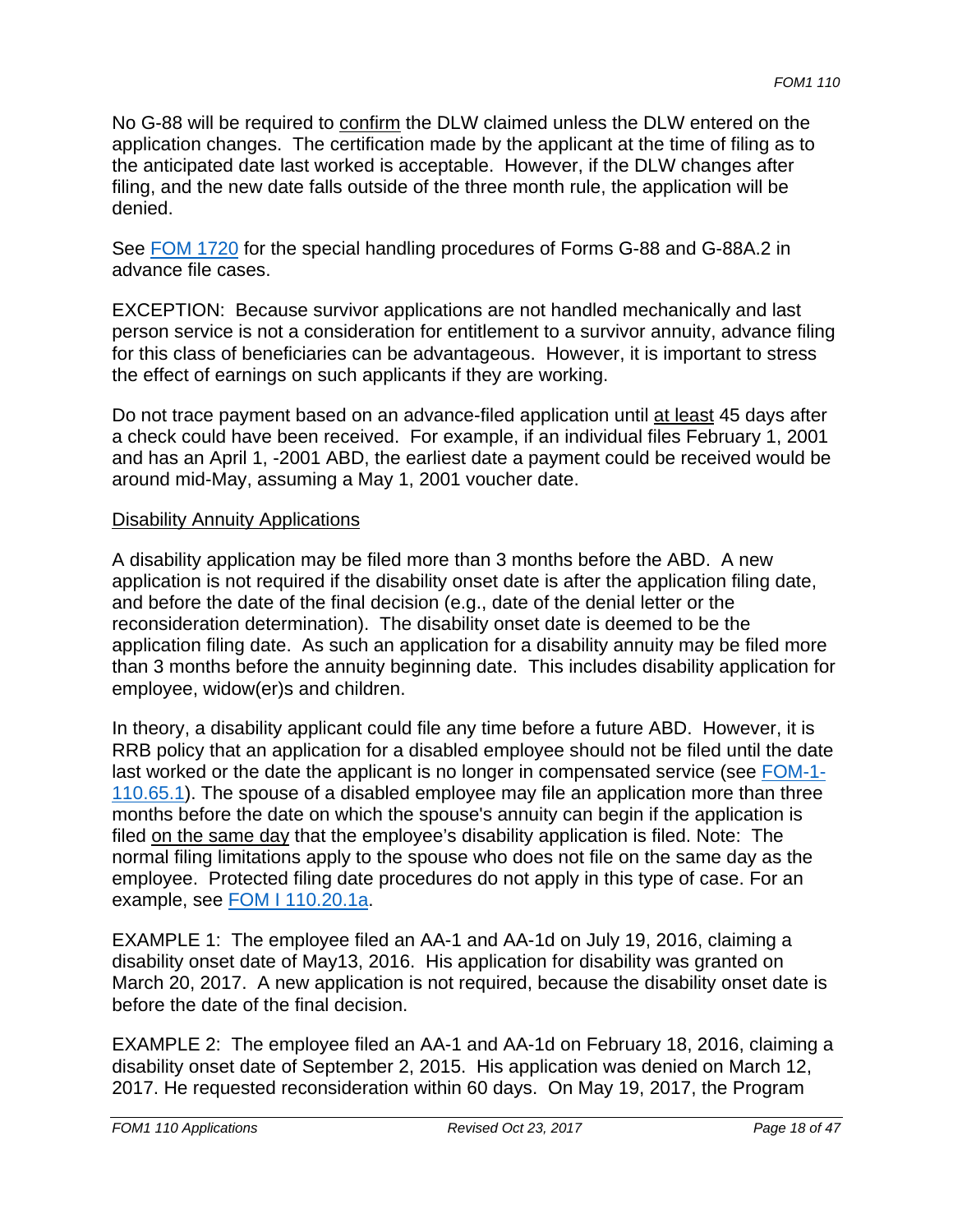Evaluation and Management Services Reconsideration Section found he was disabled with an onset date of December 7, 2016. His annuity will begin June 1, 2017, after the expirations of the six month waiting period. A new application is not required because his disability onset date is before the date of the final decision.

## **110.65.1 Employee in Compensated Service Filing a Disability Application**

In most cases, under the Railroad Retirement Act, an employee who is actively working for a railroad employer at the time of filing is, by definition, not disabled. The fact that they are working any railroad job shows that they are able to work. However the definition of compensated service includes not only compensation with respect to active service performed by an employee for an employer, but also includes pay for time lost, wage continuation payments, certain employee protection payments, and any other payment for which the employee will receive additional creditable service.

#### **For applications filed on or after January 1, 2006**,

An employee is allowed to still be in compensated service while filing a disability application provided that the compensated service terminates within 90 days from the date of filing **and** the compensated service is not active service. When an employee files a disability application while in compensated service, it is necessary for the employee to provide an identifiable ending date of the compensation. In cases where the compensated service exceeds 90 days the disability application will be denied. Any request for reconsideration or appeal from such a denial is to be limited to the issue of whether the employee was in compensated service to an employer within 90 days of the filing date.

Disability applications filed in advance can be handled as follows:

A. Employee Filing While in Active Service

For cases in which an employee requests to file a disability application while still actively working the field should take steps to discourage the filing of the application. The field should inform the applicant that the application will be denied based on the employee still actively working. If the applicant insists on filing, have the employee complete the AA-1, AA-1d and G-251 and forward to DBD for denial.

B. Employee Filing Within 90 Days and in Compensated Service Other Than Active **Service** 

For cases in which an employee requests to file a disability application while still in compensated service (that is not active service), but within 90 days from the last day of compensated service the field should develop the disability application in the usual manner as described in **FOM 1310**. The field should request from the employee some documentation or proof that verifies the ending date for the period of compensation being claimed (i.e. settlements, wage continuation plan,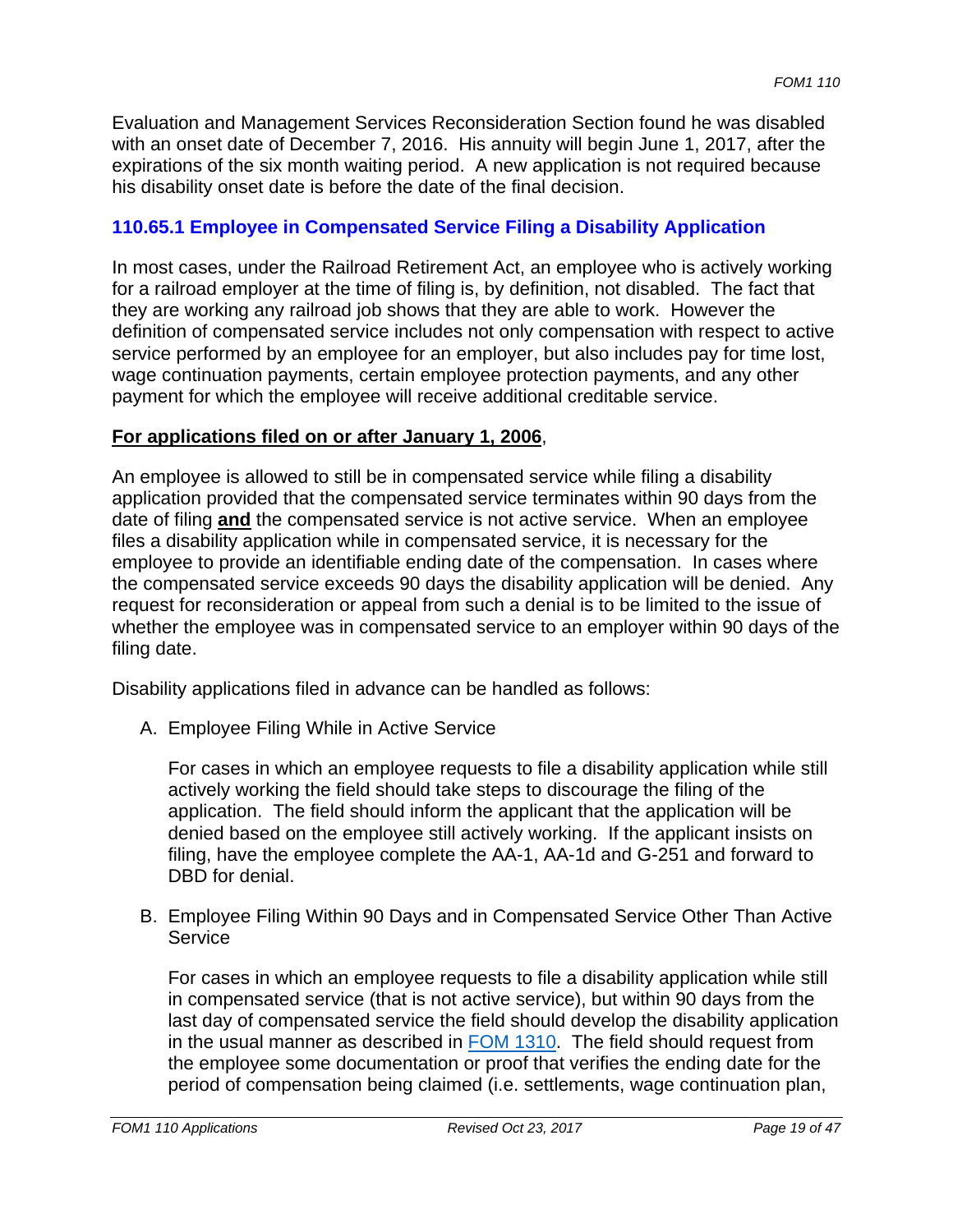dismissal allowance, etc). The employee should be able to provide you with some form of documentation. In cases where the employee is not able to provide the necessary documentation to prove the date last in compensated service, you may continue to develop the disability application. When the employee is able to secure the necessary documentation, forward it with the application to DBD upon its receipt.

C. Employee Filing Over 90 Days From the Last Date of Compensated Service

For cases in which the employee requests to file a disability application while in compensated service that is 90 days or more from the last date of compensated service the field should take steps to discourage the filing of the application. The field should inform the applicant that the application will be denied based on the employee not being eligible. If the applicant insists on filing, have the employee complete the AA-1, AA-1d and the G-251, and if possible provide the documentation of the last day of compensated service. Forward the case to DBD for denial.

You may file the disability application under the same rules and procedures used for advanced Age and Service applications. On APPLE, enter the expected ending date of the compensation in the Employment Ended field. Code the application for manual review and indicate in Remarks that the disability application is being filed in advance and/or that the application is being submitted for denial. The DLW (or in this case, the date creditable compensation ended) will be verified through the monthly G-88a listings sent to individual employers.

# **110.70 Taking Applications**

An application can be secured through in-person contact with the applicant (usually in the field office or at CORP), or it can be completed by telephone.

Applications which need a pen and ink signature can be given or mailed to the applicant for signature.

Upon request, a paper application package may be given or mailed for completion by the applicant.

You and the applicant should work out the method most suitable for the situation and the applicant's desires.

Before an application can be processed at headquarters, all applicable entries must be completed. Questions that do not apply can be skipped or marked as "N/A" for "does not apply".

## **110.70.1 Identifying Data**

In all cases, the employee's social security number (and claim number, if different) must be entered on the application, as well as the name and address of the employee or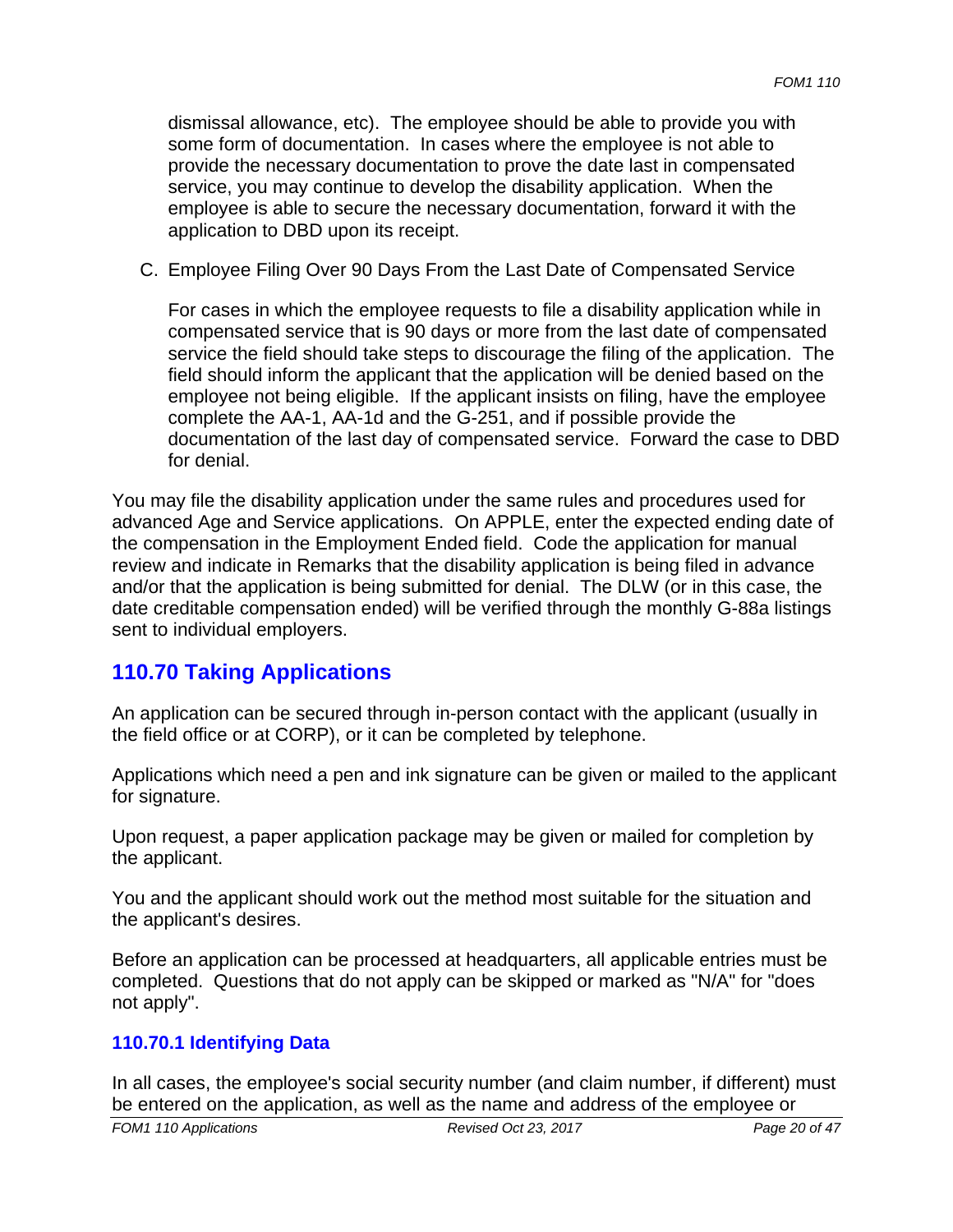other applicant. The claim number/social security number of the employee, if not secured from an authoritative document in the applicant's possession, can be obtained through the use of the SCORE microfiche (see FOM-I-16). Completion of the name and address spaces should be done in accordance with forms instructions, keeping in mind the acceptability limitations imposed by computer/keypunch processing.

## **110.70.2 Certification**

It is extremely important to review the events that may affect an annuitant's entitlement to an annuity. A clear explanation at the time of filing may prevent overpayments from occurring. Give each employee annuity applicant, spouse annuity applicant, or divorced spouse annuity applicant a booklet RB-9, "Employee and Spouse Annuities Events That Must Be Reported." Review the events in that booklet and the events that are listed in the application certification, either by telephone or in personal contact so the applicant has a clear understanding of how those events may affect his annuity.

## **110.71 Developing Applicant's Social Security Number**

The RRB requires an applicant's social security number (SSN) for tax reporting purposes. Every annuity applicant who resides in the United States must report his SSN to the RRB. We also require an SSN from an individual who lives in the U.S. and applies for the following benefits:

- An accrued annuity,
- A lump sum death benefit, and
- A residual lump sum.

If an applicant residing in the U.S. does not have an SSN, he must apply for one, regardless of his age.

Refer him to the nearest SSA district office to file an application for an SSN (Form SS-5). Inform him that proofs of birth and United States citizenship (if he is a U.S. citizen) will be required by SSA at the time of application. Request the beneficiary to inform the RRB district office of his SSN, when received. Pend the field office file for beneficiary contact if the SSN is not received within 6 months.

Do not hold the application pending receipt of the SSN. Note the application checklist that the SSN will be submitted when it is received in the field office.

NOTE: Development of a new SSN is not required in retirement cases for a child who qualifies a spouse for an annuity, a spouse or child IPI (ineligible person included) in the overall minimum, a disabled child who has Medicare only, or a spouse or divorced spouse who receives court-ordered payments under a community property settlement. Development of a new SSN is not required for a widow(er) applying for Medicare only, or for a citizen of a foreign country who does not reside in the U.S.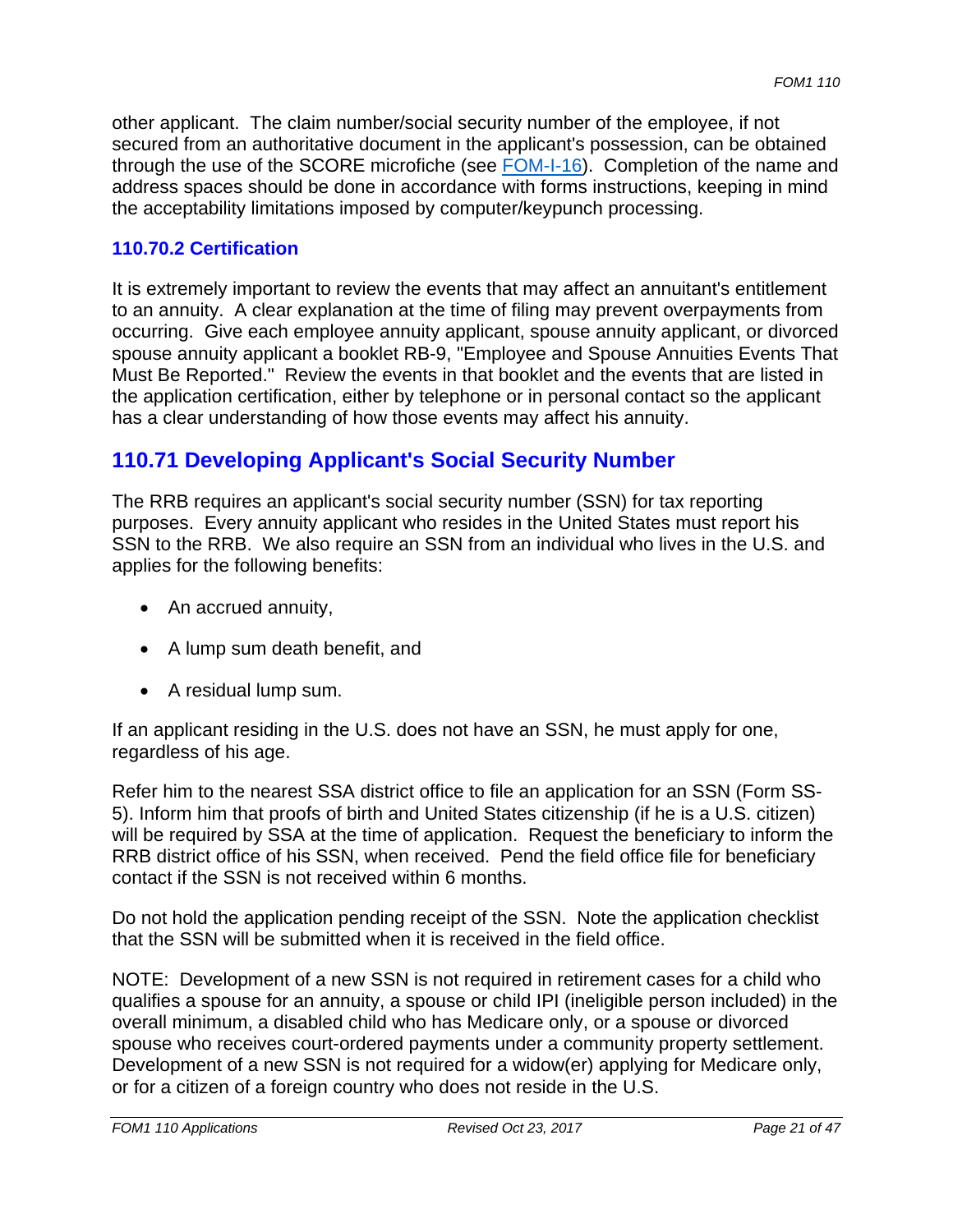## **110.72 Presumed Electronic Funds Transfer (EFT)**

The Federal government has established a policy that requires Federal agencies to convert their payments to an electronic environment. EFT shall be the presumed method of making payments. Accordingly, effective January 1995, the RRB began implementing its Presumed EFT Policy with initial applicants. This policy does not mean "mandatory method" and waiver can be granted for specific reasons as provided in section 110.74. However, with the government's emphasis on providing a more efficient payment system, Federal agencies are expected to adopt Direct Deposit (DD) as the presumed method for paying individuals with bank accounts. Electronic Benefits Transfer (EBT) will be the presumed method of payment for unbanked annuitants. Currently, the EBT program is limited to the state of Texas. As it becomes locally available, it should be presented as the payment alternative.

## **110.73 Securing Direct Deposit Information**

Due to the Presumed EFT Policy, it will now be necessary for applicants to furnish DD information during the initial application process. All applicants should be encouraged to bring DD information to the office. For detailed instructions on payment by Direct Deposit, refer to FOM1 115.20. For instructions on processing direct deposit forms, refer to FOM1 115.21. The IDDA (Initial Direct Deposit Application) system allows field office personnel to mechanically input the direct deposit information during the application process. The IDDA ENTRY SCREEN will hold DD information until a payment record is established. This screen is to be used in initial cases where payment has not been established.

NOTE: Occasionally, a beneficiary may request the field office to temporarily use the field office address to receive his/her annuity checks until a permanent address is available. Compliance with this request is discouraged. Instead, explain the benefits of DD and EBT. If the beneficiary is unable or unwilling to use one of these payment methods, encourage the use of a post office box until a DD account can be established.

## **110.73.1 DD Information Available When Application is Filed**

If the applicant has the DD information during the initial application taking process, access IDDA and the IDDA ENTRY SCREEN according to FOM1 1572.15, and enter the DD data. The first (or initial) and succeeding payments will be released to the DD account. The award letter will advise the annuitant that payments will be deposited into the DD account.

## **110.73.2 DD Information Provided After the Application is Filed**

If the DD information is provided after the application is filed, take the following action depending upon whether or not the claim has paid: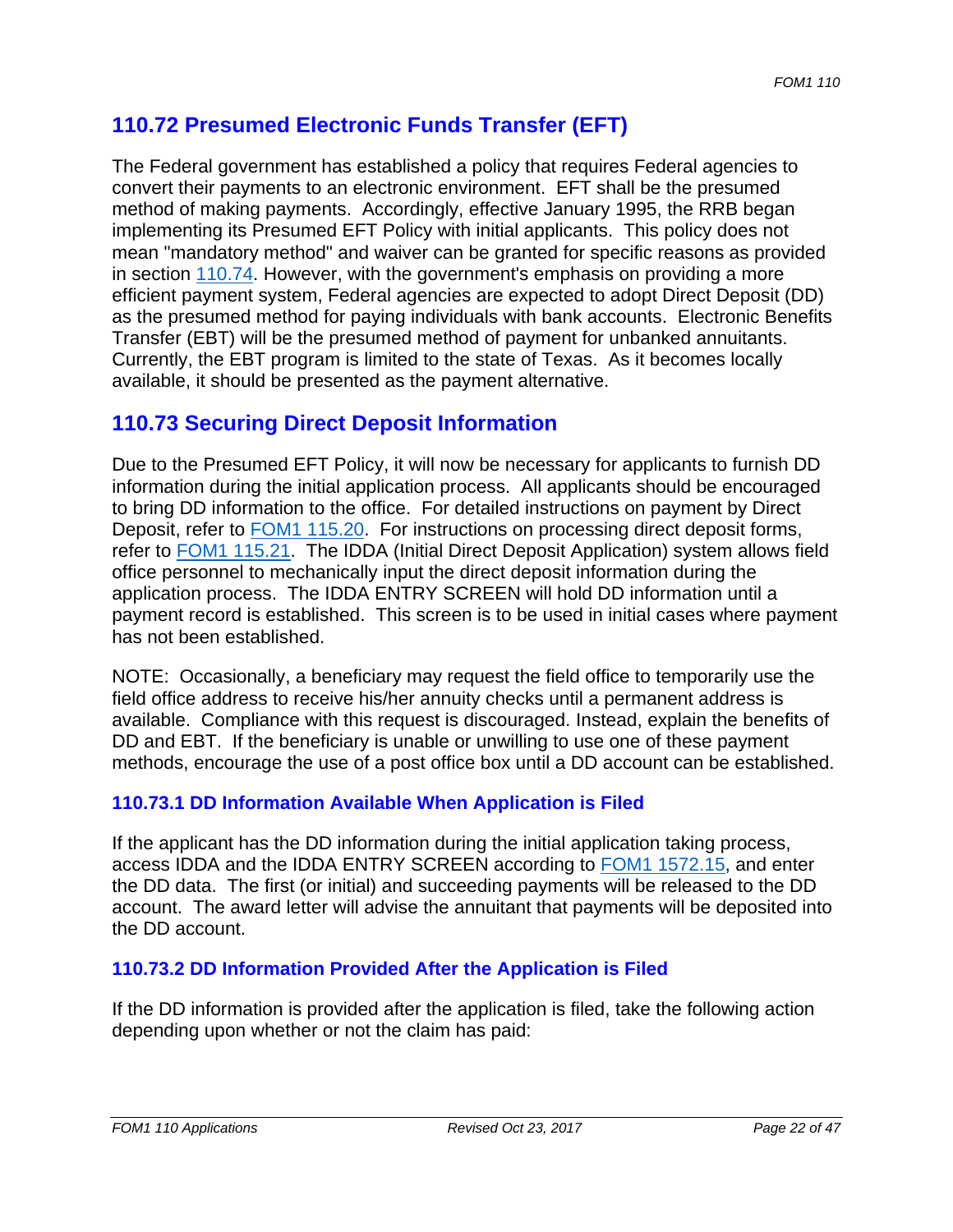- A. Claim Has Not Paid If the DD information is furnished after the application has been taken and the claim has not paid, enter the DD information on IDDA according to the instructions in FOM-I-1572.15.
- B. Claim Has Paid If the DD information is furnished after the annuity is in pay status, enter the information via the FAST COA/DD Entry Screen as explained in FOM-I-1570.

### **110.73.3 Beneficiary Has No SSN**

 1570.15. Since the beneficiary's social security number is required for the Initial DD Application (IDDA) screen, DD information for annuitants, who at the time of filing do not have a social security number, must be controlled. If DD information is available at the time of filing, take the information and do not enter it into IDDA. Control for the social security number and when it is received, enter the DD information on IDDA if the claim has not paid. Refer to section FOM 110.71 for information regarding development of the social security number. If payment has begun when the social security number is received, enter the DD information via the FAST COA/DD Entry Screen as explained in FOM-I-

## **110.74 Waiver Of Presumed EFT**

Waiver of Presumed EFT shall be granted to annuitants who meet one or more of the following conditions:

- Annuitants who have no established bank account and do not live in an area with EBT service;
- Annuitants who insist upon receiving a paper check,

Note: So that the annuitant can make an informed choice, field office personnel shall explain the advantages of DD and EBT, i.e., DD is more reliable, convenient, and safer than paper checks. If the waiver is granted, document the annuity application accordingly;

• Annuitants who reside in a foreign country.

## **110.75 Annuity Beginning Date**

The annuity beginning date is explained in FOM-I-111.

## **110.80 When a New Application And Payee Substitution Forms Are Required From Representative Payee**

If a representative payee is selected after an application is filed but before RR Act benefits are awarded, obtain an AA-5 from the representative payee. A new application will be required in addition to the AA-5 if the representative payee did not file the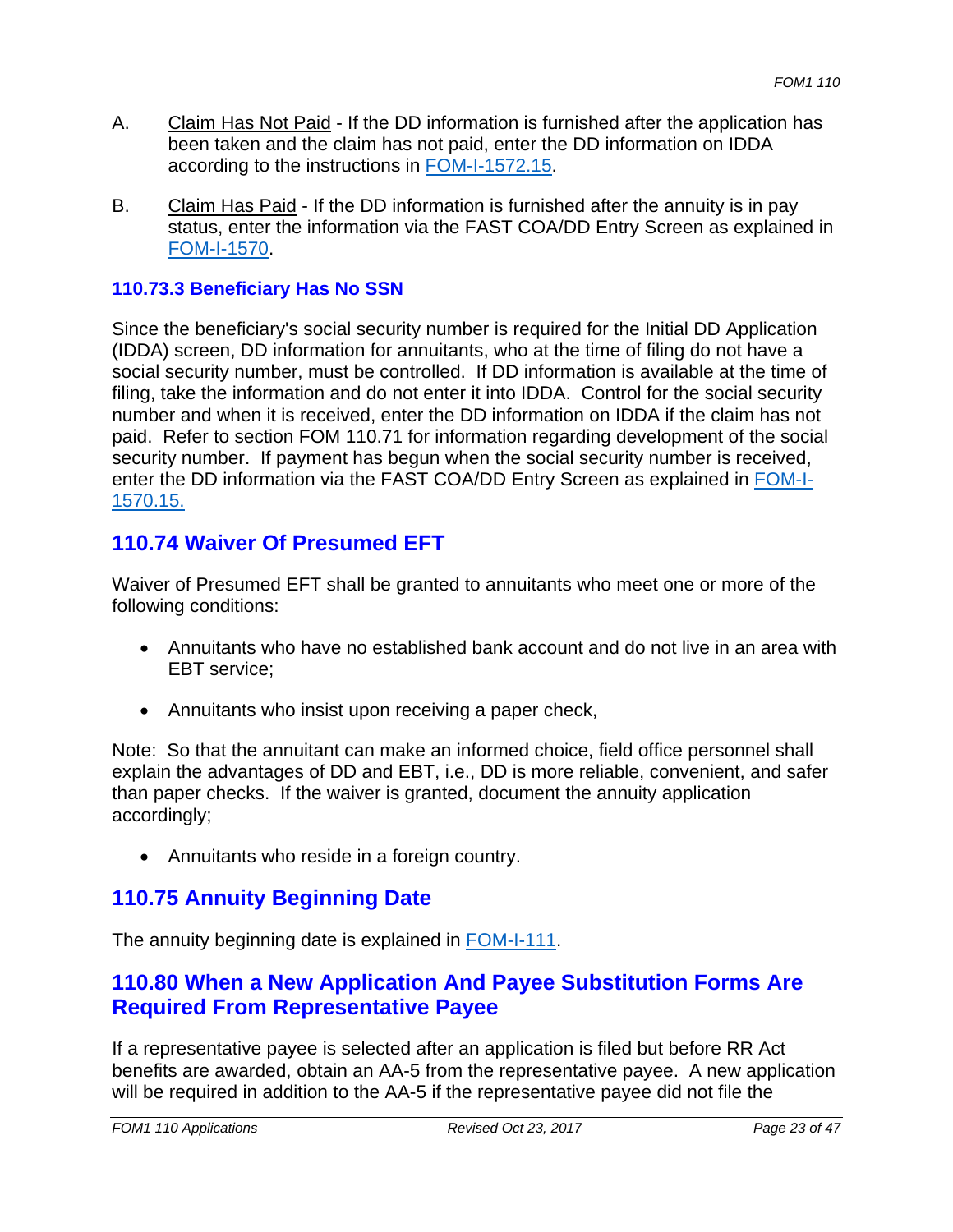previous application on behalf of the incompetent and it has been determined that the applicant was in fact incompetent at the time the first application was filed. The official filing date of the new application in such case will be the date the first application was received by RRB.

Conversely, if a representative payee files an initial application on behalf of an annuitant alleging the annuitant is incompetent and, before RR Act benefits are awarded, it is determined the annuitant was competent at the time the first application was filed, a new application must be secured from the annuitant. The official filing date of the new application in such a case will be the date the first application was received by RRB.

If a representative payee is selected after RR Act benefits are awarded, a new application is not required from the representative; obtain only an AA-5 and appropriate certification forms.

## **110.85 Signature on Application**

## **110.85.1 Pen and Ink Signature**

An application should be signed in longhand by the applicant, a person acting in behalf of the applicant, or by his fiduciary (guardian, trustee, administrator, executor, committee or conservator). The signature always must be the name of the person actually signing the form, even if acting on behalf of the beneficiary. A printed signature is acceptable if that is the usual manner in which the applicant signs his name. However, a printed signature should be verified by comparison with other signatures of the applicant, and an explanation should accompany transmittal of the application to headquarters.

The preferred method of signing an application is in ink or indelible pencil. However, an application signed with an ordinary pencil is acceptable if the applicant should die before an indelible signature can be obtained or the imprint will permanently remain as a record of the authentication and there is nothing to call the validity of the pencil signature into question.

The applicant should sign his or her full name; one or more given names may be represented by initials, even though the application forms indicate the first name and middle initial should be shown. A signature is acceptable if it is shown with only one given name and the surname, even though the signer may have other given names. Make sure the signature on the application and all related forms agree.

If the signer is a married woman or widow, she should use her given name and her husband's surname (or her maiden name if it was retained). If the application is signed using her husband's given names(s) preceded by "Mrs.", do not ask her to complete a new application for this reason alone.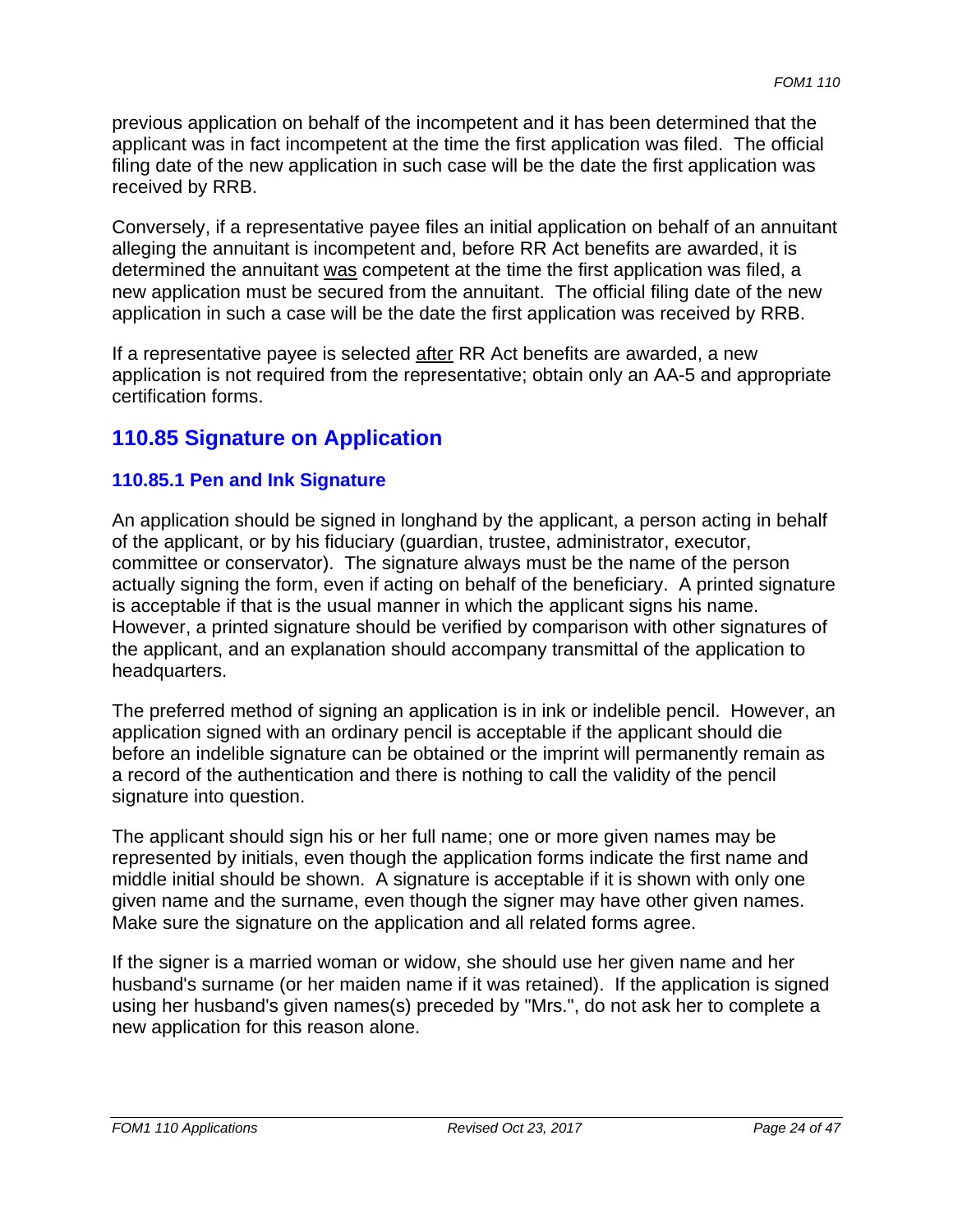#### **110.85.2 Signature by Mark**

If, because of illiteracy or physical disability, the applicant is unable to sign his name in the usual manner, he may sign by mark. Should he require assistance, his hand may be guided; it will suffice if he touches the pen or indelible pencil used.

The applicant's name, however shown, should be entered in the space provided for that purpose. A signature by mark must be witnessed by two persons, who should countersign their names and give their complete addresses. If an RRB employee signs as a witness to a mark, his signature alone will suffice, indicating that he or she is an RRB employee.

Other markings such as thumb prints are also acceptable as signatures if properly witnessed. Broadly speaking, whatever a person represents as his or her signature and recognizes as such for the purposes at hand, is a signature and is acceptable as such.

NOTE: Use a "check" mark to denote the place for the signature rather than an "X," since an "X" is often used as a signature by mark.

#### **110.85.3 Signature by Fiduciary**

When a fiduciary (guardian, trustee, administrator, executor, committee or conservator) files an application, he should show the capacity in which he acts for the person on whose behalf the application is filed (for example: "John Doe as guardian of Richard Doe"). However, an application bearing the signature of a fiduciary not followed by such a description is acceptable if otherwise in order.

When two or more persons have been appointed to act jointly for an estate or an individual with equal authority as co-administrator, co-executor, etc., the application should be signed by each person appointed. However, if it is received signed by only one of the persons so appointed, it is acceptable. A new application is not required solely to obtain the signature of the other fiduciary.

When an application is filed by a legal representative on behalf of a person who is or may be entitled to RR Act benefits (irrespective of intended payee's competence), he must submit evidence of his appointment. If such evidence is acceptable, but the fiduciary did not sign the application, to secure his signature furnish another application as explained in FOM-I-110.95.

## **110.85.4 Signature by a Person Other than a Fiduciary**

A person other than a legal representative of an individual should sign his name and immediately following his signature show the word "for" followed by the name of the one for whom he is acting. For example: "John Doe for Richard Doe". However, if the name of the individual for whom he is acting is not shown after the signature of the person executing the application, the application is acceptable (for purposes of protecting a filing date) if there is a clear indication of the identity of the individual on whose behalf it is filed. If the potential beneficiary is not incompetent, however, an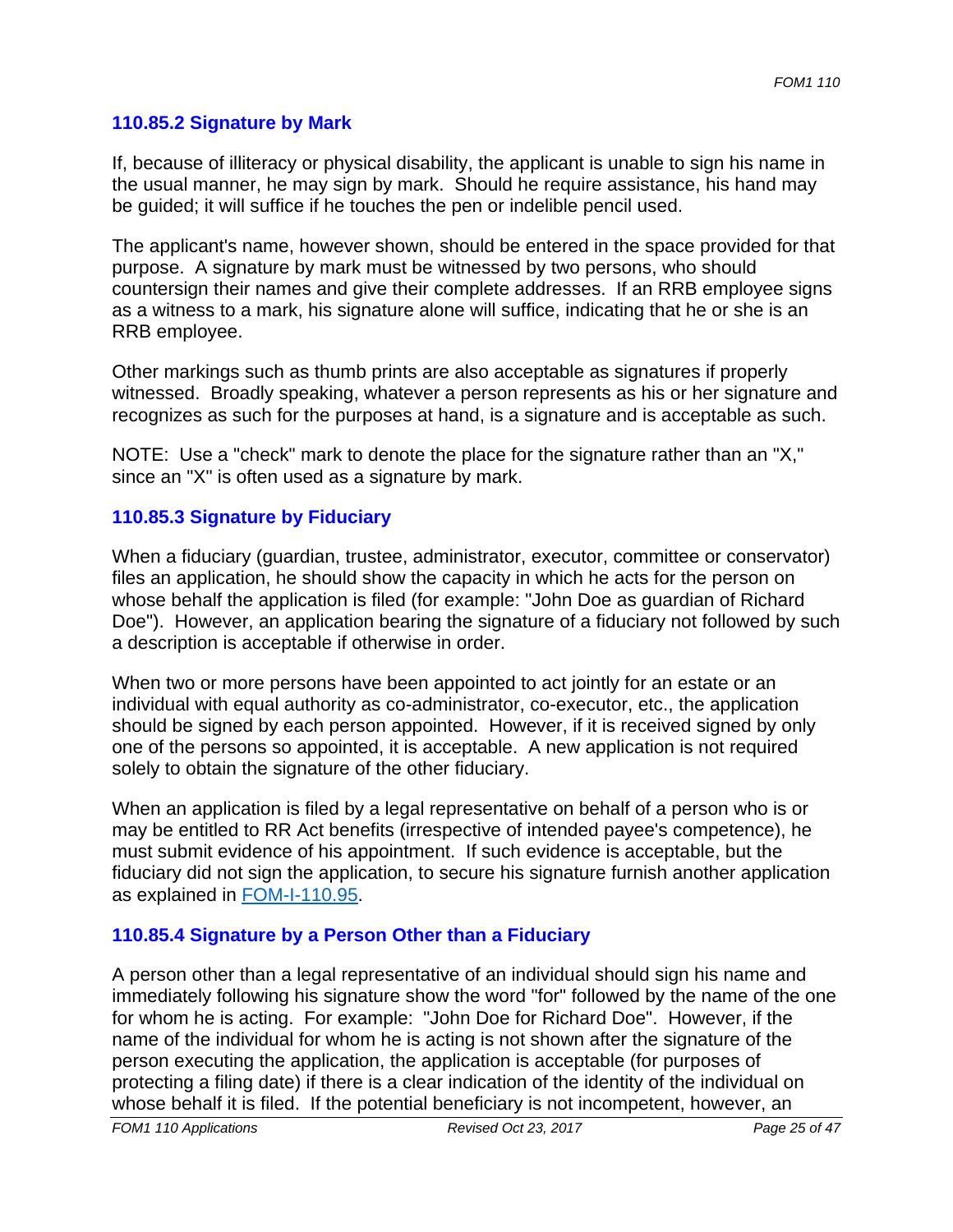application signed personally by the applicant must be secured before an award can be made.

## **110.85.5 Signature by Attestation**

An application is considered signed by Attestation when the Field Representative documents and annotates the application that the applicant:

- Intends to file an application,
- agrees to sign the application, and
- understands the Penalty Clause.

## **110.86 Alternative Signature – Attestation**

Attestation is an alternative method to sign an electronically completed application or form, taken in person or by telephone that confirms the applicant's intent to file an application, understanding the Penalty Clause and agreement to sign the application.

#### **110.86.1 Definitions**

**Attestation** – The action by a RRB employee of confirming the applicant's:

- Intent to file an application or form
- Affirmation under penalty of perjury that the information is correct, and
- Agreement to sign the application or form

## **110.86.2 Field Representative Responsibilities**

When taking an application, either in person or by telephone, Field Representatives are required to do the following:

- 1. Advise applicant that RRB no longer requires a pen and ink signature.
- 2. Inform the applicant that you will confirm;
	- a. their intent to file an application;
	- b. under penalty of perjury, the information provided by the applicant is correct;
	- c. that the applicant agrees to sign the application.
- 3. Read the scripted language at appropriate times during the interview. Refer to FOM 110.86.4 through .7 for the scripts.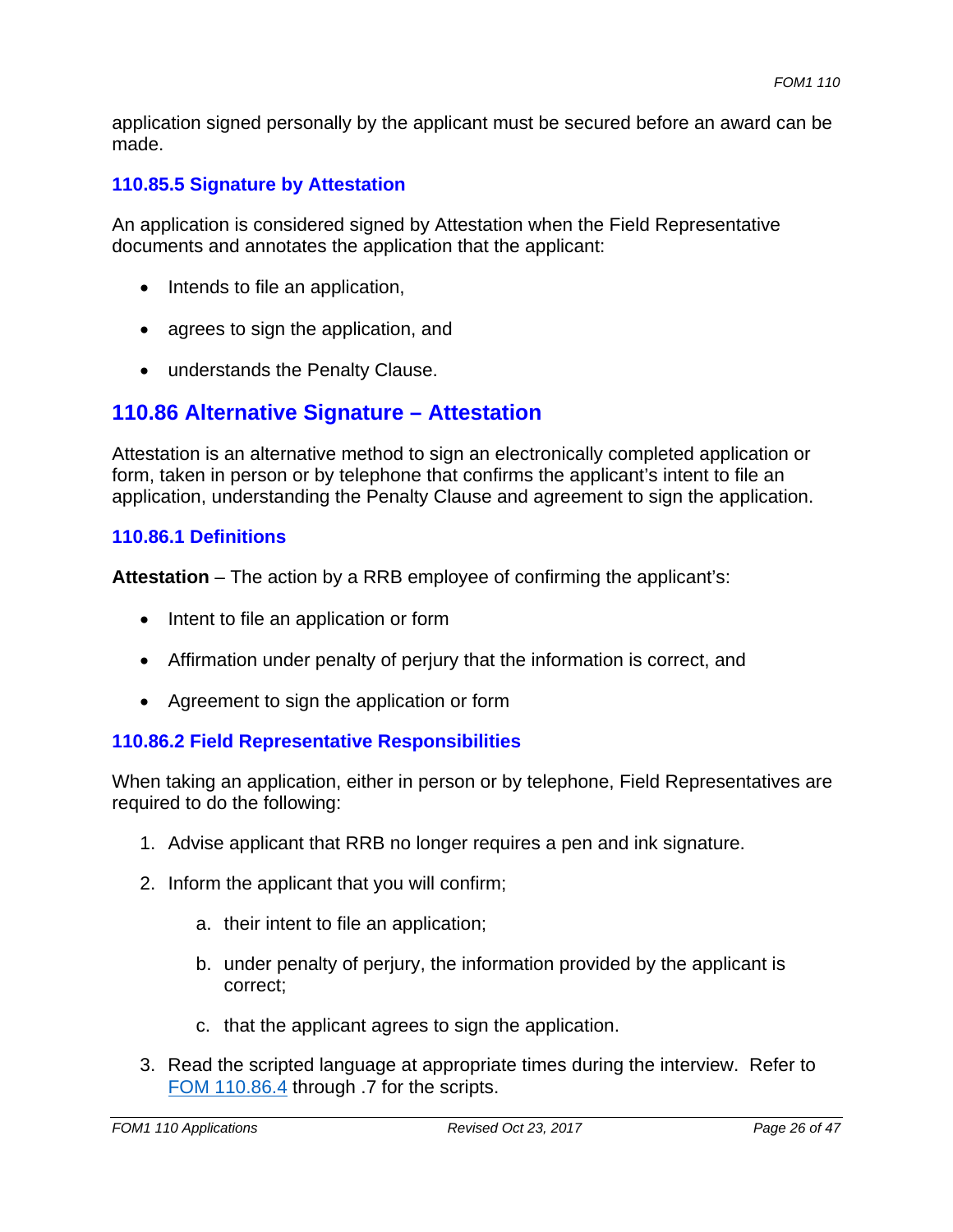- 4. Complete the application.
- 5. Confirm the applicant's intent to file and to sign the application or form.
- 6. Review the Penalty Clause with the applicant.
- 7. Complete the Attested Signature field on the APPLE Document Printing screen to annotate the application has been signed by Attestation.
- 8. Print the Attestation Summary. The Attestation Summary can be printed from the APPLE Document Printing screen.
- 9. Image the Attestation Summary.
- 10.Provide the applicant with a Summary of the information provided. If the Summary will be mailed to the applicant, use the RL-60a cover letter.
- 11.Advise the applicant if any additional documentation is needed.
- 12.Advise the applicant to review the Summary and contact RRB of any changes or additional information, within 10 calendar days.
- 13.Release the application when all documentation has been received.

#### **110.86.3 Changes to the Attestation Summary**

After the applicant receives the summary of the application information, the applicant is requested to advise of any changes or corrections within 10 calendar days. How the changes or corrections are handled, is determined by when the information is received. It is not necessary to release an updated Summary to the applicant. If the applicant requests a revised Summary, it can be printed from the APPLE Document Print Screen.

- 1. Before the application is released.
	- a. Make changes or corrections to the application requested by the applicant.
	- b. Print an updated copy of the Attestation Summary and send to the applicant.
	- c. Document the change or correction on the Remarks screen.
- 2. Application has been released, award has not been paid
	- a. Application is in a "Pend" status
		- i. Unrelease the application. (Remove the "Y" in the Release field)
		- ii. Make the appropriate changes or corrections requested by the applicant.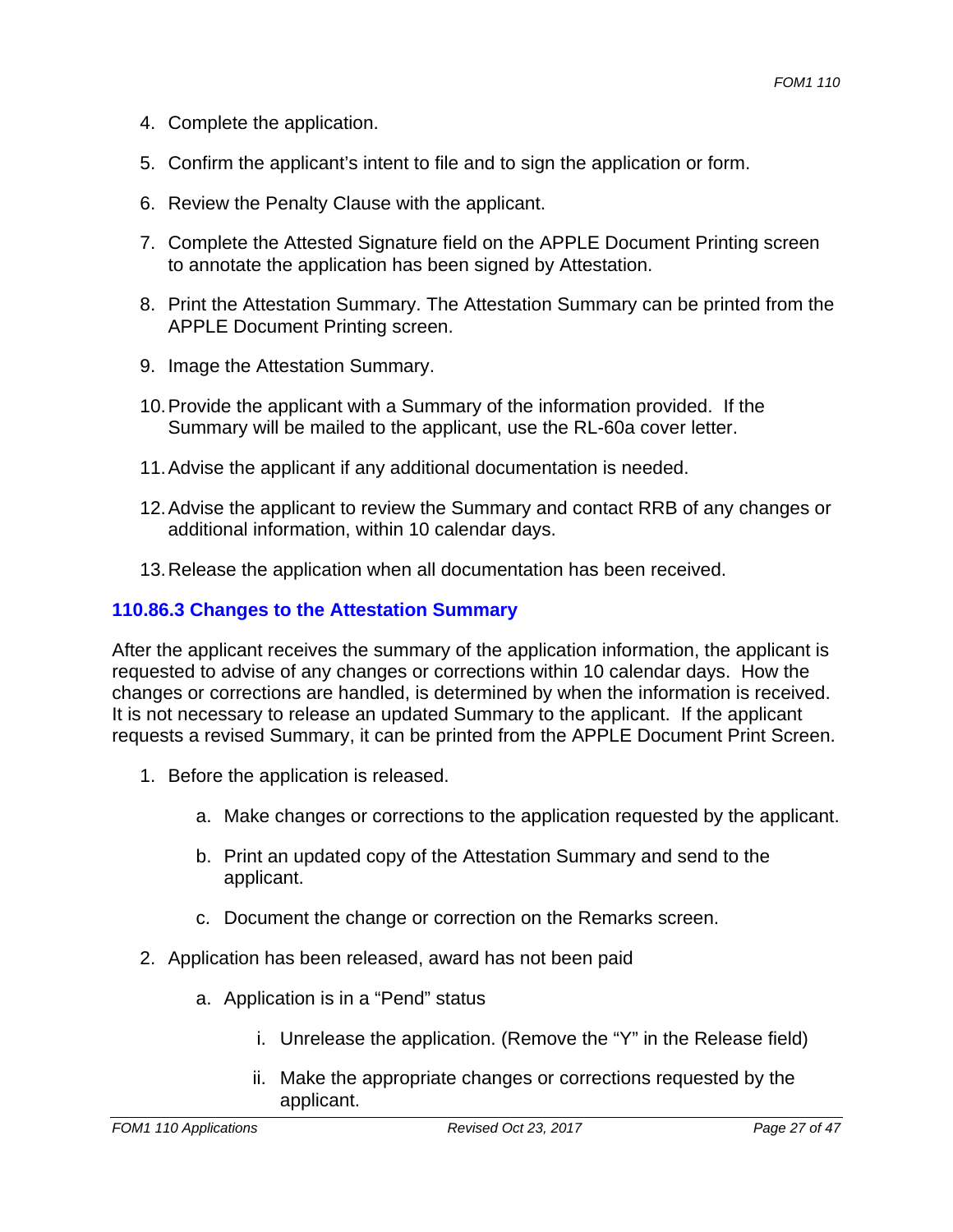- iii. Document the change or correction on the APPLE Remarks screen.
- iv. Rerelease the application. (Reenter the "Y" in the Release field.)
- b. Application is being processed by RASI.
	- i. Notify RBD of the changes by email.
	- ii. Document the change or correction on the APPLE Remarks screen.
- c. Application Referred to Headquarters (application status REFHQ)
	- i. Notify the appropriate Operating Unit by email.
	- ii. Document the change or correction on the APPLE Remarks screen.
- 3. Award has been Paid
	- a. Field Office
		- i. Notify the appropriate Operating Unit by email.
		- ii. Document the change or correction on the APPLE Remarks screen.
	- b. Operating Unit
		- i. Determine if additional information affects the date of entitlement or annuity amount.
		- ii. Take any necessary actions.

## **110.86.4 Application Scripts for In Person Interview (Employee, Spouse, Divorced Spouse and Survivor Recurring)**

1. Start of Interview

During this interview, I will ask you questions that will be used to process your application for (annuity type). Your answers will be stored electronically in our records. At the end of this interview, I will ask you to confirm the truthfulness of your answers under penalty of perjury. I will record your responses. You should be aware that if you provide false or fraudulent information you are committing a crime under Federal Law.

2. Obtaining Affirmation of Intent to File and Understanding the Penalty Clause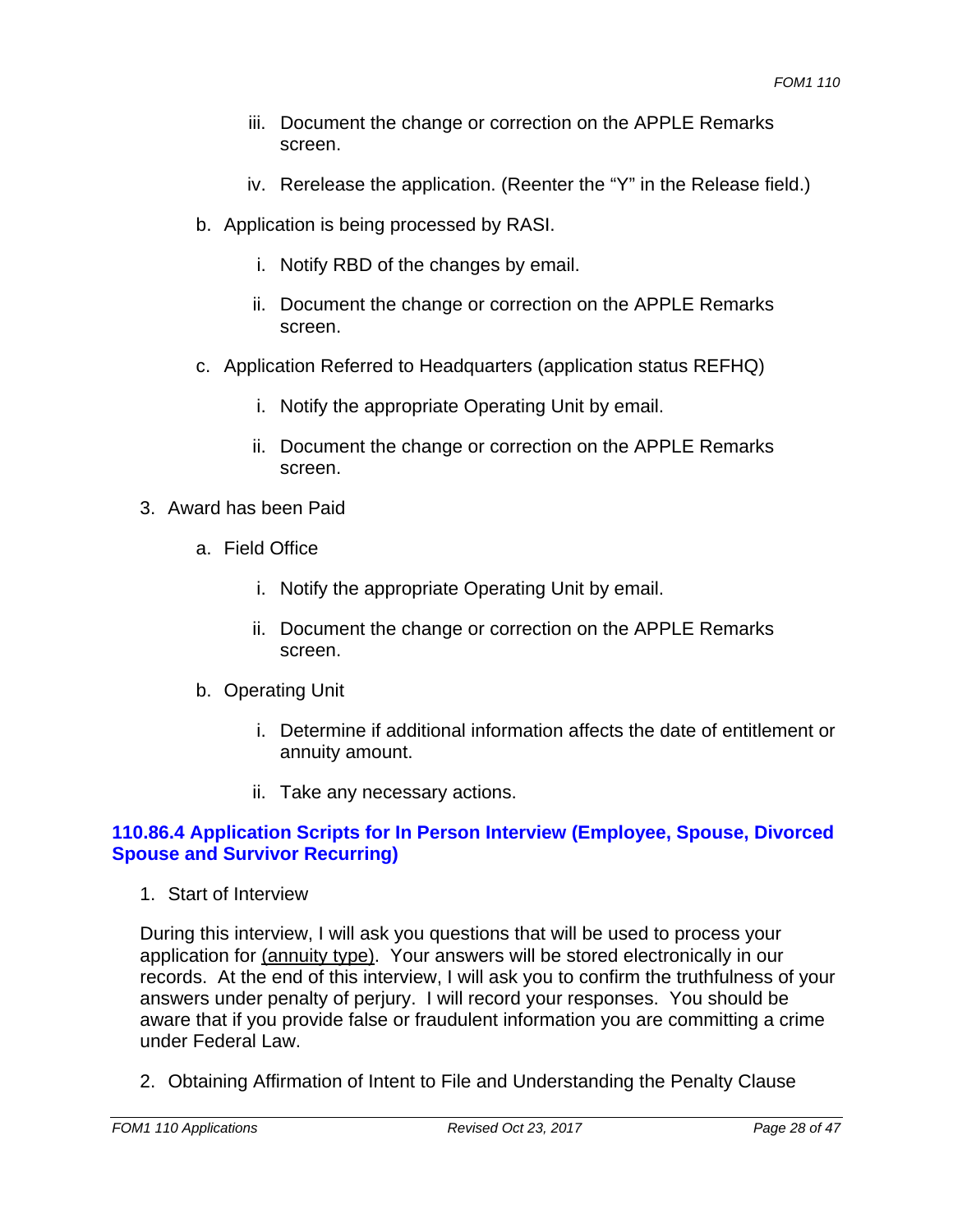*Prior to reading the following scripts, recite back to the applicant the applicant's social security number, date of birth and date last worked (if applicant is the employee) as shown on the application.* 

Do you understand that the information you have provided will be used to process your application for (annuity type)?

Do you understand that if you submit false or fraudulent information or withhold information, your action would be considered a crime punishable under Federal law which may include fines, imprisonment, or both?

Do you declare under penalty of perjury that this information is true and correct to the best of your knowledge?

3. End of Interview

Here is a printed summary of the information that you provided to be used to process your application. You should retain this summary for your records. Please review all the information carefully and let us know if anything needs to be corrected. You should also let us know if any of the information changes.

## **110.86.5 Application Scripts for Telephone Interview (Employee, Spouse, Divorced Spouse and Survivor Recurring)**

1. Start of Interview

During this interview, I will ask you questions that will be used to process your application for (annuity type). Your answers will be stored electronically in our records. At the end of this interview, I will ask you to confirm the truthfulness of your answers under penalty of perjury. I will record your responses. You should be aware that if you provide false or fraudulent information you are committing a crime under Federal Law.

2. Obtaining Affirmation of Intent to File and Understanding the Penalty Clause

*Prior to reading the following scripts, recite back to the applicant the applicant's social security number, date of birth and date last worked (if applicant is the employee) as shown on the application.* 

Do you understand that the information you have provided will be used to process your application for (annuity type)?

Do you understand that if you submit false or fraudulent information or withhold information, your action would be considered a crime punishable under Federal law which may include fines, imprisonment, or both?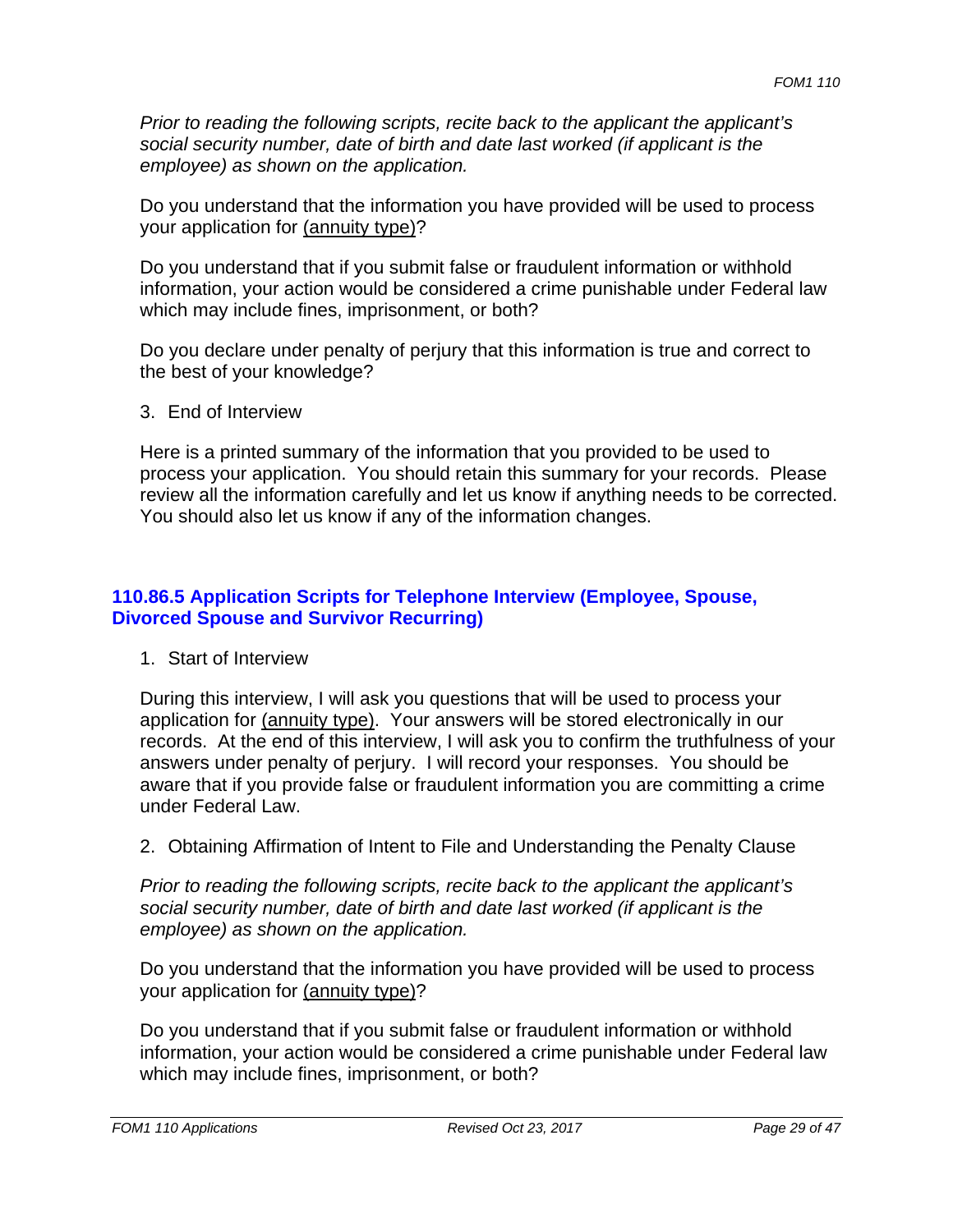Do you declare under penalty of perjury that this information is true and correct to the best of your knowledge?

3. End of Interview

You will receive a printed summary of the information that you provided to be used to process your application. You should retain this summary for your records. Please review all the information carefully and let us know if anything needs to be corrected. You should also let us know if any of the information changes. If you have not received the summary within 10 calendar days, contact us.

## **110.86.6 G-346 Scripts for In Person Interview with the Employee**

1. Start of Interview

During this interview, I will ask you questions that will be used to process (Spouse's Name) application for a spouse annuity. At the end of this interview, I will ask you to confirm the truthfulness of your answers under penalty of perjury. I will record your responses. You should be aware that if you provide false or fraudulent information you are committing a crime under Federal Law.

2. Obtaining Affirmation of Intent to File and Understanding the Penalty Clause

Do you understand that the information you have provided will be used to process (Spouse's Name) application for a Spouse Annuity?

Do you understand that if you submit false or fraudulent information or withhold information, your action would be considered a crime punishable under Federal law which may include fines, imprisonment, or both?

Do you declare under penalty of perjury that this information is true and correct to the best of your knowledge?

3. End of Interview

Here is a printed summary of the information that you provided. You should retain this summary for your records. Please review all the information carefully and let us know if anything needs to be corrected.

## **110.86.7 G-346 Scripts for Telephone Interview with the Employee**

1. Start of Interview

During this interview, I will ask you questions that will be used to process (Spouse's Name) application for a spouse annuity. At the end of this interview, I will ask you to confirm the truthfulness of your answers under penalty of perjury. I will record your responses. You should be aware that if you provide false or fraudulent information you are committing a crime under Federal Law.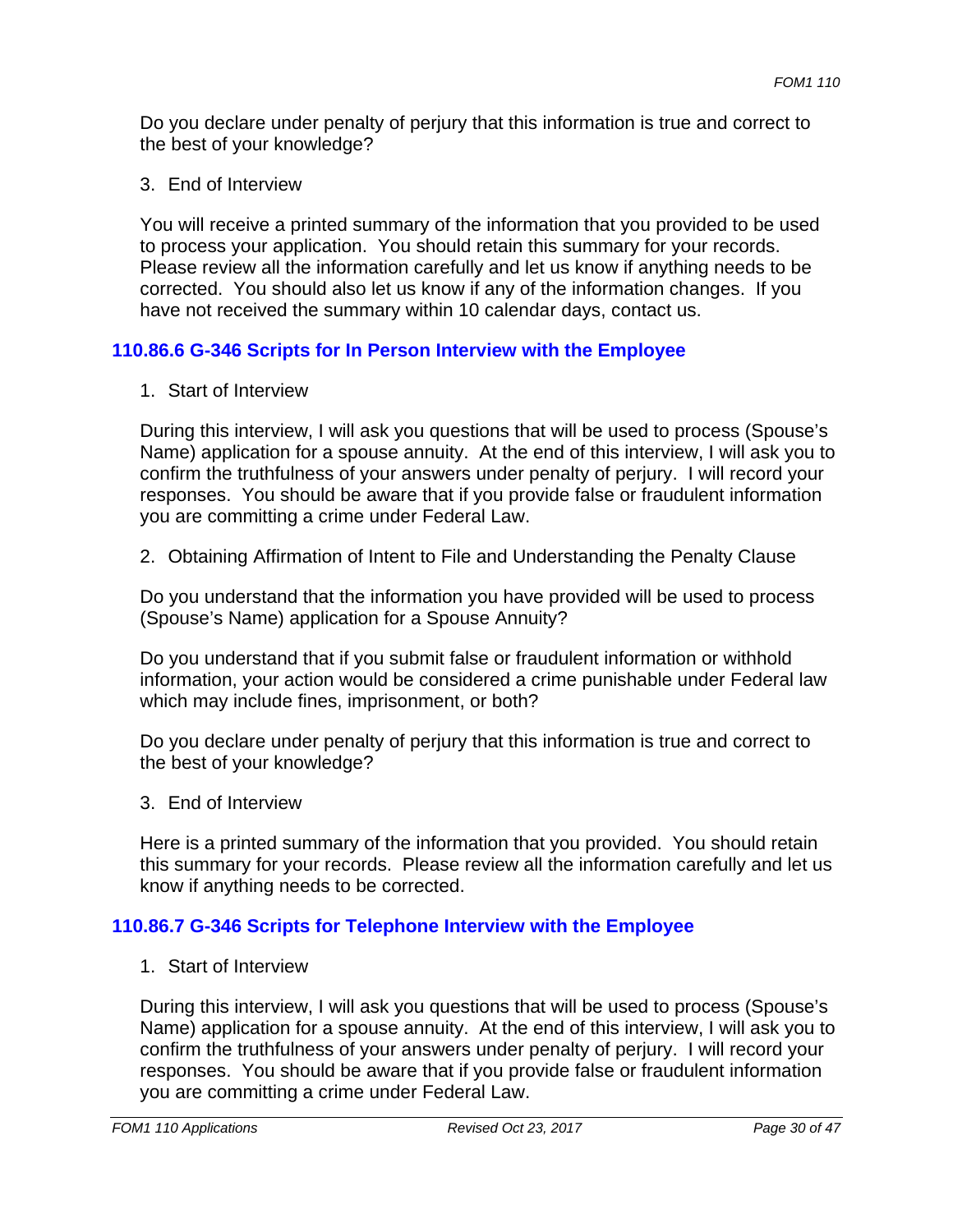2. Obtaining Affirmation of Intent to File and Understanding the Penalty Clause

Do you understand that the information you have provided will be used to process (Spouse's Name) application for a Spouse Annuity?

Do you understand that if you submit false or fraudulent information or withhold information, your action would be considered a crime punishable under Federal law which may include fines, imprisonment, or both?

Do you declare under penalty of perjury that this information is true and correct to the best of your knowledge?

3. End of Interview

You will receive a printed summary of the information that you provided. You should retain this summary for your records. Please review all the information carefully and let us know if anything needs to be corrected. If you have not received the summary within 10 days, contact us.

## **110.86.8 Forms Approved for Attestation**

The following applications and forms have been approved to use an Alternative Signature Method (Attestation)

- AA-1, Application for Employee Annuity (Age and Service/Disability)
- AA-3, Application for Spouse Annuity (Spouse and Divorced Spouse)
- AA-17, Application for Survivor Annuity (All Survivors)
- G-346, Employee's Certification

# **110.90 Acceptable Application**

If an application is completed and signed, it is valid if received by RRB on or before the date of the applicant's death. It is also acceptable if it is received on the first business day after a non-work day on which the death of the applicant occurred. When Form AA-1d is completed, signed, and filed by an employee who dies without filing an AA-1, the AA-1d meets the application filing requirement. The employee's survivors as listed in FOM1 615.5.2, may file an AA-1 so that a disability determination may be made. Use the date the AA-1d is received as the official filing date for the application. If the employee is found to be disabled prior to death and death did not occur during the waiting period or the first month after the waiting period, annuity entitlement is established. Survivors may then file Form AA-21 for annuities due but unpaid at death, as outlined in FOM1 615.5.5.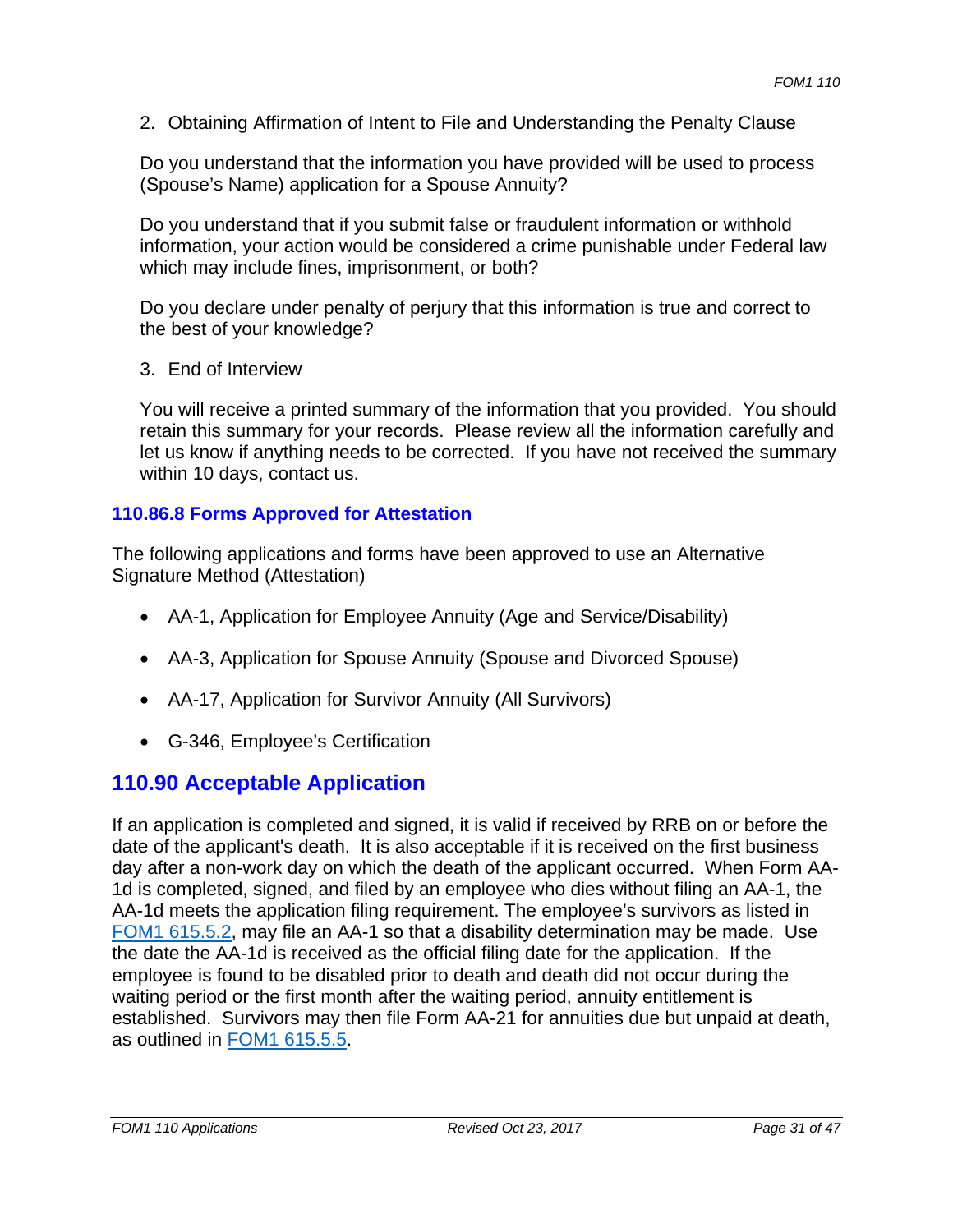## **110.95 Unacceptable Application**

## **110.95.1 Application Not Properly Signed**

An application is not acceptable if:

- The pen and ink signature has been altered,
- It has not been signed properly by the applicant,
- The signature is substantially illegible or of doubtful authenticity,
- The application has been signed by someone other than the applicant and that person does not indicate he or she is the applicant's representative, and there is no clear indication as to the identity of the person on whose behalf the application is filed.
- An Alternative Signature has not been properly attested and notated by the Field Representative.

If one or more of the above conditions exist, a new application form should be sent to the applicant via "Certified Mail - Return Receipt Requested." The new application should have all of the legible information from the original application transcribed on it. Include a letter specifying the manner in which the application should be signed, informing the applicant that the new signed application must be returned within 30 calendar days in order to retain the original filing date. This rule applies to each application in both life and death cases in which the official filing date affects the rights of the applicant to benefits.

## **110.95.2 Application Signed Properly, But Otherwise Incomplete or Illegible**

An application must be corrected by the applicant, or in the case of an incompetent, by his legal representative or person recognized by RRB to act in his behalf, if:

- Any portion of the application is substantially illegible or of doubtful authenticity, or
- There are substantial omissions on the application.

When such correction of an application is necessary, the applicant, his legal representative, or person recognized by RRB as filing on behalf of the applicant, should be notified that the deficiency must be corrected by submission of another properly completed application. This action does not mean that the original application is invalid. It does mean, however, that there is some question or doubt regarding its validity which can be remedied best by submission of a supplemental application.

 *FOM1 110 Applications Revised Oct 23, 2017 Page 32 of 47* Enter the applicant's name and other identifying information (RRB claim number and SS number) on the supplemental application and, with a red pencil, check the items that are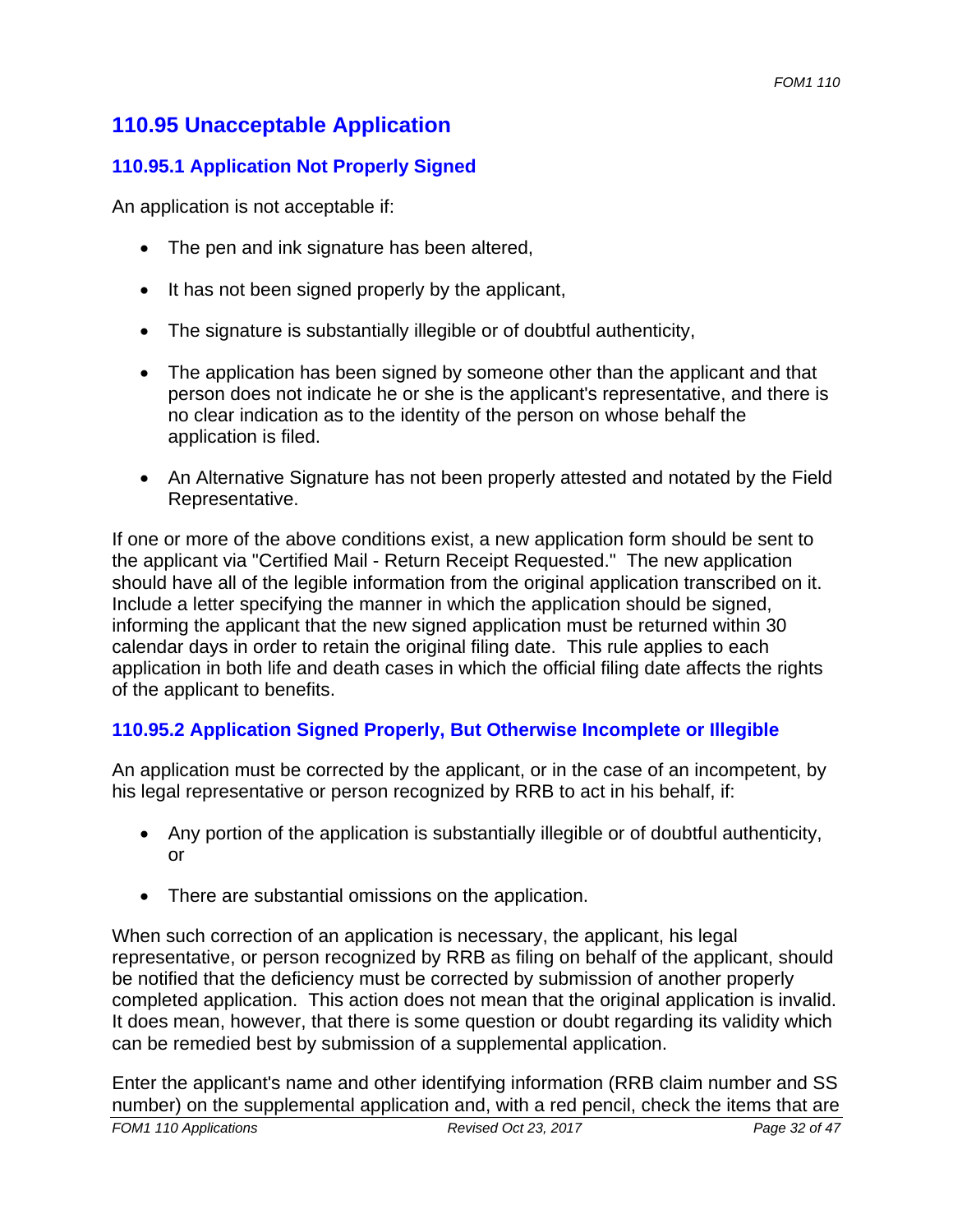to be corrected. It is not necessary to transcribe acceptable information from the original application. Release the application by regular mail with a cover letter instructing the applicant to complete the items on the application that have been checked and to sign and date it in the designated places.

Remember to "Officially File" all applications as of the date of their receipt, even if they may be unacceptable due to omission, improper signatures, or illegibility.

An application cannot be altered in any way except by the person who executed and signed it, by the legal representative of such person, or by the one recognized by RRB to act in behalf of such person.

In the event of the death of an applicant, changes or alterations in the application made by a person who acted for or under authority of the applicant are considered as acts of the applicant.

## **110.95.3 Faxed Application**

A faxed application does not meet the signature requirement to qualify as a valid application. A faxed application is considered the same as a photocopy and is not acceptable. RRB policy requires an original document or certified copy of a document. RRB policy requires a signed application with an original signature.

If a faxed application is received, it should be returned for an original signature.

## **110.100 Control and Transmittal Of Application**

Effective 05-13-02, a new version of APPLE was put into production. All Retirement, Survivor, and Medicare applications and proofs are processed through APPLE.

**NOTE**: Applications, proofs, other forms and materials that cannot be processed through APPLE should be attached to Form G-626 and routed to headquarters as follows:

- Retirement Applications RBD
- Survivor Applications SBD
- Medicare Applications MS

All disability applications, paper forms AA1-D, AA17b and AA-19a will continue to be placed in paper claim folders. If these cases are being submitted along with an annuity application, the field office prints the G-626 and attaches the summary/certification, forms and medical evidence being sent with application to the transmittal and sends the package in a separate envelope to Initial Folder preparation (IFP).

**NOTE**: For Medical evidence, terminally ill (TERI) and/or Compassionate Allowance (CAL) cases, disability freeze only applications, or other material which otherwise would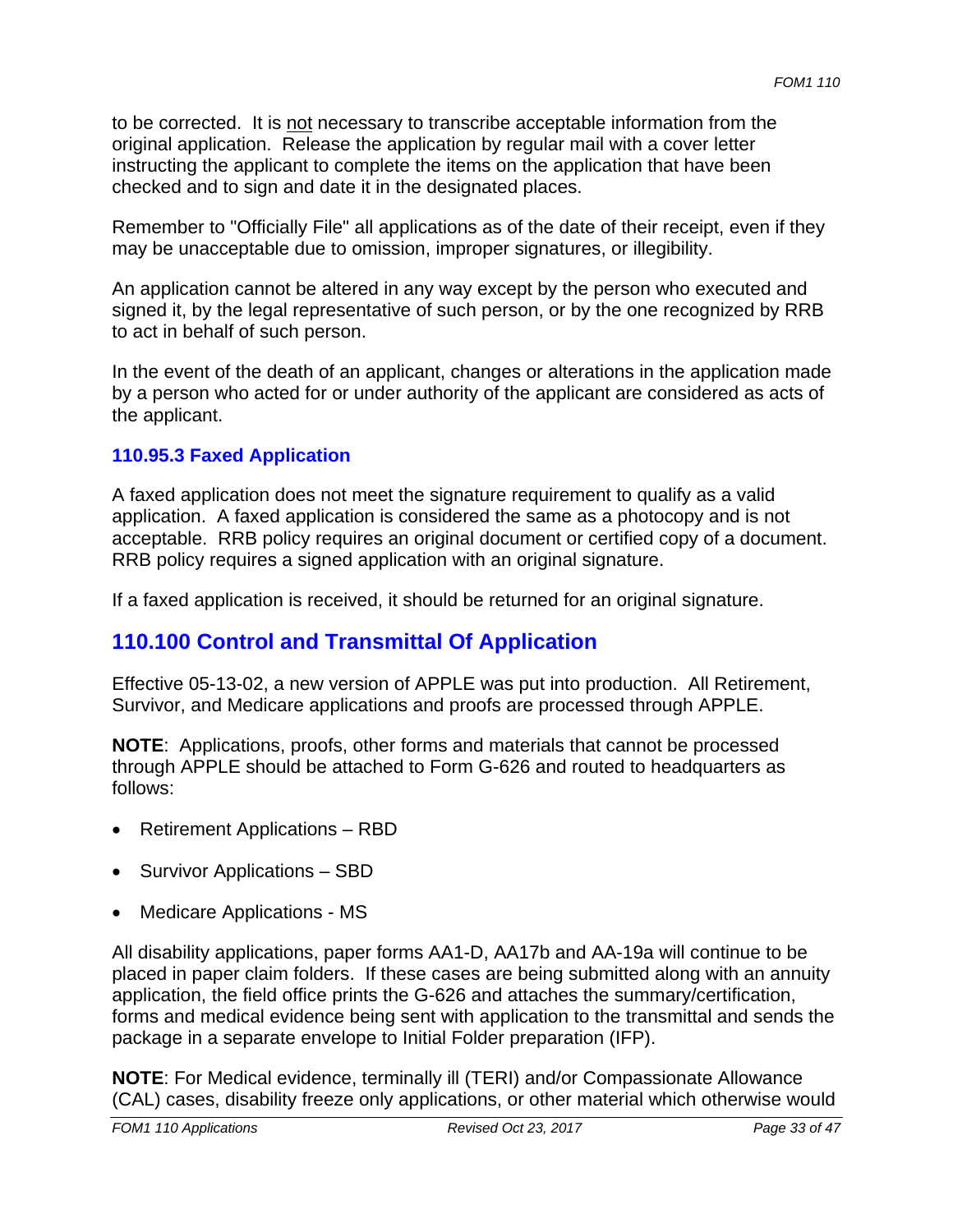have been sent directly to the Disability Benefits Division (DBD) using Post Office Box 10695, send via overnight delivery to the Disability Benefits Division using 844 N. Rush Street, Chicago, IL 60611. Indicate "DISABILITY" on the Name line in item 2 "DELIVERY TO" on the overnight delivery Shipping Document. Again, a telephone number is not required.

 change. Two options for UPS are available. If it is determined that overnight delivery is the appropriate method of shipping, always consider using the least expensive shipping option that is appropriate for the type of document or electronic media being sent. Currently, the RRB uses United Parcel Service (UPS) as the overnight delivery service, however, this may be subject to

- Use the "**UPS 2nd Day Air"** service delivery option whenever possible for routine shipment of documents or media containing PII.
- Use the **"UPS Next Day Air"** service delivery option when circumstances warrant overnight shipping, such as when submitting medical evidence to DBD which is needed to rate TERI/CAL case.

If an AA1d, AA17b, or AA-19a is being submitted without an annuity application in order to obtain other benefits such as early Medicare, O/M, etc., transmit the forms and medical evidence to DBD, via overnight delivery. Show "Disability" as the "Name" on the overnight delivery shipping document; no telephone number is necessary. Do not hold an officially filed application for outstanding supporting evidence unless it is obvious that the required evidence can be obtained within 15 calendar days for transmittal with the application. If the required evidence can be obtained within 15 days, the application may be held pending its receipt. Do not hold an officially filed application more than 15 calendar days even if the required evidence has not been received. Refer to section FOM1 110.105.2 for the appropriate submission of supporting material received after 15 calendar days.

Review the application for completeness before submitting it to headquarters. All answers that have been altered or whited-out need to be initialed and dated by the contact representative.

Do not forward the application until it is complete to insure proper mechanical handling (if appropriate) and to eliminate unnecessary assignments from headquarters for further development or supplemental applications.

Consider the application complete when all the required items have been answered.

EXCEPTION: Do not hold an application pending the receipt of a new SSA number for an applicant.

Review of the application should be completed as soon as possible after its development.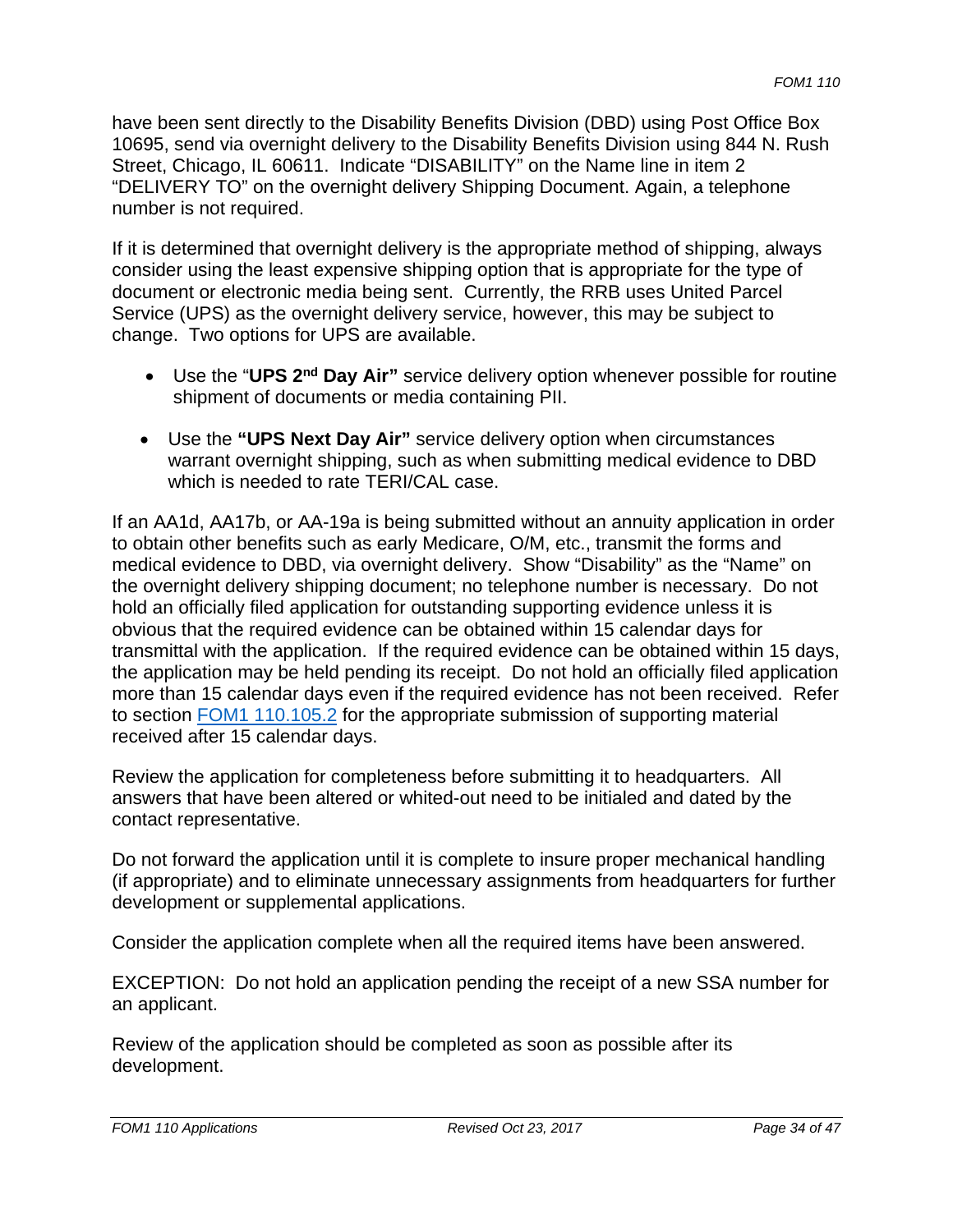Use the appropriate transmittal form (G-626) in transmitting applications. Complete all applicable items on the check list for the application package. Use the "Remarks" section on the transmittal sheet to call attention to any peculiarities in the case that should be considered in its processing at Headquarters.

Manual review cases include those in which:

- The applicant (employee or spouse) is still employed, or an LPE/SEI determination must be made at RRB Headquarters;
- The applicant was discharged and has an appeal pending before the National Railroad Adjustment Board alleging wrongful discharge and requesting pay for time lost;
- Any case in which there is an established overpayment;
- Any case in which a Headquarters determination must be made before entitlement can be established (i.e., DOB discrepancy, C/C determination, etc).

An application is considered to be self-administered when it is given to the applicant for completion in the field office, or mailed to the applicant for completion. The application is self-administered even if a field office employee provides assistance to the applicant. However, if the applicant's attempt to complete the application is completely unsuccessful, and a field office employee completes the application, the application is considered to be personally filed. Also, consider an application that is completed wholly by a field office employee as personally filed.

In retirement cases, release the G-88A.2 as soon as possible in the course of developing an application, but not before the claimed DLW-RR. It is not necessary to hold the G-88A.2 until the application is released to Headquarters.

## **110.100.1 Handling of Carrier or Mail-Filed Claims**

Officially file and develop a carrier-filed claim (application submitted by employer), or an application received by mail, in the same manner as one personally filed by a field office. Review the application for completeness and reconcile any discrepancies or deficiencies before submitting it.

## **110.100.2 Application Development by More than One Field Office**

In the course of developing an application, a contact is occasionally required by another field office. When this is the case, the originating field office should request the other field office to obtain the data in question and submit it directly to Headquarters. The originating field office should send a copy of the request to Headquarters, along with the application and supporting evidence developed in the case.

The other field office should obtain the data in question and submit it to Headquarters, or take whatever action is appropriate. For example: the request may be to obtain a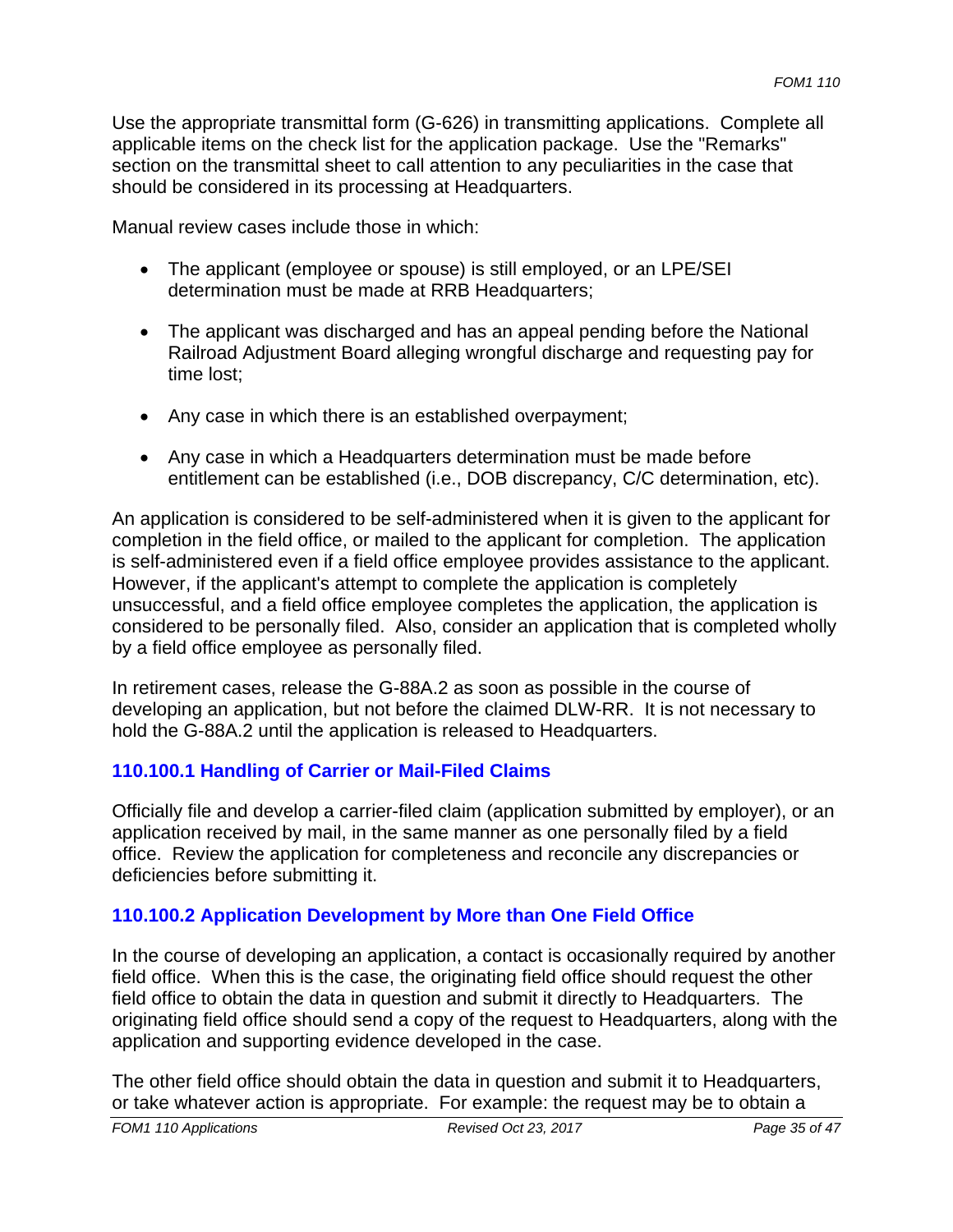statement that a parent is not dependent on a deceased employee. If dependency is claimed, the office should develop for a Parent's Insurance Annuity.

## **110.100.3 Identifying Third Party Facilitator in Initial DIB Applications**

Field Service (F/S) staff should identify when an Initial Disability application is received from a third-party facilitator. For clarification, the term "third-party facilitator" specifically **excludes** all RRB field employees, individuals who are filing on a disability applicant's behalf as their representative payee, as well as any family members of the disability applicant (*i.e. spouse or son/daughters, etc.*).

If the initial employee disability application is received from a third-party facilitator (*i.e. "Mr. Jones' Office Services"* or an attorney/law firm), please make a brief notation in the Remarks section of Application Express (APPLE) as an alert to the Disability Benefits Division (DBD) examiner. The notation should include the name of the third-party facilitator, as well as any known contact information such as their address/phone number. Lastly, a "negative response" (*i.e. "No use of a third-party facilitator"*) is not required for any initial disability application.

**NOTE:** It is **not** necessary to submit these types of cases for Manual Review.

# **110.105 Tracing Development of An Application/Abandonment**

Follow the procedures outlined below and in FOM-I-17 in the development of evidence and in the abandonment actions for cases in which requested data in support of an annuity application is not submitted following the initial development.

## **110.105.1 Application Officially Filed**

Headquarters will formally deny filed applications when applicants fail to submit required proofs or other supporting data. Field offices will notify HQ by email that a case has been abandoned after documentation from the applicant has not been received within a reasonable time.

If the supporting documents have not been submitted within 15 days from the date of the application, send tracer letter RL-57-B-F. The letter advises the applicant has 15 days to submit requested documentation or advise if additional time is needed. If there is no contact from the applicant, final action on the application will be taken on the basis of the supporting evidence currently on record. A copy of the tracer letter should be imaged. If tracing action is done in person or by telephone, the contact should be documented in the file.

If more time is needed for applicant to secure information, notify HQ via email.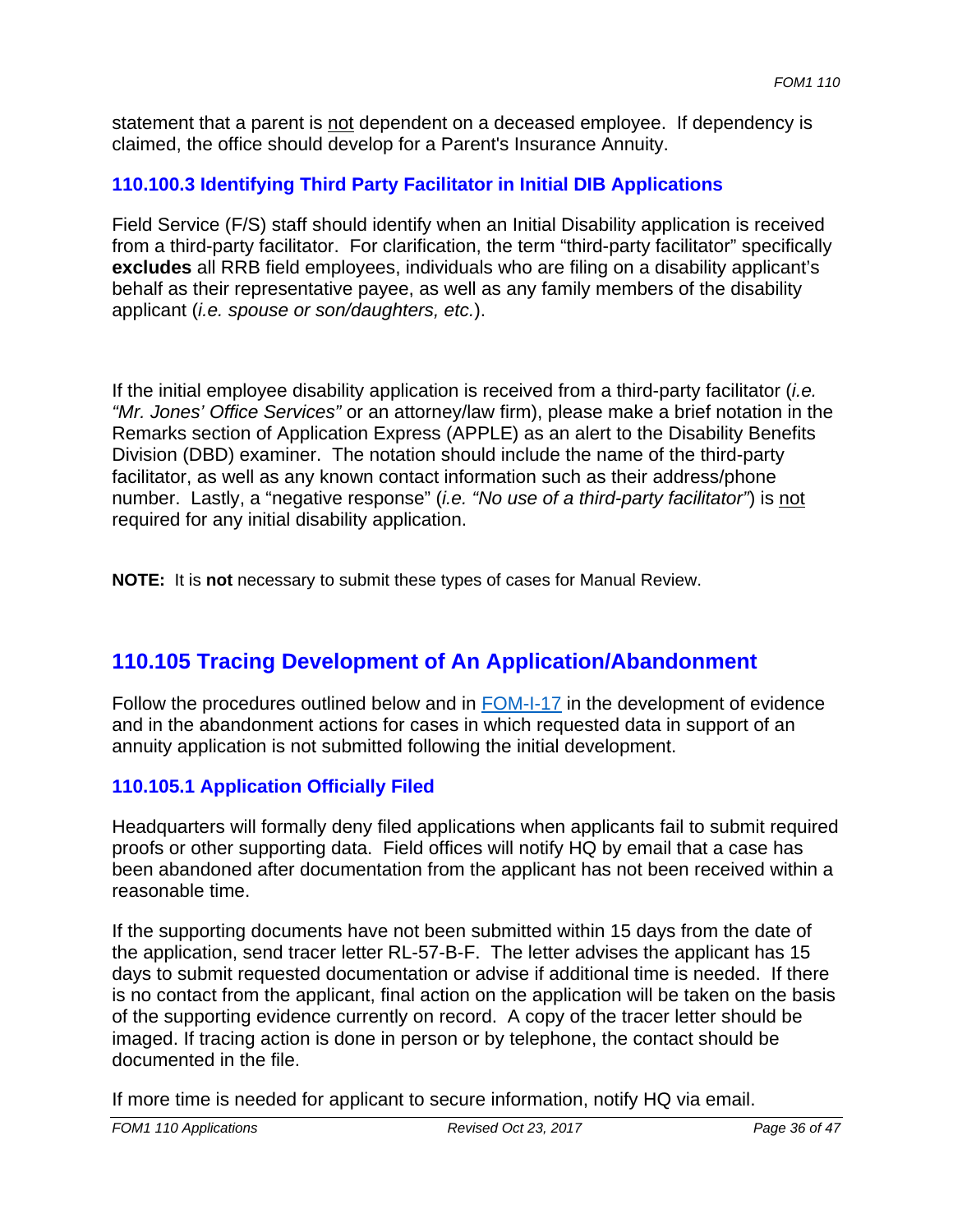Abandon development and notify headquarters via e-mail in the following situations:

- Applicant/annuitant does not submit requested data within 15 days from the date of the tracer action and additional time has not been granted due to extenuating circumstances. Abandon development and notify headquarters by e-mail.
- Applicant/annuitant advises that he will not submit required or requested data within 15 days from the date of tracer action.

Inform applicant that a decision will be rendered in the case on the basis of the information in file and he will be notified by HQ.

Do not forward any material involving abandonment of development to HQ.

#### **110.105.2 Summary/Certification Released for Signature and Not Returned**

An application on APPLE can be abandoned by the field office when the Summary/Certification has been sent to the applicant and the summary/certification is not returned.

When an application and other requested data are not submitted after 30 days of the initial development, trace with the applicant via RL-57-B-F.

If the applicant cannot submit the requested material within 15 days of the date of the tracer and needs additional time, the field office may extend the period for submission of the material. Since each case is different, no rules can be set on what additional time can be granted in a case. Every effort should be made to give additional time and assistance to an applicant who is making a sincere effort to prosecute his claim.

If the applicant/annuitant decides not to submit the data, the applicant/annuitant should notify the field office, giving his reasons.

To abandon, access the APPLE Application Menu screen, enter the number of the application being abandoned in SELECT, and press PF20 twice. The status will change to from APP CERT to APPABND. Explain in remarks (PF12) why the case has been abandoned.

Do not forward any material involving abandonment of development to Headquarters. Only notify Headquarters that case has been abandoned when HQ has requested the development.

**EXCEPTION:** Refer to FOM1 1325.15.3 for information regarding abandoning development in disability cases.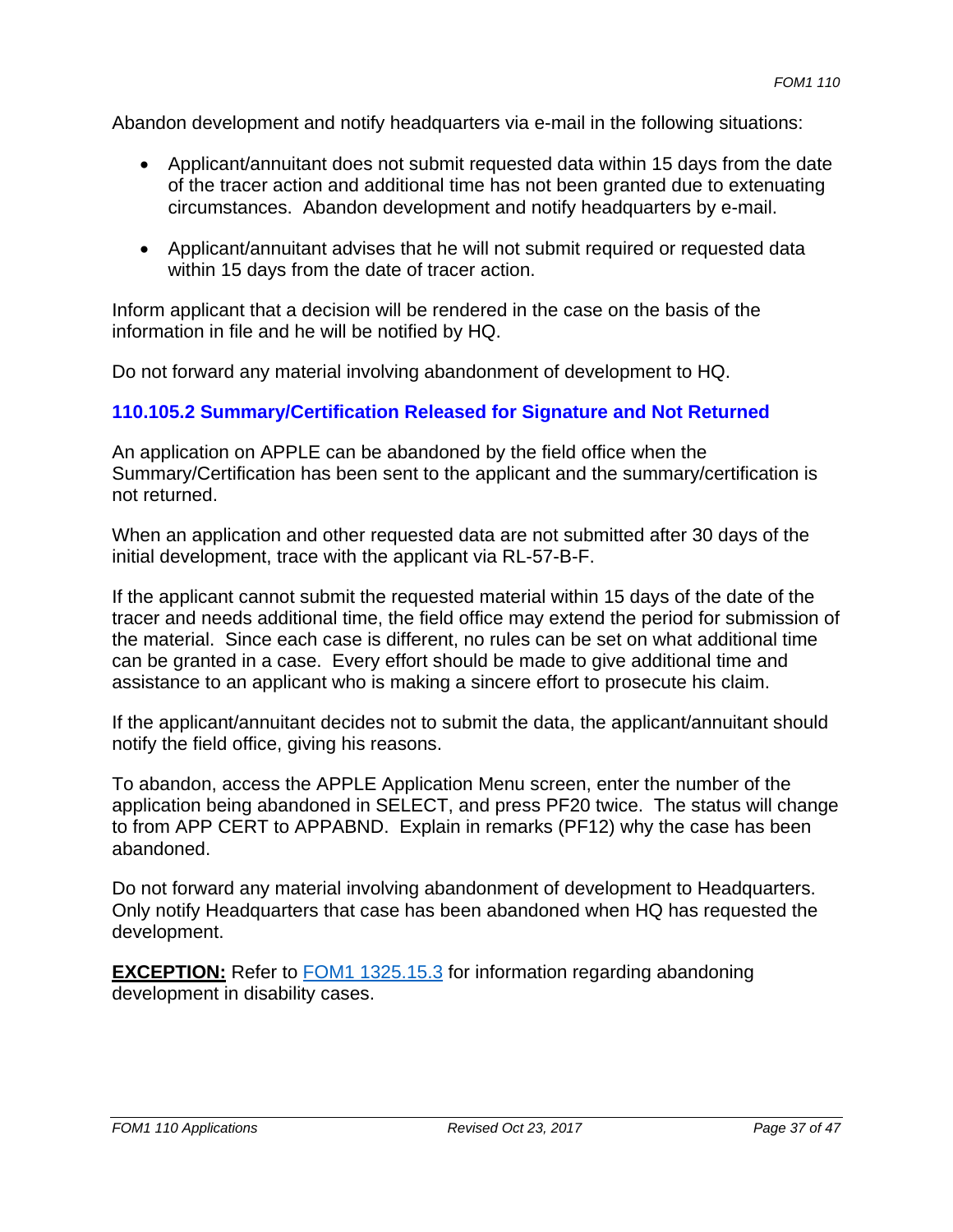#### **110.105.3 Action to Take When Material Is Received After Denial of the Application**

If no reply is received to a request for information or evidence after 45 days from the date of the last request, or if notice of abandonment is received from the district office, Headquarters will send the applicant a denial letter, which will be imaged. If the field office receives the requested material on an abandoned case within 60 days, submit the material in the usual manner.

If the evidence establishes that the applicant was eligible on or before the date of the formal denial notice, the case will be reopened to permit payment. However, if the evidence fails to show that the applicant was eligible on or before the date of the denial, a new application must be filed before an annuity can accrue; you will receive an assignment to secure one. In such a case, retroactivity will be on the basis of the new application.

When the requested material is received more than 60 days from the date of the denial, secure a new application and submit it to Headquarters along with the additional evidence. If you are unsure if 60 days have elapsed since the date of the denial, get a new application.

## **110.105.4 Special Situations in Survivor Cases**

If an insurance annuity applicant fails to prosecute a claim and is denied for that reason, any decisions on payment of an LSDP or RLS in the case will be withheld for 1 year from the date of the formal denial.

An applicant for a lump sum payment in this type of case should be advised that RRB is unable to process the claim for the 1-year period because of the possibility that a person filing for an insurance annuity may preclude payment of the lump-sum. At the end of the 1-year period, the lump-sum claim will be considered further.

If a survivor insurance annuity applicant has submitted all required evidence and it is determined that the applicant is ineligible, the annuity claim will be denied. In such cases, any claims for an LSDP or RLS will be processed to a conclusion, provided there are no other persons potentially entitled to an insurance annuity in the case.

## **110.110 Cancellation of Application**

An employee, spouse, survivor applicant or annuitant may cancel a previously filed application for an annuity.

A request to cancel must be in writing. When an applicant files a written request with the RRB to cancel the award and/or application, the field office should review the applicant's reason for cancelling. If the applicant states that the annuity will increase if the annuity beginning date (ABD) is postponed, compare the rates with the differing ABDs using REAP. If the comparison validates the applicant's understanding, image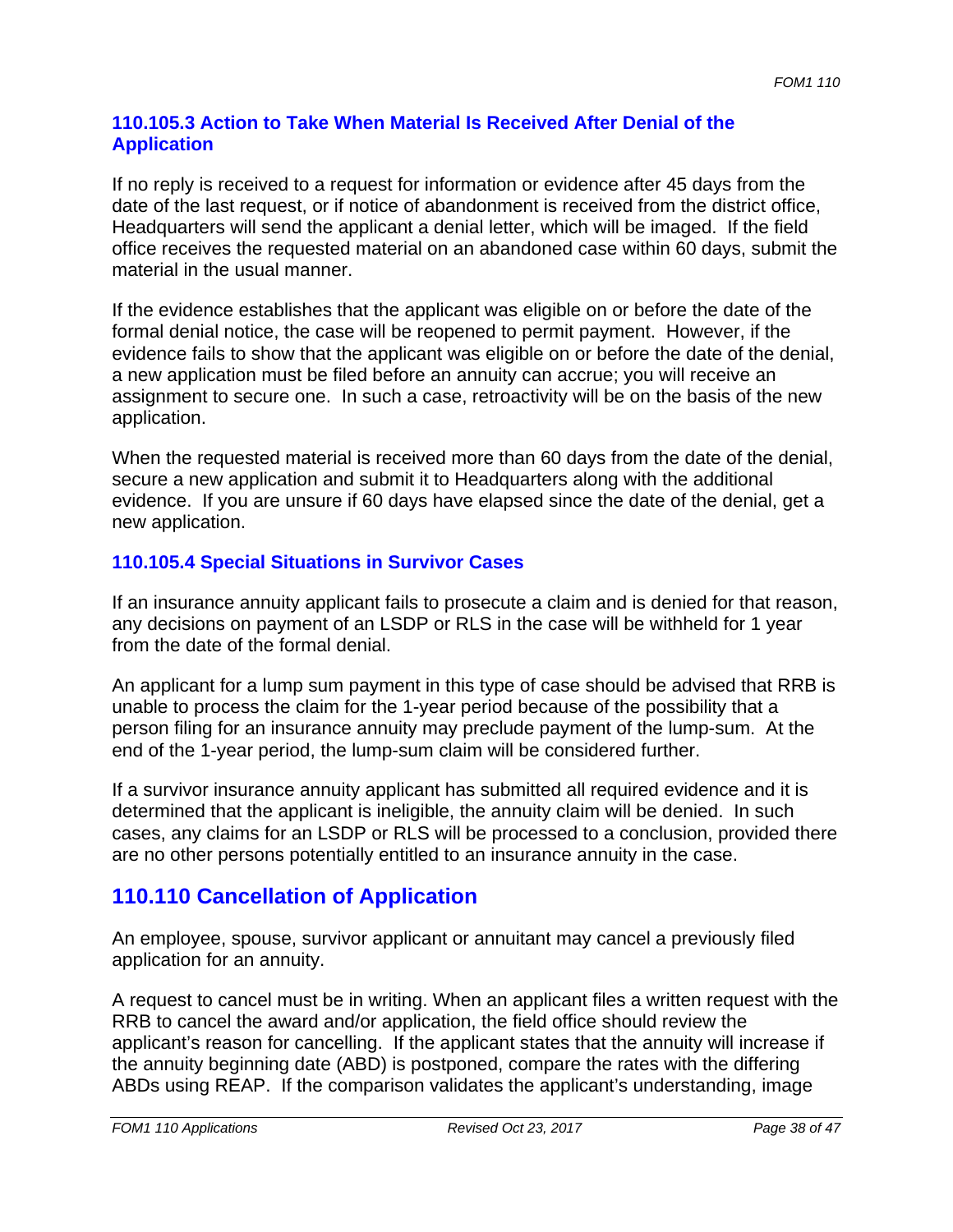the request and take the appropriate action on APPLE. Refer to FOM 110.111 and FOM 1581.35.7. If the comparison reveals that the applicant's understanding is incorrect, contact the applicant to explain why the rate will not increase.

Refer to FOM-I-110.25 for additional information.

NOTE: This is particularly important when tier 1 is reduced by social security benefits, public service pension, railroad retirement dual entitlement, etc. In these cases, postponing retirement to eliminate age reduction may not increase the net annuity. Make sure the applicant understands that age reduction is not the only factor reducing the annuity.

#### **110.110.1 Effect of Cancellation**

The effect of a cancellation is the same as if no application were filed.

- If an employee's application is cancelled, the spouse's application is also cancelled;
- If a spouse's application is cancelled, the employee's application is not affected.

#### EXAMPLES:

- 1. If a widow, who filed an AA-I8 cancels his/her application, only his/her application is cancelled. The application filed for the child(ren) will not be cancelled.
- 2. If the person who filed an AA-l9 for several children cancels the application of one child, only that child's application is cancelled. The other child(ren)'s applications are not cancelled.
- 3. If a widow(er) in a spouse to widow conversion case cancels his/her application, only the widow(er)'s application is cancelled. The spouse annuity due prior to the month of the employee's death is not impacted.

An individual whose application was cancelled may reapply by filing a new application. Any retroactivity would depend on the filing date of the new application.

When an application is cancelled on APPLE, Form letter RL-31, Acknowledgement of Application Cancellation, will be released automatically by the APPLE system to the claimant. A copy of this letter is imaged.

## **110.110.2 Development When Representative Payee Requests Cancellation**

 application. If a representative payee requests cancellation of an annuitant's application, determine if (s)he no longer wants to be representative payee, or wants to cancel the annuitant's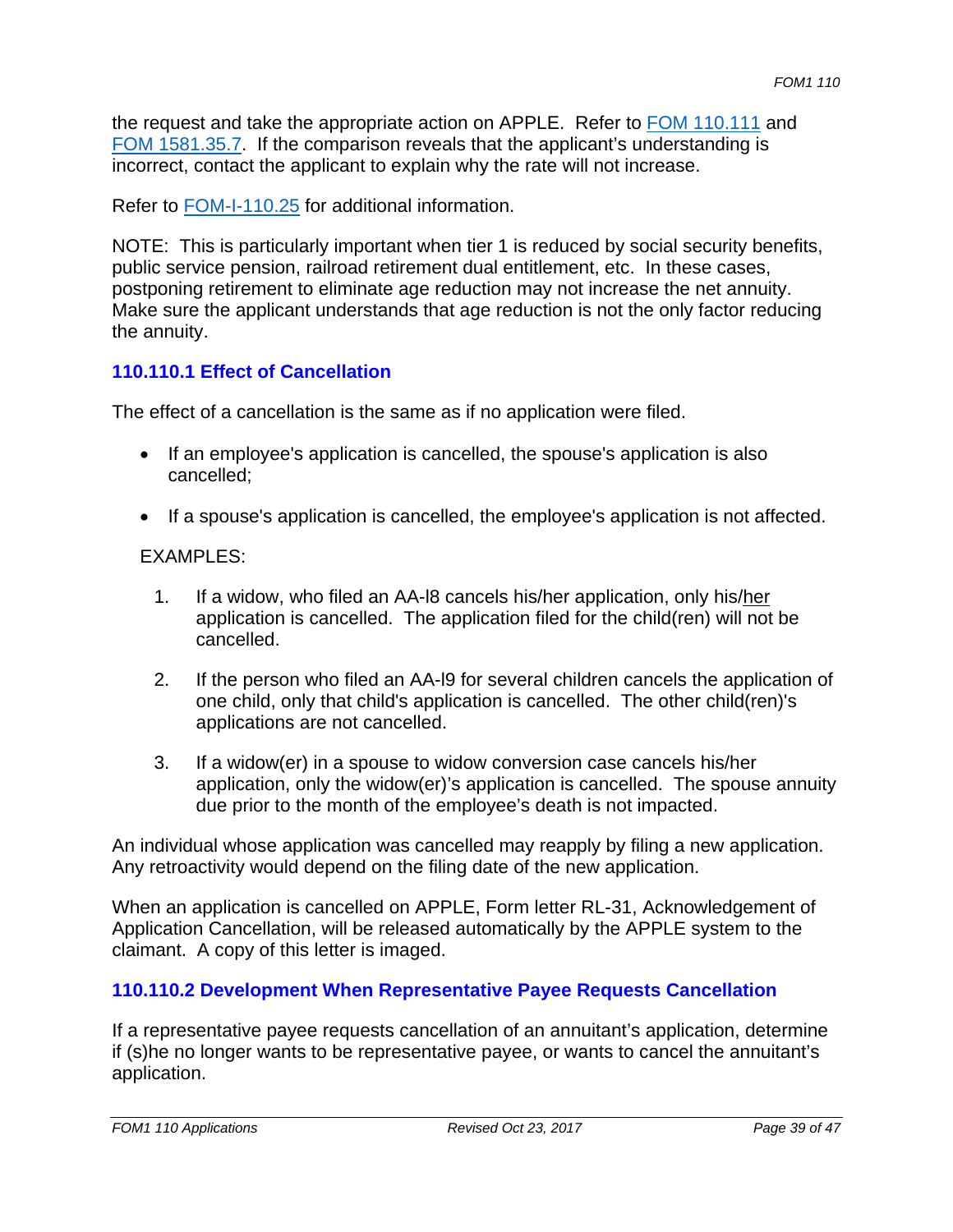If (s)he wants to cancel the annuitant's application, take every precaution to protect the annuitant's interests, and thoroughly explain the effect of cancellation to the representative payee.

If the representative payee is a court-appointed guardian, (s)he must submit a court order authorizing him/her to cancel the application.

If (s)he is not a court-appointed guardian, (s)he must submit a statement showing why it would be to the annuitant's advantage to cancel the application.

If it appears that cancellation of the application would not be to the annuitant's advantage, select another representative payee and secure an application from that person.

## **110.110.3 Cancellation Requests in Spouse to Widow Conversion Cases**

Although the spouse to widow conversion does not require a separate widow's application, the spouse annuity and the widow's annuity are two distinct types of annuities. The same cancellation rules that apply for an initial widow annuity also apply in the spouse to widow conversion.

Whether the conversion has been processed or not, the cancellation effective date is the employee's month and year of death. Any spouse or widow payments released for the month of the employee's death and later must be returned or repaid. Spouse payments for months prior to the employee's death do not have to be returned if only the widow's annuity is being cancelled.

The spouse to widow cancellation request must be processed by SBD.

# **110.111 Cancellation Before Annuity Is Awarded**

An annuity application may be cancelled before award if the applicant:

- Files a written request with the RRB to cancel his application, and
- Files the request for cancellation on or before the date the annuity is awarded, and
- Is alive on the date the written request is filed or the applicant is deceased and the rights of no person other than the person requesting cancellation will be adversely affected.
- If a request for cancellation that meets the above requirements is received in a field office and the case is not a spouse-to-widow conversion, take the following actions:
- Cancel the application on APPLE in all cases. Select the application being cancelled on the APPLE menu and press the F5 key. This will change the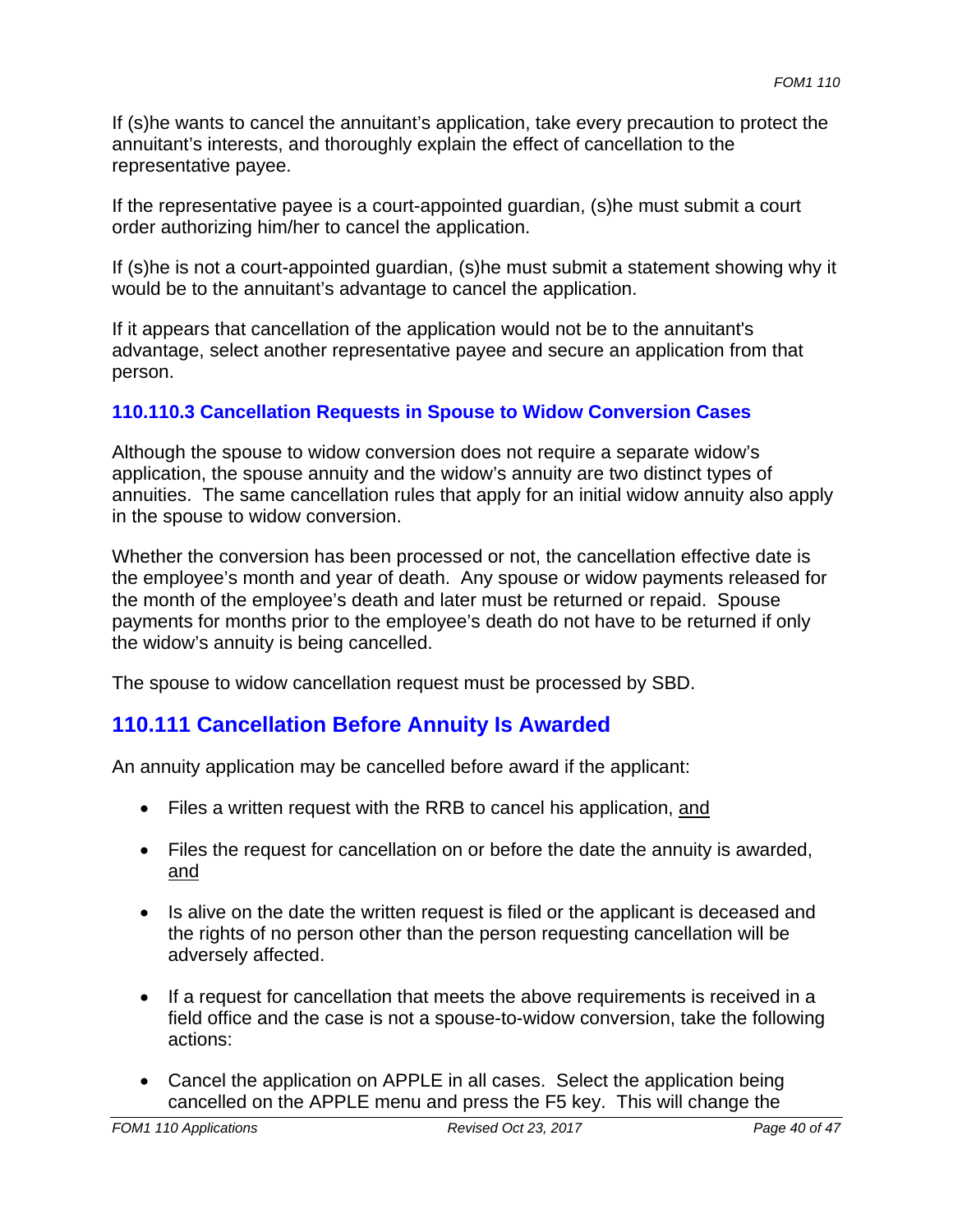application status code to cancel. This will also result in the mechanical generation and release of RL-31. Pending applications will be dumped the night the denial or cancellation is processed. It is important that any new application for this applicant not be released until after the cancelled or denied application has been dumped from RASI or the new application will reject. It usually takes about a day or two for an employee or spouse case to be removed from the RASI master and REQUEST. Before submitting a new application, always check REQUEST. The new application can be submitted if the message "RECORD NOT FOUND" appears on the REQUEST screen after the claim and screen number is entered.

- Notify RIS or SIS, as applicable, of the cancellation by electronic mail. If it is a disability case, also notify DBD.
- Image the written cancellation request and supporting documentation.
- Prior to 9-22-2009, the cancellation request and documentation were forwarded to Headquarters to be imaged.
- If the cancellation request is for a spouse-to-widow conversion case, the F/O will release the case to Headquarters using the manual review code in APPLE.

# **110.112 Cancellation After Annuity Is Awarded (Partial or Final)**

An annuity application may be cancelled after it is awarded if the annuitant:

- Files a written request with the RRB to cancel the award and application, and
- Submits the written consent of any person whose entitlement is affected by the cancellation, and
- Repays the annuity payments that he and any auxiliary beneficiary, whose application is also being cancelled, received. Repayment can be made by cash refund or by set off against the annuity.

NOTE: If an employee or spouse annuity was paid *(partial or final)* when the cancellation request is received, be sure to dump the case from RASI.

NOTE: A disabled widow(er) who has been awarded a DWIA may, at any time prior to attaining age 60, cancel the application for the DWIA and elect to receive the RLS. However, all annuity payments received must be refunded or set-off from the RLS.

Special consideration in RRA maximum cases before January 1, 2002: For cases with a spouse ABD before January 1, 2002, the RRA maximum can reduce total family income after the spouse files an annuity application. These are cases in which the RRA maximum reduction in the employee annuity exceeds the spouse annuity rate (for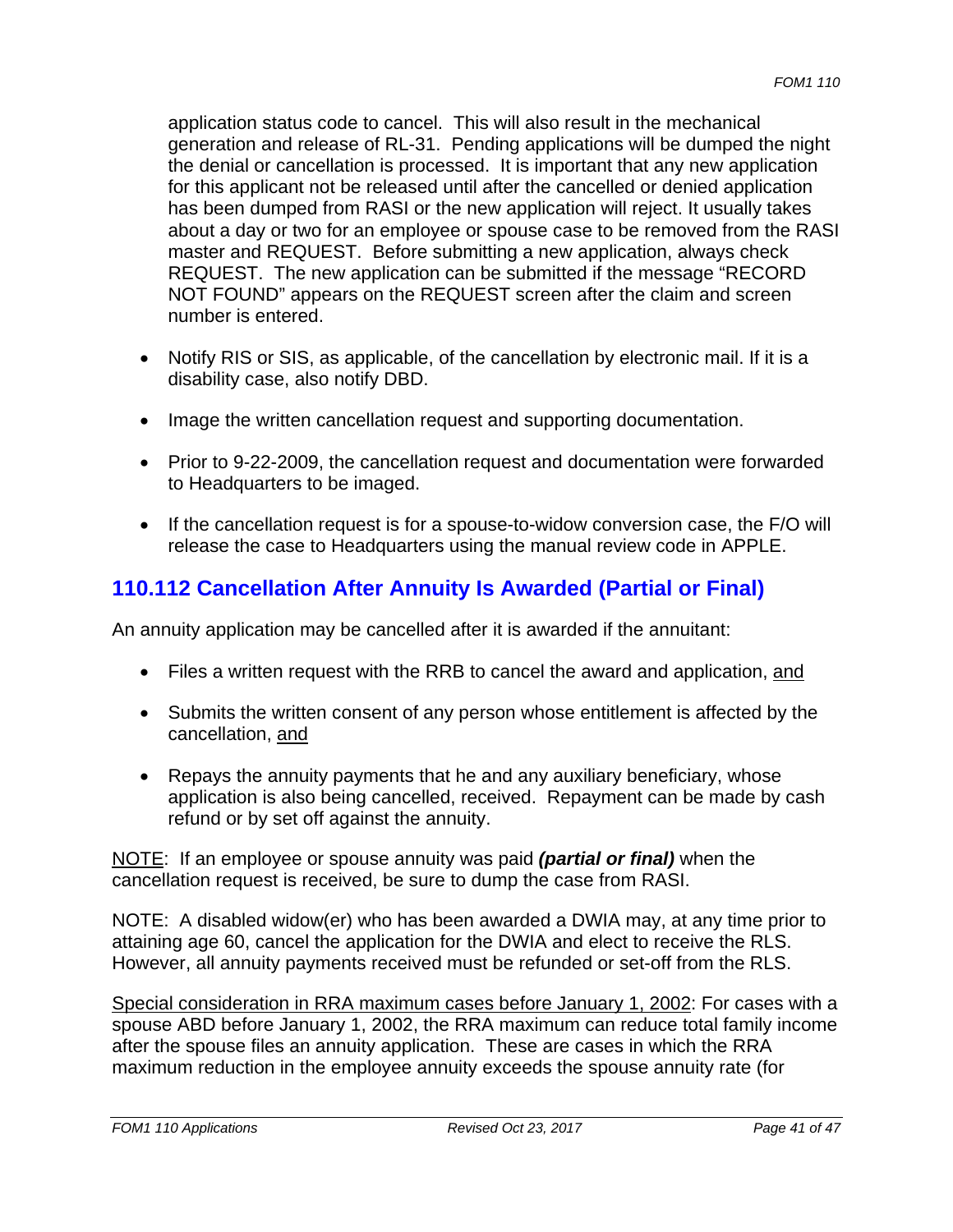example, when the annuity rate is zero after reductions for social security benefits and the RRA maximum).

In the past, we discouraged filing or solicited cancellations of spouse applications under these circumstances. With the repeal of the RRA maximum provision, this procedure is no longer necessary.

Special consideration for BNSF cases: When the field service receives a call from the annuitant asking to cancel the application because he/she intends to continue work in the railroad; or changes the Date Last Worked Railroad and this change will cause the ABD to be adjusted: the claims representative should check PREH to see if the annuitant has paid final. If YES, and the last railroad is BNSF, call Michelle Caywood at 847-352-0965. Advise that the RL-5a may have the annuitant's name, but the annuity will be suspended or canceled as the annuitant intends to continue railroad work.

## **110.113 Application Taken When Annuity in Suspense**

If an application is filed for an annuitant who is currently on the rolls in a suspended status, determine if the annuitant has maintained entitlement to the annuity. If the annuitant has maintained entitlement, the application can be Closed Without Award (CWOA).

## **110.115 Waiver Of Annuity Payments**

Effective 9-1-54, any annuitant is permitted to waive his annuity or pension in whole or in part. The purpose of the waiver provision is to permit an annuitant to waive payment of all or part of his annuity and thus reduce his total annual income in order to obtain some particular advantage. Advise the annuitant that although he has the right to waive a benefit under the RR Act, the effect of that waiver, so far as obtaining some particular advantage is concerned, rests strictly with the other party or governmental agency involved.

NOTE: Although an employee annuitant may waive a supplemental annuity in whole or in part, his entitlement to that annuity would not be affected; consequently, the reduction applied to the regular annuity (if applicable) in such a case would not be restored.

## **110.115.1 Effect of Waiver**

A waiver has the following effects on an annuity:

- A. The amount of annuity waived is deducted from the full amount of the annuity otherwise payable to the person who made the waiver (annuities payable to other beneficiaries are not affected); and
- B. The part of the annuity that was not paid because of a waiver can never be paid to anyone for the period during which it was in effect.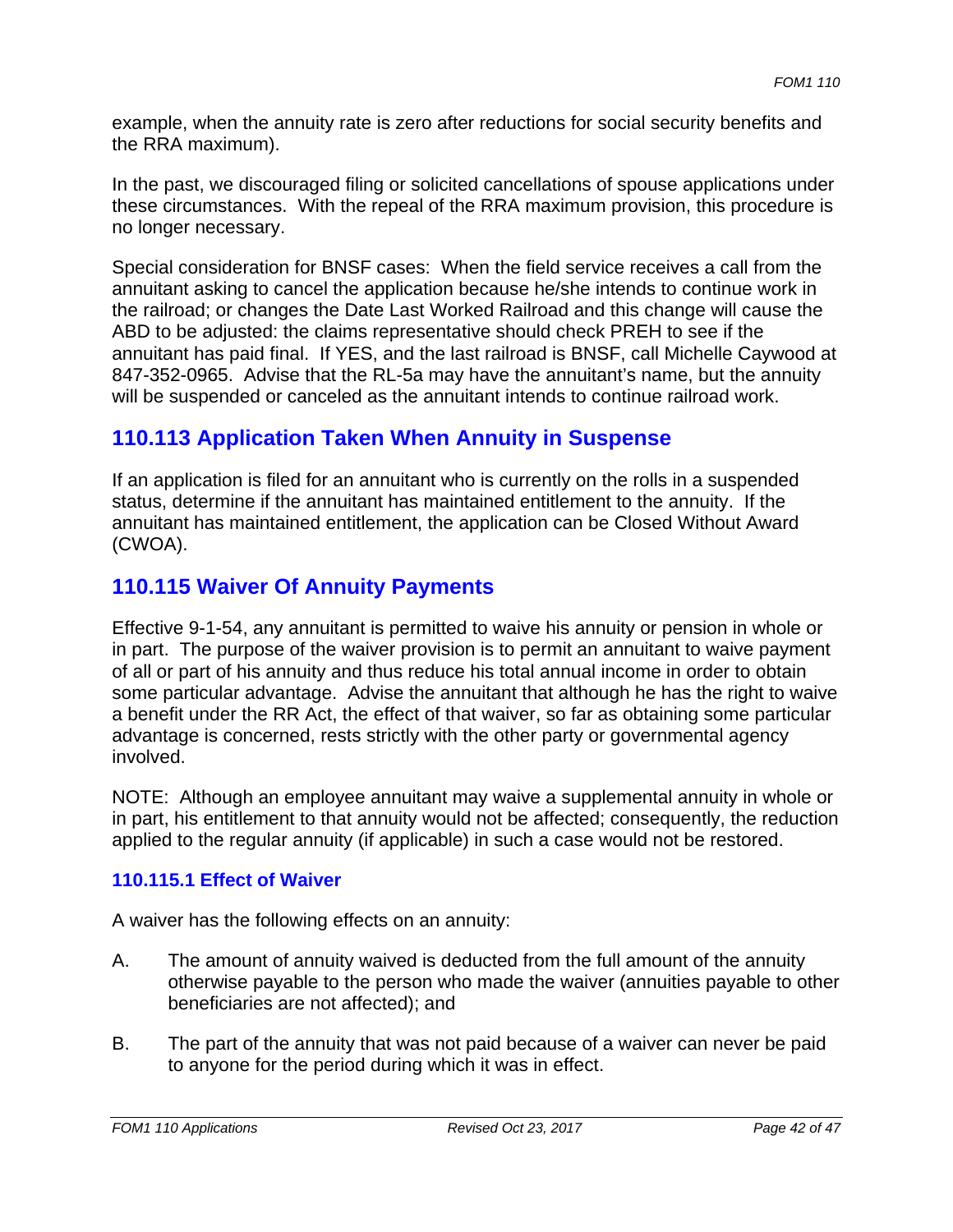Waiver of an annuity only affects the payment, not entitlement. Therefore, waiver of annuity payment does not make the LSDP or RLS payable, nor will it affect the amount of the LSDP or RLS. The total annuity payments which would have been payable had the annuitant not filed a waiver are deductible when computing the amount of the RLS. However, a deduction is not made from the RLS for any month in which the annuity was not payable for some other reason, e.g., any month in which an annuity could not be paid because work deductions applied.

Waiver of an RR Act annuity, which is due and payable, cannot transfer jurisdiction to SSA to make a survivor eligible for an SS Act LSDP or for an insurance benefit based on the employee's wages.

## **110.115.2 Effect of Employee Waiver on Spouse Annuity**

The waiver of all or any part of an employee's annuity will not affect the amount of the spouse's annuity otherwise payable to such employee's spouse. The amount of the spouse's annuity is computed as if no part of the employee's annuity had been waived.

#### **110.115.3 Effect of Waiver on O/M Increase**

In any case in which the O/M is applicable, the amount of payment waived is deducted from the annuity as increased under the O/M provision, otherwise payable to the person who made the waiver.

## **110.115.4 Waiver of Vested Dual Benefit (VDB) Entitlement**

When entitlement to a VDB causes a decrease in the annuity rate, the annuitant may wish to waive entitlement to the VDB.

An annuitant may initiate a request for VDB waiver at any time. However, ORSP will initiate development of VDB waiver only when the tier II reduction for the VDB exceeds the amount of VDB payable.

When ORSP initiates development for VDB waiver, you will receive a memorandum explaining the advantages of waiving the VDB. The memo will include the annuity rates with and without the VDB, and the effect on annuity payments if the VDB is not waived.

## **110.115.5 Waiver and VA Benefits**

Section 20(b) of the l937 RR Act became effective 6-1-59. This amendment to the RR Act provided that a pension or annuity is not income for the purpose of determining a veteran's income in a case involving a non-service connected disability pension available to a veteran who is totally and permanently disabled. The Veteran's Pension Act of 1959 (Public Law 86-211) repealed section 20(b) of the 1937 Railroad Retirement Act.

Since the laws relating to veterans' pensions are not administered by the RRB, the RRB cannot give an authoritative opinion on the effect of those amendments. Therefore, if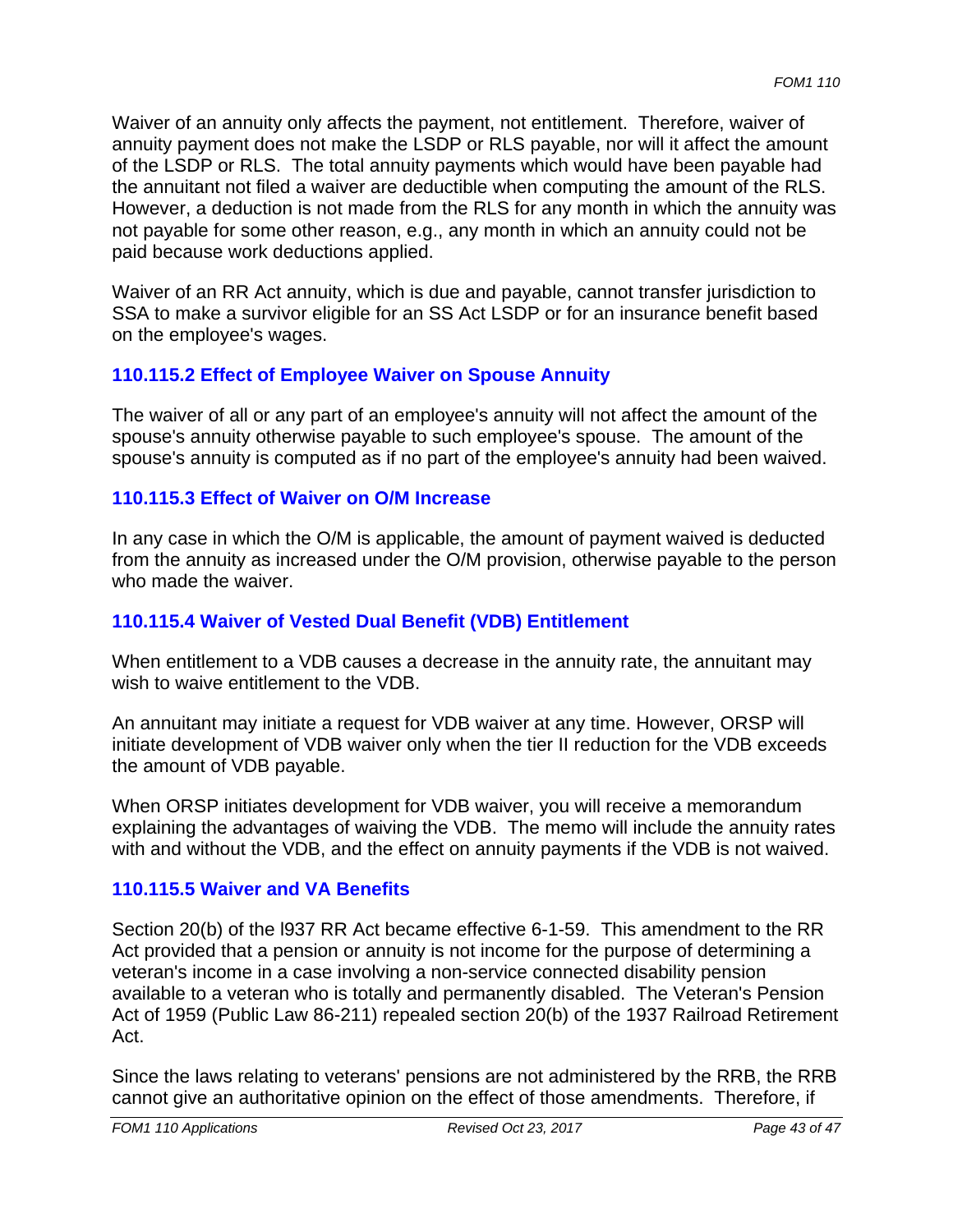you receive an inquiry about the effect of the amendment repealing section 20(b) of the l937 RR Act, refer the inquirer to the VA.

## **110.115.6 Manner of Waiving Payments**

A person may waive all or part of the monthly annuity by furnishing an unambiguous signed statement expressing his desire to waive and specifying that he wishes to waive:

- A. The full amount of his annuity beginning with the monthly payment due on the first day of a month and year, or
- B. That part of his monthly annuity over a stated amount beginning with the monthly payment due on the first day of a month and year, or
- C. A specific dollar amount of his annuity beginning with the monthly payments due on the first day of a month and year.

The annuitant may specify the amount of annuity that he wishes to waive in any other unambiguous manner. For example, he may state that he wishes to waive a lump-sum amount in one specified calendar month of a year.

Certain additional requirements must be met when a waiver is filed by the legal representative of the annuitant (see FOM-I-110.115.11).

### **110.115.7 Effective Date of Waiver**

- A. Annuity in force When payments are in force, the waiver is effective with the later of:
	- The payment due on the first day of the month specified in the waiver, or
	- The payment due on the first day of the month following the month in which the RRB receives the waiver.
- B. Annuity not in force When an annuity has not been awarded or payments are in suspense, a waiver will be effective with the later of:
	- The payment due on the first day of the month specified in the waiver, or
	- The payment effective with the beginning date or reinstatement date of the annuity.

## **110.115.8 Duration and Revocation of Waiver**

A waiver, once made, continues in effect until RRB receives an unambiguous statement signed by the annuitant or his legal representative requesting that the waiver be terminated. If a legal representative requests revocation of waiver, see FOM-I-110.115.11.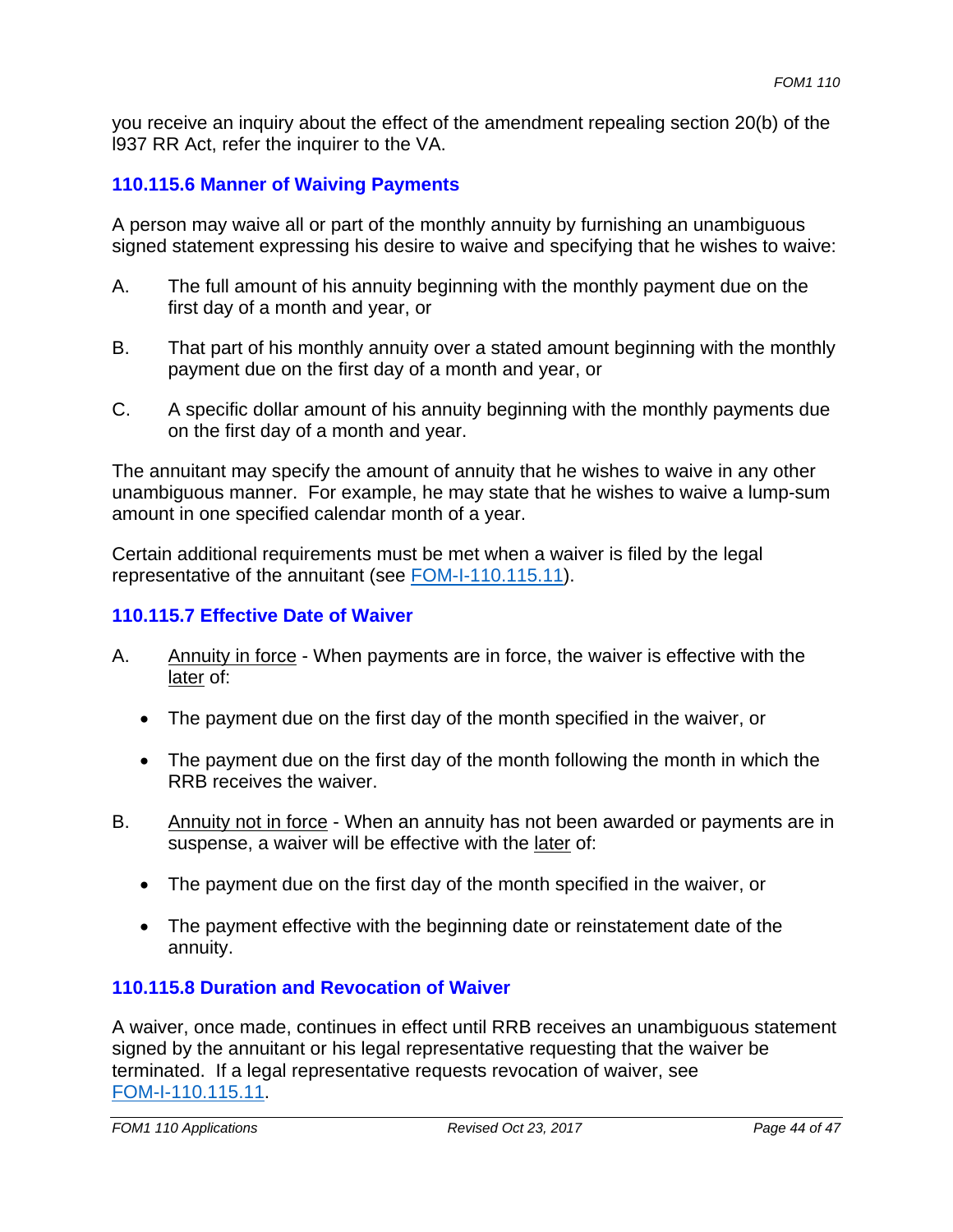#### **110.115.9 Effective Date of Revocation of Waiver**

- A. Annuity in force A revocation is effective with the later of:
	- The payment due on the first day of the month specified in the revocation, or
	- The payment due on the first day of the month following the month in which RRB receives the revocation.
- B. Annuity not in force A revocation of the waiver affects reinstatement:
	- 1. If annuity payments are in suspense for a reason other than the waiver, the revocation may be effective with the later of:
	- The payment due on the first day of the month specified in the revocation, or
	- The payment effective with the beginning date or the reinstatement date of the annuity.
		- 2. If annuity payments are in suspense because of a waiver, the revocation may be effective with the later of:
	- The payment due on the first day of the month specified in the revocation, or
	- The payment due on the first day of the month following the month in which RRB received the revocation.

## **110.115.10 Handling Waiver Rights Inquiries**

When an inquiry about a waiver is received, give the inquirer a full explanation of the waiver provision of the act and tell him that if he wishes to reduce his annuity to meet the income limitations set by VA or some other agency or organization he should seek full information from the agency concerned. He should find out whether his waiver of RR Act benefits would be honored by the other agency and, if so, exactly what amount he should waive.

Tell the person that he may waive payment of all or any part of the annuity by furnishing an unambiguous signed statement.

When an ambiguous request to waive benefits is received by mail, forward such correspondence to ORSP.

## **110.115.11 Handling Waiver Requests Filed by Annuitant's Legal Guardian**

A waiver executed and filed by the guardian or legal representative of an annuitant may be given effect only if a court order, issued by the same court which appointed the representative, specifically authorizing the legal representative to waive payment of his